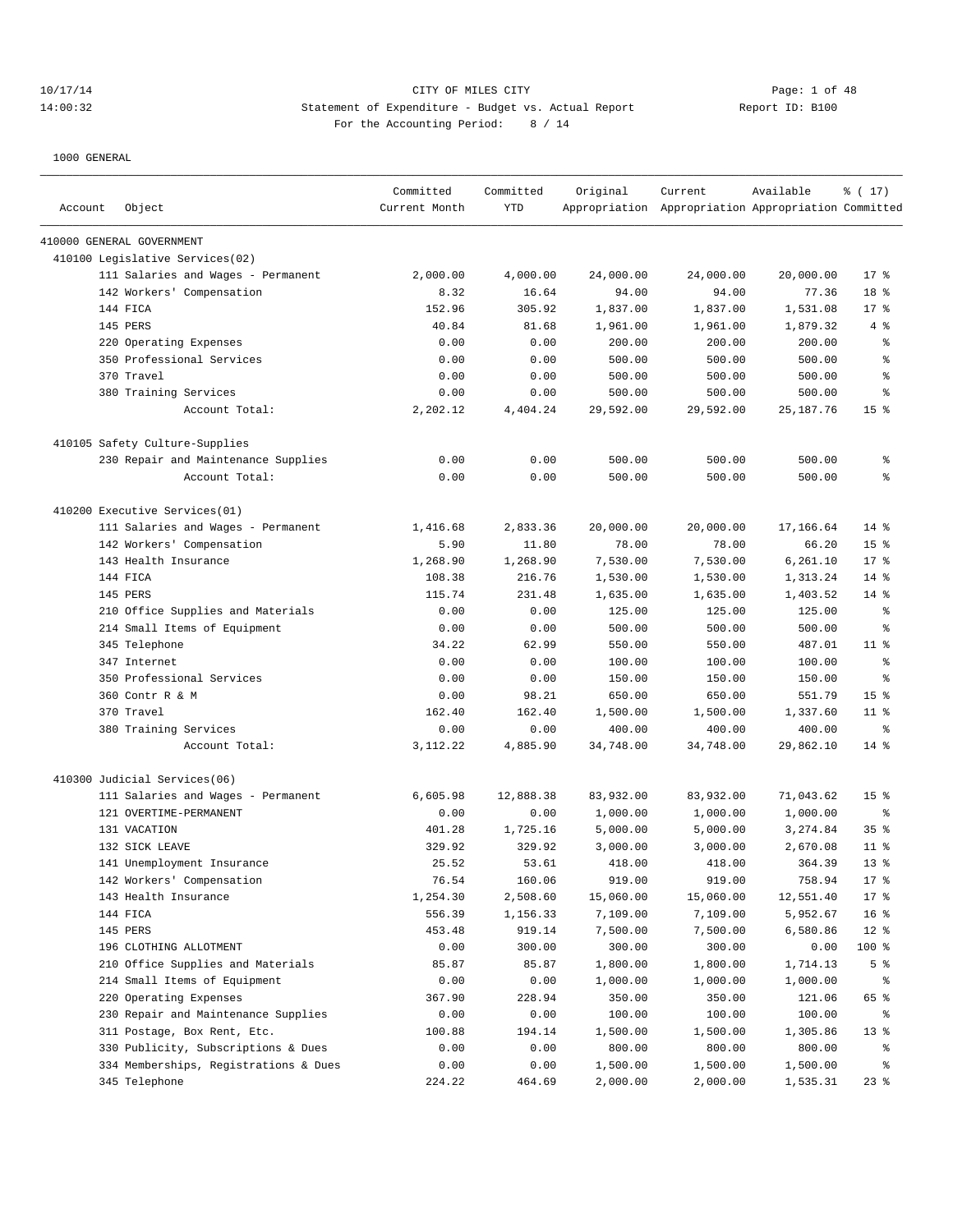## 10/17/14 CITY OF MILES CITY Page: 2 of 48 14:00:32 Statement of Expenditure - Budget vs. Actual Report Report ID: B100 For the Accounting Period: 8 / 14

| Account | Object                                       | Committed<br>Current Month | Committed<br><b>YTD</b> | Original           | Current<br>Appropriation Appropriation Appropriation Committed | Available          | % (17)          |
|---------|----------------------------------------------|----------------------------|-------------------------|--------------------|----------------------------------------------------------------|--------------------|-----------------|
|         | 347 Internet                                 | 0.00                       | 0.00                    | 2,500.00           | 2,500.00                                                       | 2,500.00           | ి               |
|         | 350 Professional Services                    | 0.00                       | 551.00                  | 1,000.00           | 1,000.00                                                       | 449.00             | 55 <sup>8</sup> |
|         | 360 Contr R & M                              | 0.00                       | 0.00                    | 2,000.00           | 2,000.00                                                       | 2,000.00           | ి               |
|         | 370 Travel                                   | 0.00                       | 0.00                    | 3,500.00           | 3,500.00                                                       | 3,500.00           | š               |
|         | 380 Training Services                        | 0.00                       | 0.00                    | 400.00             | 400.00                                                         | 400.00             | ៖               |
|         | 382 Books                                    | 0.00                       | 0.00                    | 800.00             | 800.00                                                         | 800.00             | နွ              |
|         | 533 Machinery and Equipment Rental           | 40.31                      | 40.31                   | 1,000.00           | 1,000.00                                                       | 959.69             | 4%              |
|         | Account Total:                               | 10,522.59                  | 21,606.15               | 144,488.00         | 144,488.00                                                     | 122,881.85         | 15 <sup>8</sup> |
|         | 410500 Financial Services(03)                |                            |                         |                    |                                                                |                    |                 |
|         | 111 Salaries and Wages - Permanent           | 9,273.06                   | 18, 213. 18             | 108,994.00         | 108,994.00                                                     | 90,780.82          | $17*$           |
|         | 131 VACATION                                 | 314.99                     | 367.43                  | 5,847.00           | 5,847.00                                                       | 5,479.57           | 6 %             |
|         | 132 SICK LEAVE                               | 211.17                     | 419.39                  | 3,000.00           | 3,000.00                                                       | 2,580.61           | $14*$           |
|         | 133 OTHER LEAVE PAY                          | 0.00                       | 598.44                  | 11,975.00          | 11,975.00                                                      | 11,376.56          | 5 <sup>°</sup>  |
|         | 141 Unemployment Insurance                   | 44.08                      | 90.20                   | 577.00             | 577.00                                                         | 486.80             | 16 <sup>8</sup> |
|         | 142 Workers' Compensation                    | 120.30                     | 244.90                  | 1,477.00           | 1,477.00                                                       | 1,232.10           | $17*$           |
|         | 143 Health Insurance                         | 1,882.15                   | 3,764.30                | 22,590.00          | 22,590.00                                                      | 18,825.70          | $17*$           |
|         | 144 FICA                                     | 749.22                     | 1,532.88                | 9,795.00           | 9,795.00                                                       | 8,262.12           | 16 <sup>8</sup> |
|         | 145 PERS                                     | 800.60                     | 1,601.20                | 10,461.00          | 10,461.00                                                      | 8,859.80           | 15 <sup>°</sup> |
|         | 196 CLOTHING ALLOTMENT                       | 0.00                       | 450.00                  | 450.00             | 450.00                                                         | 0.00               | 100 %           |
|         | 210 Office Supplies and Materials            | 661.52                     | 661.52                  | 3,000.00           | 3,000.00                                                       | 2,338.48           | $22$ $%$        |
|         | 214 Small Items of Equipment                 | 0.00                       | 0.00                    | 3,050.00           | 3,050.00                                                       | 3,050.00           | နွ              |
|         | 220 Operating Expenses                       | 23.96                      | 27.25                   | 3,600.00           | 3,600.00                                                       | 3,572.75           | 1 <sup>8</sup>  |
|         | 230 Repair and Maintenance Supplies          | 0.00                       | 0.00                    | 200.00             | 200.00                                                         | 200.00             | နွ              |
|         | 311 Postage, Box Rent, Etc.                  | $-307.74$                  | 397.20                  | 3,600.00           | 3,600.00                                                       | 3,202.80           | $11$ %          |
|         | 320 Printing, Duplicating, Typing &          | 0.00                       | 70.74                   | 1,000.00           | 1,000.00                                                       | 929.26             | 7 %             |
|         | 330 Publicity, Subscriptions & Dues          | 77.17                      | 77.17                   | 1,400.00           | 1,400.00                                                       | 1,322.83           | 6 <sup>°</sup>  |
|         | 334 Memberships, Registrations & Dues        | 0.00                       | 2,673.00                | 3,400.00           | 3,400.00                                                       | 727.00             | 79 %            |
|         | 345 Telephone                                | 55.69                      | 105.99                  | 750.00             | 750.00                                                         | 644.01             | 14 %            |
|         | 347 Internet                                 | 19.52                      | 39.04                   | 250.00             | 250.00                                                         | 210.96             | 16 <sup>8</sup> |
|         | 350 Professional Services                    | 0.00                       | 1,618.34                | 27,000.00          | 27,000.00                                                      | 25,381.66          | 6 <sup>8</sup>  |
|         | 360 Contr R & M                              | 0.00                       | 5,140.30                | 12,500.00          | 12,500.00                                                      | 7,359.70           | $41*$           |
|         | 370 Travel                                   | 0.00                       | 0.00                    | 1,500.00           | 1,500.00                                                       | 1,500.00           | နွ              |
|         | 380 Training Services                        | $-55.00$                   | 63.33                   | 1,200.00           | 1,200.00                                                       | 1,136.67           | 5 <sup>°</sup>  |
|         | 382 Books                                    | 0.00                       | 12.88                   | 200.00             | 200.00                                                         | 187.12             | 6 <sup>°</sup>  |
|         | 521 Surety Bonds for Officials & Employees   | 0.00                       | 983.00                  | 983.00             | 983.00                                                         | 0.00               | $100*$          |
|         | Account Total:                               | 13,870.69                  | 39, 151.68              | 238,799.00         | 238,799.00                                                     | 199,647.32         | 16 <sup>8</sup> |
|         | 410540 City Treasurer(09)                    |                            |                         |                    |                                                                |                    |                 |
|         | 111 Salaries and Wages - Permanent           |                            |                         |                    |                                                                |                    | $17*$           |
|         |                                              | 1,666.66<br>6.94           | 3,333.32<br>13.88       | 20,000.00<br>79.00 | 20,000.00<br>79.00                                             | 16,666.68<br>65.12 |                 |
|         | 142 Workers' Compensation<br>144 FICA        | 127.50                     | 255.00                  | 1,530.00           | 1,530.00                                                       | 1,275.00           | 18 %<br>$17$ %  |
|         | 145 PERS                                     | 136.16                     | 272.32                  | 1,634.00           | 1,634.00                                                       | 1,361.68           | 17 <sub>8</sub> |
|         | 345 Telephone                                | 7.80                       |                         |                    |                                                                |                    | $10*$           |
|         |                                              |                            | 10.21                   | 100.00<br>100.00   | 100.00                                                         | 89.79              |                 |
|         | 350 Professional Services<br>360 Contr R & M | 0.00                       | 0.00                    |                    | 100.00                                                         | 100.00             | နွ              |
|         |                                              | 0.00                       | 110.49                  | 944.00             | 944.00                                                         | 833.51             | $12$ %          |
|         | Account Total:                               | 1,945.06                   | 3,995.22                | 24,387.00          | 24,387.00                                                      | 20,391.78          | 16 <sup>8</sup> |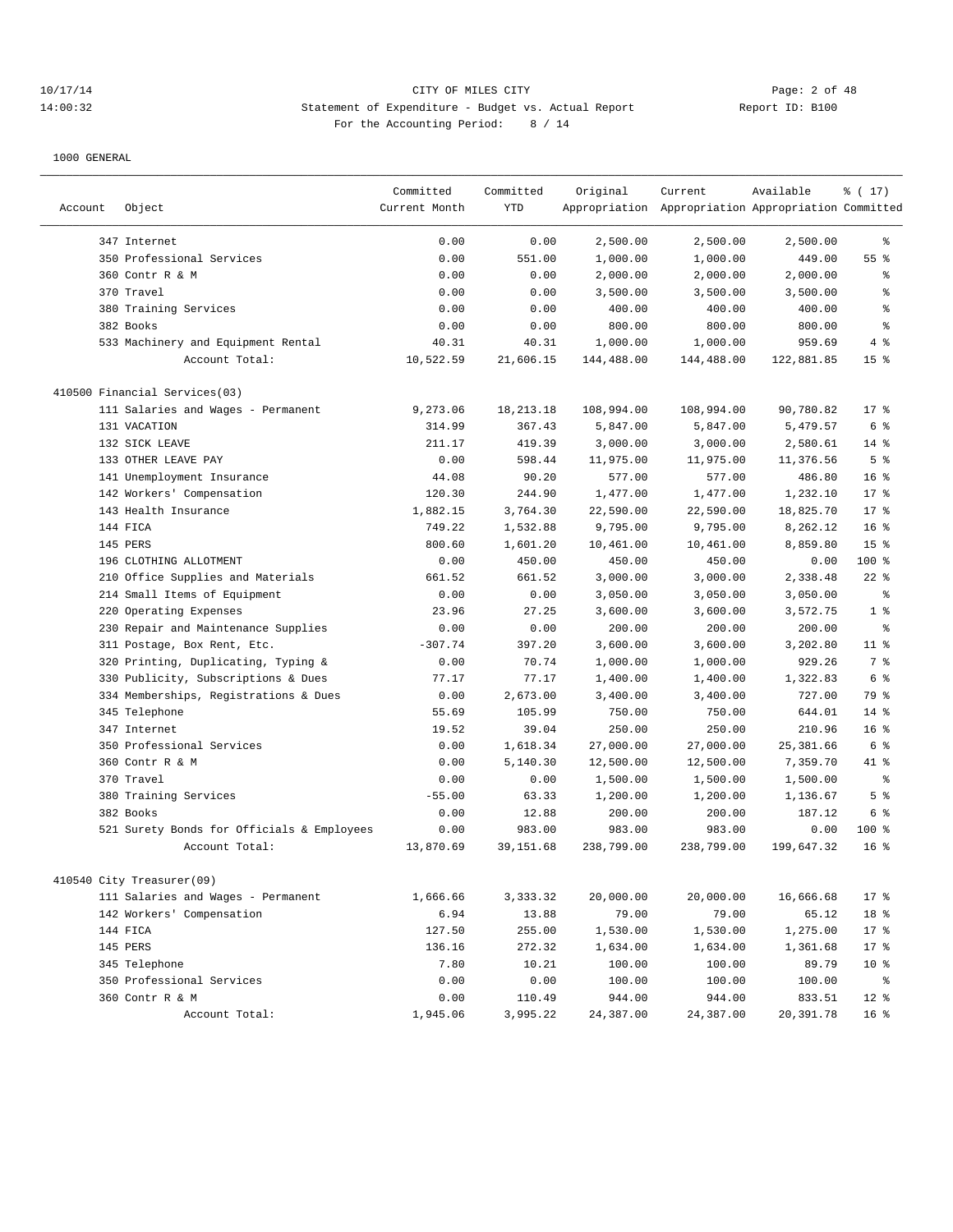| Account          | Object                                                          | Committed<br>Current Month | Committed<br>YTD | Original   | Current<br>Appropriation Appropriation Appropriation Committed | Available  | ៖ ( 17)         |
|------------------|-----------------------------------------------------------------|----------------------------|------------------|------------|----------------------------------------------------------------|------------|-----------------|
|                  |                                                                 |                            |                  |            |                                                                |            |                 |
| 410600 Elections |                                                                 |                            |                  |            |                                                                |            |                 |
|                  | 300 PURCHASED SERVICES                                          | 0.00                       | 0.00             | 9,500.00   | 9,500.00                                                       | 9,500.00   | ႜ               |
|                  | Account Total:                                                  | 0.00                       | 0.00             | 9,500.00   | 9,500.00                                                       | 9,500.00   | ి               |
|                  | 411020 Community Services & Planning                            |                            |                  |            |                                                                |            |                 |
|                  | 111 Salaries and Wages - Permanent                              | 3,220.16                   | 6,022.13         | 33,735.00  | 33,735.00                                                      | 27,712.87  | 18 %            |
|                  | 121 OVERTIME-PERMANENT                                          | 9.80                       | 19.63            | 500.00     | 500.00                                                         | 480.37     | 4 %             |
|                  | 131 VACATION                                                    | 262.17                     | 597.02           | 4,000.00   | 4,000.00                                                       | 3,402.98   | 15 <sup>8</sup> |
|                  | 132 SICK LEAVE                                                  | 6.55                       | 9.81             | 2,000.00   | 2,000.00                                                       | 1,990.19   | နွ              |
|                  | 133 OTHER LEAVE PAY                                             | 0.00                       | 0.00             | 3,143.00   | 3,143.00                                                       | 3,143.00   | ి               |
|                  | 141 Unemployment Insurance                                      | 15.70                      | 30.60            | 195.00     | 195.00                                                         | 164.40     | 16 <sup>8</sup> |
|                  | 142 Workers' Compensation                                       | 16.89                      | 33.09            | 199.00     | 199.00                                                         | 165.91     | $17$ %          |
|                  | 143 Health Insurance                                            | 683.57                     | 1,367.21         | 8,208.00   | 8,208.00                                                       | 6,840.79   | 17%             |
|                  | 144 FICA                                                        | 263.67                     | 513.13           | 3,318.00   | 3,318.00                                                       | 2,804.87   | 15 <sup>°</sup> |
|                  | 145 PERS                                                        | 285.83                     | 543.20           | 3,544.00   | 3,544.00                                                       | 3,000.80   | 15 <sup>°</sup> |
|                  | 196 CLOTHING ALLOTMENT                                          | 0.00                       | 163.50           | 314.00     | 314.00                                                         | 150.50     | $52$ $%$        |
|                  | 210 Office Supplies and Materials                               | 0.00                       | 74.16            | 800.00     | 800.00                                                         | 725.84     | 9%              |
|                  | 214 Small Items of Equipment                                    | 0.00                       | 0.00             | 800.00     | 800.00                                                         | 800.00     | နွ              |
|                  | 220 Operating Expenses                                          | 0.00                       | 96.02            | 100.00     | 100.00                                                         | 3.98       | 96%             |
|                  | 311 Postage, Box Rent, Etc.                                     | 19.65                      | 20.13            | 250.00     | 250.00                                                         | 229.87     | 8 %             |
|                  | 320 Printing, Duplicating, Typing &                             | 0.00                       | 0.00             | 500.00     | 500.00                                                         | 500.00     | နွ              |
|                  | 327 Map Printing                                                | 0.00                       | 0.00             | 100.00     | 100.00                                                         | 100.00     | ి               |
|                  | 330 Publicity, Subscriptions & Dues                             | 0.00                       | 0.00             | 775.00     | 775.00                                                         | 775.00     | ి               |
|                  | 331 Publication of Formal & Legal Notices                       | 0.00                       | 0.00             | 275.00     | 275.00                                                         | 275.00     | န္              |
|                  | 334 Memberships, Registrations & Dues                           | 0.00                       | 0.00             | 100.00     | 100.00                                                         | 100.00     | ి               |
|                  | 345 Telephone                                                   | 80.73                      | 156.07           | 900.00     | 900.00                                                         | 743.93     | $17$ %          |
|                  | 347 Internet                                                    | 0.00                       | 0.00             | 100.00     | 100.00                                                         | 100.00     | $\epsilon$      |
|                  | 350 Professional Services                                       | 0.00                       | 1,433.25         | 180,000.00 | 180,000.00                                                     | 178,566.75 | 1 <sup>°</sup>  |
|                  | 360 Contr R & M                                                 | 0.00                       | 98.21            | 1,500.00   | 1,500.00                                                       | 1,401.79   | 7 %             |
|                  | 370 Travel                                                      | 0.00                       | 0.00             | 1,000.00   | 1,000.00                                                       | 1,000.00   | နွ              |
|                  | 380 Training Services                                           | 0.00                       | 0.00             | 1,000.00   | 1,000.00                                                       | 1,000.00   | ి               |
|                  | 382 Books                                                       | 75.45                      | 75.45            | 200.00     | 200.00                                                         | 124.55     | 38 %            |
|                  | Account Total:                                                  | 4,940.17                   | 11,252.61        | 247,556.00 | 247,556.00                                                     | 236,303.39 | 5 <sup>°</sup>  |
|                  |                                                                 |                            |                  |            |                                                                |            |                 |
|                  | 411100 Legal Services(04)<br>111 Salaries and Wages - Permanent | 8,409.81                   | 16,198.51        | 107,232.00 | 107,232.00                                                     | 91,033.49  | 15 <sup>°</sup> |
|                  | 131 VACATION                                                    | 0.00                       | 384.48           | 3,000.00   | 3,000.00                                                       | 2,615.52   | $13*$           |
|                  | 132 SICK LEAVE                                                  | 0.00                       | 0.00             | 1,500.00   | 1,500.00                                                       | 1,500.00   | ៖               |
|                  | 141 Unemployment Insurance                                      | 37.84                      | 74.87            | 503.00     | 503.00                                                         | 428.13     | 15 <sub>8</sub> |
|                  | 142 Workers' Compensation                                       |                            |                  |            |                                                                |            |                 |
|                  |                                                                 | 46.75                      | 95.55            | 579.00     | 579.00                                                         | 483.45     | 17 <sub>8</sub> |
|                  | 144 FICA                                                        | 643.35                     | 1,272.87         | 8,548.00   | 8,548.00                                                       | 7,275.13   | 15 <sub>8</sub> |
|                  | 145 PERS                                                        | 687.07                     | 1,354.81         | 9,129.00   | 9,129.00                                                       | 7,774.19   | 15 <sub>8</sub> |
|                  | 196 CLOTHING ALLOTMENT                                          | 0.00                       | 56.00            | 100.00     | 100.00                                                         | 44.00      | 56 %            |
|                  | 210 Office Supplies and Materials                               | 43.75                      | 43.75            | 500.00     | 500.00                                                         | 456.25     | 9 %             |
|                  | 214 Small Items of Equipment                                    | 0.00                       | 0.00             | 450.00     | 450.00                                                         | 450.00     | နွ              |
|                  | 220 Operating Expenses                                          | 182.10                     | 351.00           | 500.00     | 500.00                                                         | 149.00     | 70 %            |
|                  | 311 Postage, Box Rent, Etc.                                     | 43.19                      | 108.76           | 600.00     | 600.00                                                         | 491.24     | 18 %            |
|                  | 345 Telephone                                                   | 7.80                       | 10.21            | 120.00     | 120.00                                                         | 109.79     | 9%              |
|                  | 350 Professional Services                                       | 0.00                       | 3,379.75         | 5,500.00   | 5,500.00                                                       | 2,120.25   | 61 %            |
|                  | 360 Contr R & M                                                 | 0.00                       | 0.00             | 100.00     | 100.00                                                         | 100.00     | ွေ              |
|                  | 370 Travel                                                      | 0.00                       | 0.00             | 550.00     | 550.00                                                         | 550.00     | ွေ              |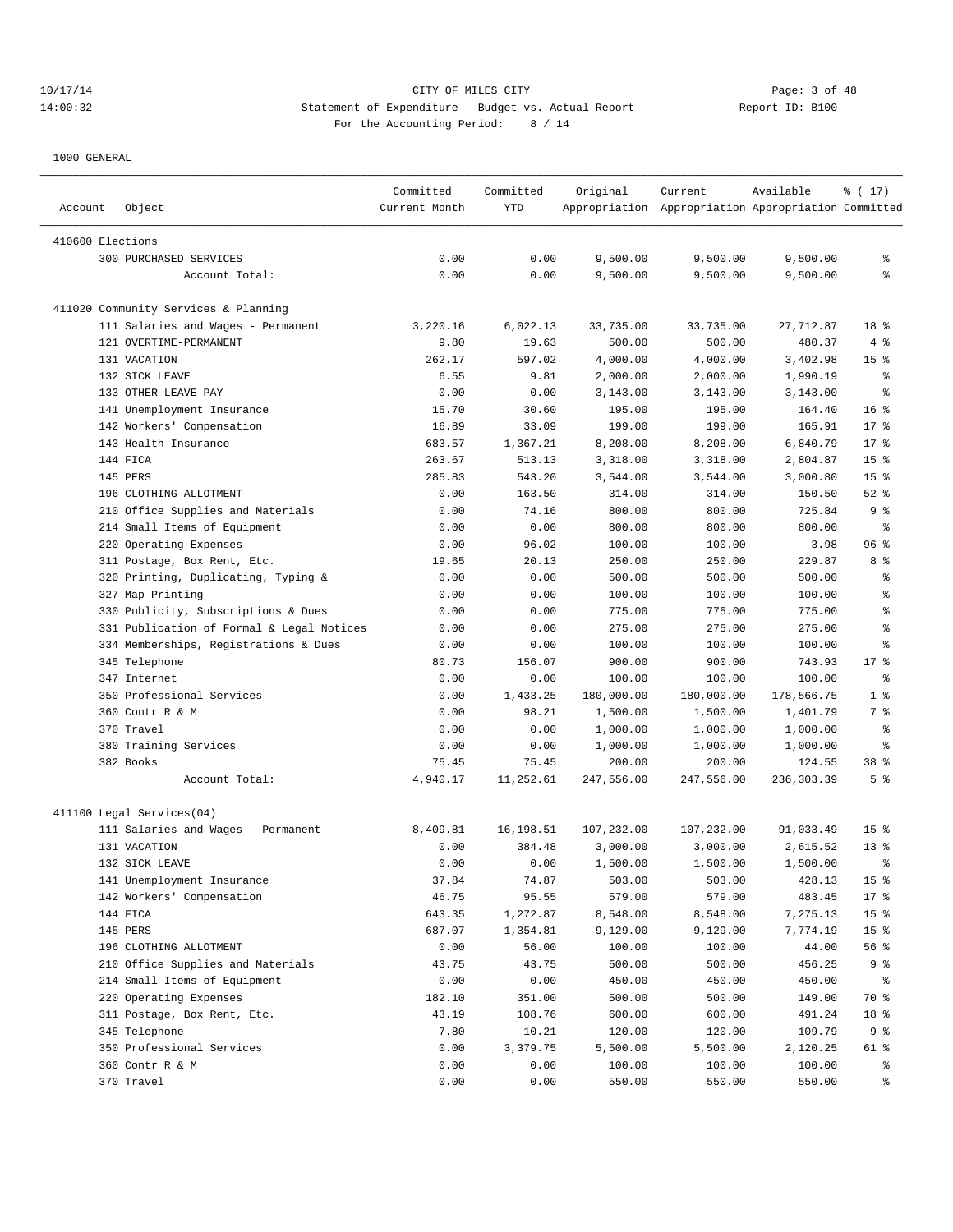## 10/17/14 CITY OF MILES CITY Page: 4 of 48 14:00:32 Statement of Expenditure - Budget vs. Actual Report Changer Report ID: B100 For the Accounting Period: 8 / 14

| Account              | Object                                     | Committed<br>Current Month | Committed<br>YTD | Original   | Current<br>Appropriation Appropriation Appropriation Committed | Available  | ៖ ( 17)         |
|----------------------|--------------------------------------------|----------------------------|------------------|------------|----------------------------------------------------------------|------------|-----------------|
|                      | Account Total:                             | 10,101.66                  | 23,330.56        | 138,911.00 | 138,911.00                                                     | 115,580.44 | $17$ %          |
|                      | 411101 Labor Negotiations                  |                            |                  |            |                                                                |            |                 |
|                      | 350 Professional Services                  | 1,093.75                   | 1,093.75         | 10,000.00  | 10,000.00                                                      | 8,906.25   | $11$ %          |
|                      | Account Total:                             | 1,093.75                   | 1,093.75         | 10,000.00  | 10,000.00                                                      | 8,906.25   | $11$ %          |
| 411230 City Hall     |                                            |                            |                  |            |                                                                |            |                 |
|                      | 214 Small Items of Equipment               | 0.00                       | 0.00             | 400.00     | 400.00                                                         | 400.00     | ႜ               |
|                      | 220 Operating Expenses                     | 322.98                     | 500.43           | 2,500.00   | 2,500.00                                                       | 1,999.57   | 20%             |
|                      | 230 Repair and Maintenance Supplies        | 0.00                       | 75.00            | 1,000.00   | 1,000.00                                                       | 925.00     | 8 %             |
|                      | 341 Electric Utility Services              | 600.42                     | 1,170.35         | 5,500.00   | 5,500.00                                                       | 4,329.65   | $21$ %          |
|                      | 342 Water Utility Services                 | 51.52                      | 103.04           | 750.00     | 750.00                                                         | 646.96     | $14*$           |
|                      | 343 Sewer Utility Services                 | 32.50                      | 65.00            | 370.00     | 370.00                                                         | 305.00     | 18 %            |
|                      | 344 Gas Utility Service                    | 27.02                      | 57.31            | 5,000.00   | 5,000.00                                                       | 4,942.69   | 1 <sup>8</sup>  |
|                      | 346 Garbage Service                        | 0.00                       | 0.00             | 200.00     | 200.00                                                         | 200.00     | ್ಠಿ             |
|                      | 360 Contr R & M                            | 1,300.00                   | 1,900.00         | 30,000.00  | 30,000.00                                                      | 28,100.00  | 6 %             |
|                      | 400 BUILDING MATERIALS                     | 0.00                       | 0.00             | 1,000.00   | 1,000.00                                                       | 1,000.00   | ి               |
|                      | 511 Insurance on Buildings                 | 0.00                       | 2,335.42         | 2,336.00   | 2,336.00                                                       | 0.58       | $100$ %         |
|                      | Account Total:                             | 2,334.44                   | 6,206.55         | 49,056.00  | 49,056.00                                                      | 42,849.45  | $13*$           |
|                      | 411840 Program Assistant                   |                            |                  |            |                                                                |            |                 |
|                      | 111 Salaries and Wages - Permanent         | 3,366.73                   | 3,366.73         | 30,182.00  | 30,182.00                                                      | 26,815.27  | $11$ %          |
|                      | 131 VACATION                               | 0.00                       | 0.00             | 468.00     | 468.00                                                         | 468.00     | ႜ               |
|                      | 132 SICK LEAVE                             | 436.56                     | 436.56           | 468.00     | 468.00                                                         | 31.44      | 93%             |
|                      | 141 Unemployment Insurance                 | 17.11                      | 17.11            | 140.00     | 140.00                                                         | 122.89     | $12*$           |
|                      | 142 Workers' Compensation                  | 46.71                      | 46.71            | 359.00     | 359.00                                                         | 312.29     | $13*$           |
|                      | 143 Health Insurance                       | 586.39                     | 586.39           | 7,530.00   | 7,530.00                                                       | 6,943.61   | 8 <sup>°</sup>  |
|                      | 144 FICA                                   | 290.96                     | 290.96           | 2,380.00   | 2,380.00                                                       | 2,089.04   | $12*$           |
|                      | 145 PERS                                   | 310.73                     | 310.73           | 2,542.00   | 2,542.00                                                       | 2,231.27   | $12*$           |
|                      | Account Total:                             | 5,055.19                   | 5,055.19         | 44,069.00  | 44,069.00                                                      | 39,013.81  | $11$ %          |
|                      | Account Group Total:                       | 55,177.89                  | 120,981.85       | 971,606.00 | 971,606.00                                                     | 850,624.15 | $12*$           |
| 420000 PUBLIC SAFETY |                                            |                            |                  |            |                                                                |            |                 |
|                      | 420140 Crime Control and Investigation(05) |                            |                  |            |                                                                |            |                 |
|                      | 111 Salaries and Wages - Permanent         | 54,806.81                  | 102,438.57       | 652,543.00 | 652,543.00                                                     | 550,104.43 | 16 <sup>8</sup> |
|                      | 121 OVERTIME-PERMANENT                     | 6,329.57                   | 9,114.93         | 21,500.00  | 21,500.00                                                      | 12,385.07  | $42$ %          |
|                      | 131 VACATION                               | 4,112.58                   | 9,627.53         | 30,000.00  | 30,000.00                                                      | 20, 372.47 | 32%             |
|                      | 132 SICK LEAVE                             | 0.00                       | 2,198.85         | 7,500.00   | 7,500.00                                                       | 5,301.15   | 29%             |
|                      | 133 OTHER LEAVE PAY                        | 431.20                     | 2,217.10         | 8,004.00   | 8,004.00                                                       | 5,786.90   | $28$ %          |
|                      | 134 HOLIDAY PAY                            | 789.60                     | 3,456.20         | 21,500.00  | 21,500.00                                                      | 18,043.80  | 16 <sup>°</sup> |
|                      | 141 Unemployment Insurance                 | 326.63                     | 608.27           | 3,406.00   | 3,406.00                                                       | 2,797.73   | 18 %            |
|                      | 142 Workers' Compensation                  | 3,374.73                   | 6,268.77         | 34,709.00  | 34,709.00                                                      | 28,440.23  | 18 %            |
|                      | 143 Health Insurance                       | 8,274.40                   | 16,498.47        | 107,304.00 | 107,304.00                                                     | 90,805.53  | 15 <sub>8</sub> |
|                      | 144 FICA                                   | 1,061.55                   | 1,956.47         | 10,974.00  | 10,974.00                                                      | 9,017.53   | 18 %            |
|                      | 146 Police Pension                         | 8,348.38                   | 16,225.77        | 109,054.00 | 109,054.00                                                     | 92,828.23  | 15 <sub>8</sub> |
|                      | 196 CLOTHING ALLOTMENT                     | 6,120.00                   | 6,120.00         | 12,960.00  | 12,960.00                                                      | 6,840.00   | 47 %            |
|                      | 210 Office Supplies and Materials          | 623.01                     | 1,697.77         | 6,000.00   | 6,000.00                                                       | 4,302.23   | $28$ %          |
|                      | 214 Small Items of Equipment               | 1,170.73                   | 4,157.96         | 35,000.00  | 35,000.00                                                      | 30,842.04  | $12$ %          |
|                      | 220 Operating Expenses                     | 1,313.68                   | 1,714.24         | 13,125.00  | 13,125.00                                                      | 11,410.76  | 13 <sup>°</sup> |
|                      | 226 Clothing and Uniforms                  | 0.00                       | 0.00             | 500.00     | 500.00                                                         | 500.00     | နွ              |
|                      | 227 Firearm Supplies                       | 3,187.00                   | 3,187.00         | 4,800.00   | 4,800.00                                                       | 1,613.00   | 66 %            |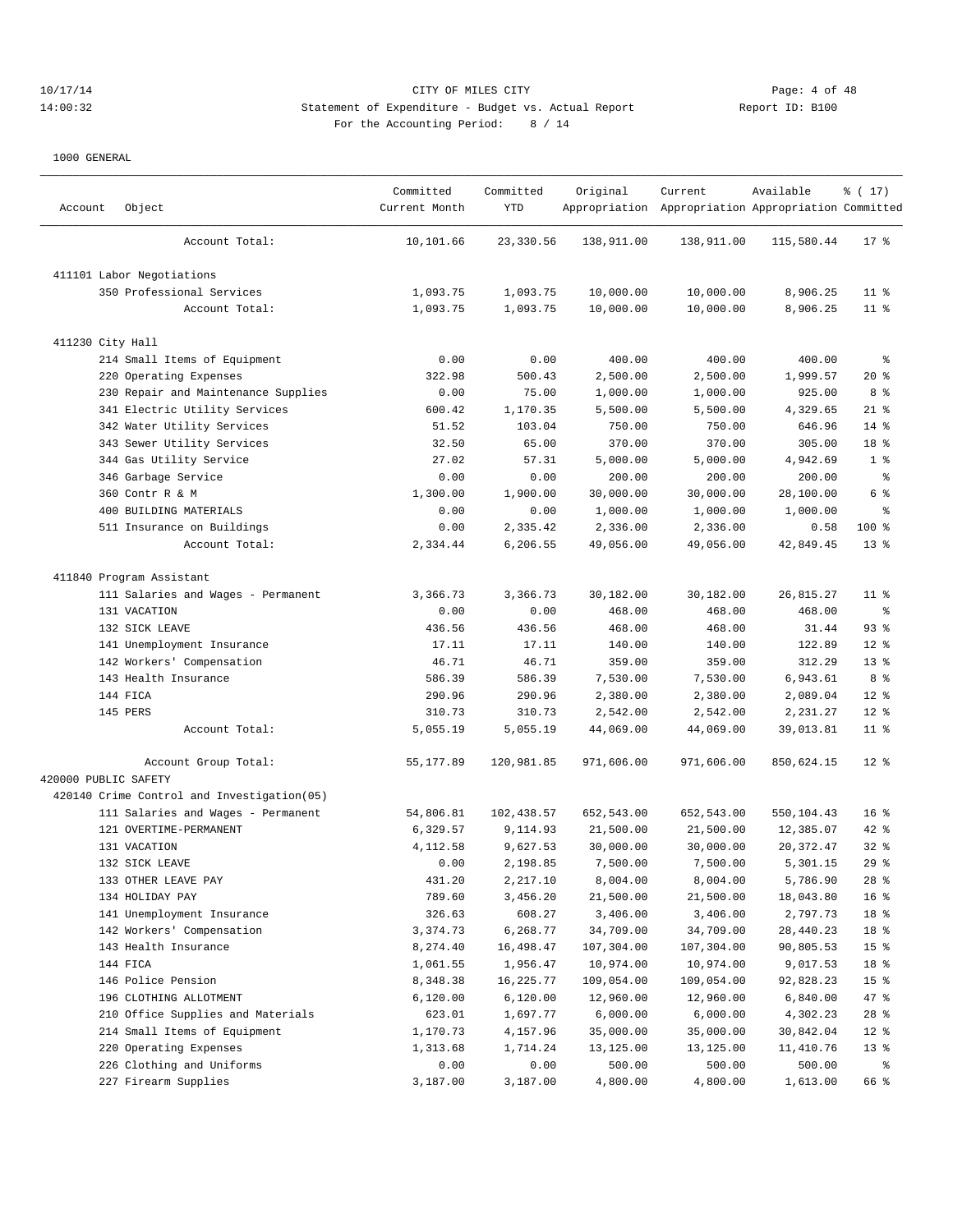## 10/17/14 CITY OF MILES CITY Page: 5 of 48 14:00:32 Statement of Expenditure - Budget vs. Actual Report Report ID: B100 For the Accounting Period: 8 / 14

| Account | Object                                                       | Committed<br>Current Month | Committed<br><b>YTD</b> | Original                   | Current<br>Appropriation Appropriation Appropriation Committed | Available  | $\frac{1}{6}$ ( 17)      |
|---------|--------------------------------------------------------------|----------------------------|-------------------------|----------------------------|----------------------------------------------------------------|------------|--------------------------|
|         | 230 Repair and Maintenance Supplies                          | 1,248.55                   | 1,741.40                | 6,000.00                   | 6,000.00                                                       | 4,258.60   | 29%                      |
|         | 231 Gas, Oil, Diesel Fuel, Grease, etc.                      | 3,699.02                   | 7,374.84                | 38,000.00                  | 38,000.00                                                      | 30,625.16  | 19 <sup>°</sup>          |
|         | 311 Postage, Box Rent, Etc.                                  | 29.38                      | 74.34                   | 800.00                     | 800.00                                                         | 725.66     | 9%                       |
|         | 330 Publicity, Subscriptions & Dues                          | 0.00                       | 0.00                    | 300.00                     | 300.00                                                         | 300.00     | နွ                       |
|         | 334 Memberships, Registrations & Dues                        | 260.00                     | 410.00                  | 3,208.00                   | 3,208.00                                                       | 2,798.00   | $13*$                    |
|         | 345 Telephone                                                | 316.27                     | 627.07                  | 4,500.00                   | 4,500.00                                                       | 3,872.93   | $14$ %                   |
|         | 346 Garbage Service                                          | 43.00                      | 86.00                   | 500.00                     | 500.00                                                         | 414.00     | $17$ %                   |
|         | 347 Internet                                                 | 65.60                      | 131.20                  | 800.00                     | 800.00                                                         | 668.80     | 16 <sup>8</sup>          |
|         | 350 Professional Services                                    | 848.50                     | 1,313.25                | 9,000.00                   | 9,000.00                                                       | 7,686.75   | 15 <sup>°</sup>          |
|         | 360 Contr R & M                                              | 13.50                      | 27.00                   | 204.00                     | 204.00                                                         | 177.00     | $13*$                    |
|         | 366 R&M Vehicles - Police/Animal Control                     | 625.00                     | 1,228.58                | 18,000.00                  | 18,000.00                                                      | 16,771.42  | 7 %                      |
|         | 370 Travel                                                   | 582.96                     | 744.96                  | 4,500.00                   | 4,500.00                                                       | 3,755.04   | $17$ %                   |
|         | 380 Training Services                                        | 0.00                       | 1,986.00                | 8,000.00                   | 8,000.00                                                       | 6,014.00   | $25$ %                   |
|         | 381 BOOKS(POP&MILES) (correct)                               | 0.00                       | 0.00                    | 200.00                     | 200.00                                                         | 200.00     | နွ                       |
|         | 512 Insurance on Vehicles & Equipment                        | 0.00                       | 998.53                  | 999.00                     | 999.00                                                         | 0.47       | 100 %                    |
|         | 700 Grants, Contributions & Indemnities                      | 0.00                       | 0.00                    | 15,970.00                  | 15,970.00                                                      | 15,970.00  | န္                       |
|         | Account Total:                                               | 108,001.65                 |                         | 204, 231.07 1, 189, 860.00 | 1,189,860.00                                                   | 985,628.93 | $17$ %                   |
|         | 420142 Drug Enforcement                                      |                            |                         |                            |                                                                |            |                          |
|         | 111 Salaries and Wages - Permanent                           | 7,478.35                   | 13,901.05               | 46,816.00                  | 46,816.00                                                      | 32,914.95  | $30*$                    |
|         | 121 OVERTIME-PERMANENT                                       | 136.32                     | 372.44                  | 1,274.00                   | 1,274.00                                                       | 901.56     | 29%                      |
|         | 131 VACATION                                                 | 181.76                     | 1,139.92                | 1,070.00                   | 1,070.00                                                       | $-69.92$   | 107 %                    |
|         | 132 SICK LEAVE                                               | 61.32                      | 61.32                   | 700.00                     | 700.00                                                         | 638.68     | 9%                       |
|         | 133 OTHER LEAVE PAY                                          | 0.00                       | 200.40                  | 531.00                     | 531.00                                                         | 330.60     | 38 %                     |
|         | 134 HOLIDAY PAY                                              | 0.00                       | 446.80                  | 212.00                     | 212.00                                                         | $-234.80$  | $211$ %                  |
|         | 141 Unemployment Insurance                                   | 35.37                      | 72.57                   | 228.00                     | 228.00                                                         | 155.43     | $32$ $%$                 |
|         | 142 Workers' Compensation                                    | 379.75                     | 765.66                  | 2,316.00                   | 2,316.00                                                       | 1,550.34   | 33%                      |
|         | 143 Health Insurance                                         | 1,192.20                   | 2,434.73                | 7,530.00                   | 7,530.00                                                       | 5,095.27   | $32$ $%$                 |
|         | 144 FICA                                                     | 113.75                     | 233.38                  | 734.00                     | 734.00                                                         | 500.62     | $32$ $%$                 |
|         | 146 Police Pension                                           | 1,045.82                   | 2,113.08                | 7,292.00                   | 7,292.00                                                       | 5,178.92   | 29%                      |
|         | 196 CLOTHING ALLOTMENT                                       | 0.00                       | 0.00                    | 720.00                     | 720.00                                                         | 720.00     | ႜ                        |
|         | Account Total:                                               | 10,624.64                  | 21,741.35               | 69,423.00                  | 69,423.00                                                      | 47,681.65  | $31$ %                   |
|         |                                                              |                            |                         |                            |                                                                |            |                          |
|         | 420144 School Resource Officer                               |                            |                         |                            |                                                                |            |                          |
|         | 111 Salaries and Wages - Permanent<br>121 OVERTIME-PERMANENT | 0.00                       | 0.00                    | 34,529.00                  | 34,529.00                                                      | 34,529.00  | နွ                       |
|         |                                                              | 0.00                       | 0.00                    | 1,500.00                   | 1,500.00                                                       | 1,500.00   | ి                        |
|         | 131 VACATION                                                 | 0.00                       | 0.00                    | 1,500.00                   | 1,500.00                                                       | 1,500.00   | န္<br>÷                  |
|         | 132 SICK LEAVE                                               | 0.00                       | 0.00                    | 1,300.00                   | 1,300.00                                                       | 1,300.00   |                          |
|         | 133 OTHER LEAVE PAY                                          | 0.00                       | 0.00                    | 1,000.00                   | 1,000.00                                                       | 1,000.00   | ៖                        |
|         | 134 HOLIDAY PAY                                              | 0.00                       | 0.00                    | 500.00                     | 500.00                                                         | 500.00     | $\,{}^{\circ}\!\!\delta$ |
|         | 141 Unemployment Insurance                                   | 0.00                       | 0.00                    | 182.00                     | 182.00                                                         | 182.00     | $\,{}^{\circ}\!\!\delta$ |
|         | 142 Workers' Compensation                                    | 0.00                       | 0.00                    | 1,851.00                   | 1,851.00                                                       | 1,851.00   | $\,{}^{\circ}\!\!\delta$ |
|         | 143 Health Insurance                                         | 0.00                       | 0.00                    | 5,648.00                   | 5,648.00                                                       | 5,648.00   | $\,{}^{\circ}\!\!\delta$ |
|         | 144 FICA                                                     | 0.00                       | 0.00                    | 585.00                     | 585.00                                                         | 585.00     | $\,{}^{\circ}\!\!\delta$ |
|         | 146 Police Pension                                           | 0.00                       | 0.00                    | 5,811.00                   | 5,811.00                                                       | 5,811.00   | $\,{}^{\circ}\!\!\delta$ |
|         | Account Total:                                               | 0.00                       | 0.00                    | 54,406.00                  | 54,406.00                                                      | 54,406.00  | $\,{}^{\circ}\!\!\delta$ |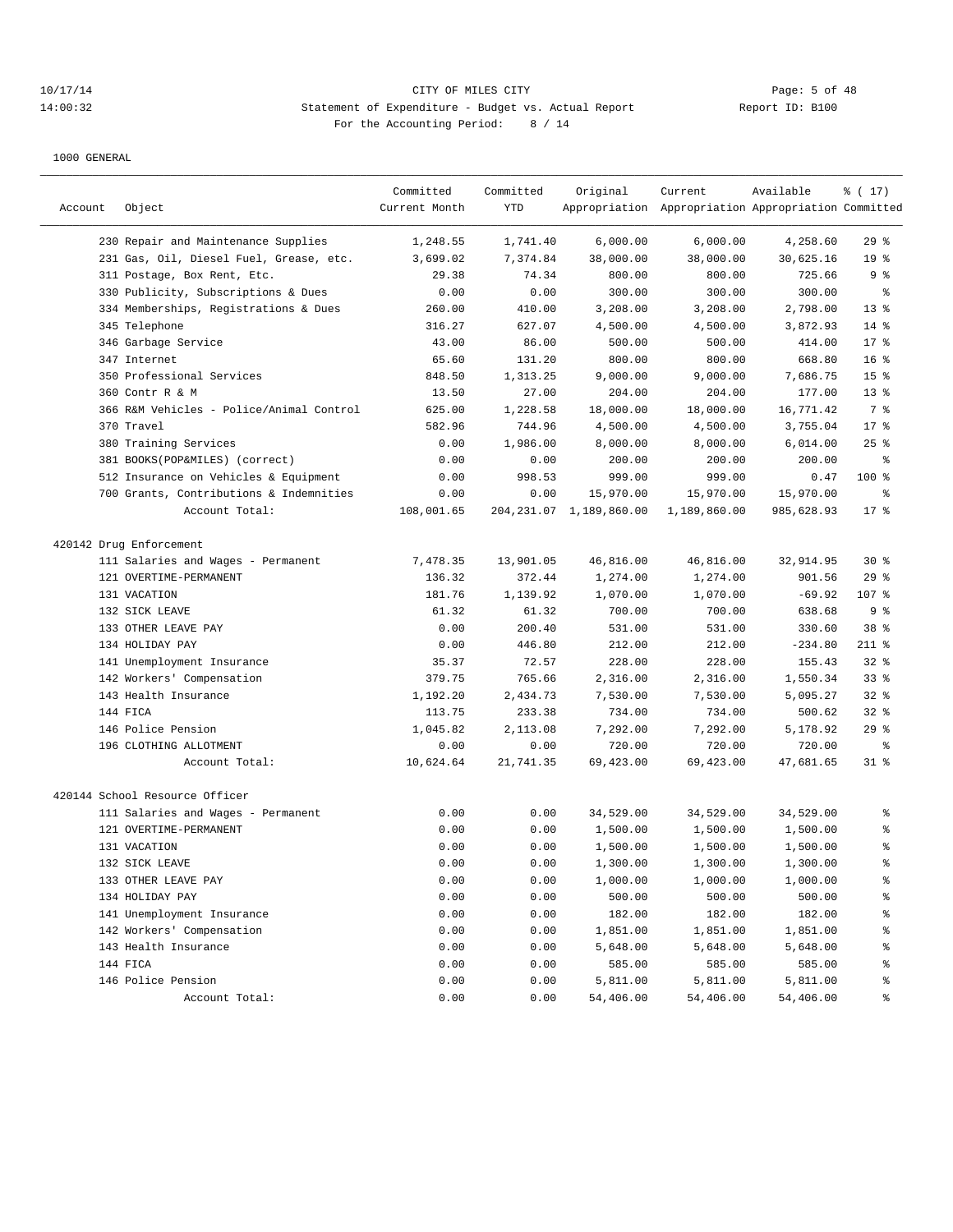## 10/17/14 CITY OF MILES CITY Page: 6 of 48 14:00:32 Statement of Expenditure - Budget vs. Actual Report Report ID: B100 For the Accounting Period: 8 / 14

| Account | Object                                   | Committed<br>Current Month | Committed<br>YTD | Original   | Current<br>Appropriation Appropriation Appropriation Committed | Available   | ៖ ( 17)         |
|---------|------------------------------------------|----------------------------|------------------|------------|----------------------------------------------------------------|-------------|-----------------|
|         |                                          |                            |                  |            |                                                                |             |                 |
|         | 420160 Communications-Dispatch           |                            |                  |            |                                                                |             |                 |
|         | 111 Salaries and Wages - Permanent       | 19, 175. 14                | 38,486.68        | 249,526.00 | 249,526.00                                                     | 211,039.32  | 15 <sup>°</sup> |
|         | 121 OVERTIME-PERMANENT                   | 840.24                     | 1,332.07         | 7,000.00   | 7,000.00                                                       | 5,667.93    | 19 <sup>°</sup> |
|         | 131 VACATION                             | 2,202.88                   | 5,102.32         | 12,000.00  | 12,000.00                                                      | 6,897.68    | 43%             |
|         | 132 SICK LEAVE                           | 245.10                     | 514.69           | 4,500.00   | 4,500.00                                                       | 3,985.31    | $11$ %          |
|         | 133 OTHER LEAVE PAY                      | 581.04                     | 581.04           | 0.00       | 0.00                                                           | $-581.04$   | နွ              |
|         | 134 HOLIDAY PAY                          | 0.00                       | 1,004.96         | 3,851.00   | 3,851.00                                                       | 2,846.04    | 26%             |
|         | 141 Unemployment Insurance               | 107.62                     | 215.52           | 1,321.00   | 1,321.00                                                       | 1,105.48    | 16 <sup>8</sup> |
|         | 142 Workers' Compensation                | 1,149.65                   | 2,269.87         | 13,257.00  | 13,257.00                                                      | 10,987.13   | 17.8            |
|         | 143 Health Insurance                     | 3, 141.30                  | 6,282.60         | 45,181.00  | 45,181.00                                                      | 38,898.40   | $14$ %          |
|         | 144 FICA                                 | 1,818.26                   | 3,640.99         | 22,447.00  | 22,447.00                                                      | 18,806.01   | 16 <sup>8</sup> |
|         | 145 PERS                                 | 1,882.74                   | 3,841.15         | 23,652.00  | 23,652.00                                                      | 19,810.85   | 16 <sup>8</sup> |
|         | 196 CLOTHING ALLOTMENT                   | 875.00                     | 875.00           | 2,000.00   | 2,000.00                                                       | 1,125.00    | 44 %            |
|         | 210 Office Supplies and Materials        | 59.00                      | 59.00            | 3,000.00   | 3,000.00                                                       | 2,941.00    | 2 <sub>8</sub>  |
|         | 214 Small Items of Equipment             | 0.00                       | 0.00             | 4,500.00   | 4,500.00                                                       | 4,500.00    | နွ              |
|         | 220 Operating Expenses                   | 0.00                       | 0.00             | 1,500.00   | 1,500.00                                                       | 1,500.00    | ి               |
|         | 231 Gas, Oil, Diesel Fuel, Grease, etc.  | 0.00                       | 0.00             | 600.00     | 600.00                                                         | 600.00      | ి               |
|         | 311 Postage, Box Rent, Etc.              | 0.00                       | 11.44            | 50.00      | 50.00                                                          | 38.56       | $23$ $%$        |
|         | 320 Printing, Duplicating, Typing &      | 0.00                       | 0.00             | 100.00     | 100.00                                                         | 100.00      | န္              |
|         | 330 Publicity, Subscriptions & Dues      | 0.00                       | 0.00             | 100.00     | 100.00                                                         | 100.00      | န္              |
|         | 334 Memberships, Registrations & Dues    | 0.00                       | 0.00             | 400.00     | 400.00                                                         | 400.00      | ి               |
|         | 345 Telephone                            | 314.37                     | 623.35           | 5,100.00   | 5,100.00                                                       | 4,476.65    | $12*$           |
|         | 350 Professional Services                | 0.00                       | 2,220.66         | 5,000.00   | 5,000.00                                                       | 2,779.34    | 44 %            |
|         | 366 R&M Vehicles - Police/Animal Control | 0.00                       | 0.00             | 400.00     | 400.00                                                         | 400.00      | နွ              |
|         | 370 Travel                               | 0.00                       | 288.69           | 1,500.00   | 1,500.00                                                       | 1,211.31    | 19 <sup>°</sup> |
|         | 380 Training Services                    | 0.00                       | 0.00             | 700.00     | 700.00                                                         | 700.00      | ႜ               |
|         | Account Total:                           | 32, 392.34                 | 67,350.03        | 407,685.00 | 407,685.00                                                     | 340, 334.97 | $17*$           |
|         | 420460 Fire Suppression(07)              |                            |                  |            |                                                                |             |                 |
|         | 111 Salaries and Wages - Permanent       | 33,515.60                  | 66,244.31        | 422,014.00 | 422,014.00                                                     | 355,769.69  | 16 <sup>8</sup> |
|         | 112 SALARIES AND WAGES - PART PAID       | 0.00                       | 0.00             | 6,000.00   | 6,000.00                                                       | 6,000.00    | နွ              |
|         | 121 OVERTIME-PERMANENT                   | 2,967.09                   | 7,341.83         | 25,000.00  | 25,000.00                                                      | 17,658.17   | 29%             |
|         | 131 VACATION                             | 0.00                       | 11,329.80        | 16,000.00  | 16,000.00                                                      | 4,670.20    | 71 %            |
|         | 132 SICK LEAVE                           | 982.55                     | 6,878.98         | 15,000.00  | 15,000.00                                                      | 8,121.02    | 46 %            |
|         | 133 OTHER LEAVE PAY                      | 0.00                       | 0.00             | 4,000.00   | 4,000.00                                                       | 4,000.00    | နွ              |
|         | 134 HOLIDAY PAY                          | 0.00                       | 979.86           | 10,000.00  | 10,000.00                                                      | 9,020.14    | $10*$           |
|         | 141 Unemployment Insurance               | 168.61                     | 417.50           | 2,219.00   | 2,219.00                                                       | 1,801.50    | 19 <sup>°</sup> |
|         | 142 Workers' Compensation                | 1,367.59                   | 3,401.05         | 15,925.00  | 15,925.00                                                      | 12,523.95   | $21$ %          |
|         | 143 Health Insurance                     | 5,868.07                   | 11,737.41        | 75,904.00  | 75,904.00                                                      | 64,166.59   | 15 <sup>°</sup> |
|         | 144 FICA                                 | 542.04                     | 1,342.77         | 7,150.00   | 7,150.00                                                       | 5,807.23    | 19 <sup>°</sup> |
|         | 147 Firemen's Pension                    | 4,812.85                   | 11,129.66        | 69,801.00  | 69,801.00                                                      | 58,671.34   | 16 <sup>°</sup> |
|         | 210 Office Supplies and Materials        | 128.97                     | 150.21           | 1,000.00   | 1,000.00                                                       | 849.79      | 15 <sub>8</sub> |
|         | 211 Clothing Allotment                   | 1,755.00                   | 1,755.00         | 8,000.00   | 8,000.00                                                       | 6,245.00    | $22$ %          |
|         | 214 Small Items of Equipment             | 815.00                     | 815.00           | 5,500.00   | 5,500.00                                                       | 4,685.00    | 15 <sub>8</sub> |
|         | 220 Operating Expenses                   | 163.20                     | 315.95           | 4,000.00   | 4,000.00                                                       | 3,684.05    | 8 %             |
|         | 226 Clothing and Uniforms                | 65.25                      | 65.25            | 8,000.00   | 8,000.00                                                       | 7,934.75    | $1$ %           |
|         | 230 Repair and Maintenance Supplies      | 66.33                      | 138.80           | 6,000.00   | 6,000.00                                                       | 5,861.20    | 2 <sup>8</sup>  |
|         | 231 Gas, Oil, Diesel Fuel, Grease, etc.  | 824.36                     | 1,640.99         | 8,000.00   | 8,000.00                                                       | 6,359.01    | $21$ %          |
|         | 241 Consumable Tools                     | 0.00                       | 0.00             | 2,000.00   | 2,000.00                                                       | 2,000.00    | ಿ               |
|         | 311 Postage, Box Rent, Etc.              | 5.80                       | 9.05             | 100.00     | 100.00                                                         | 90.95       | 9 %             |
|         | 320 Printing, Duplicating, Typing &      | 0.00                       | 0.00             | 100.00     | 100.00                                                         | 100.00      | ್ಠಿ             |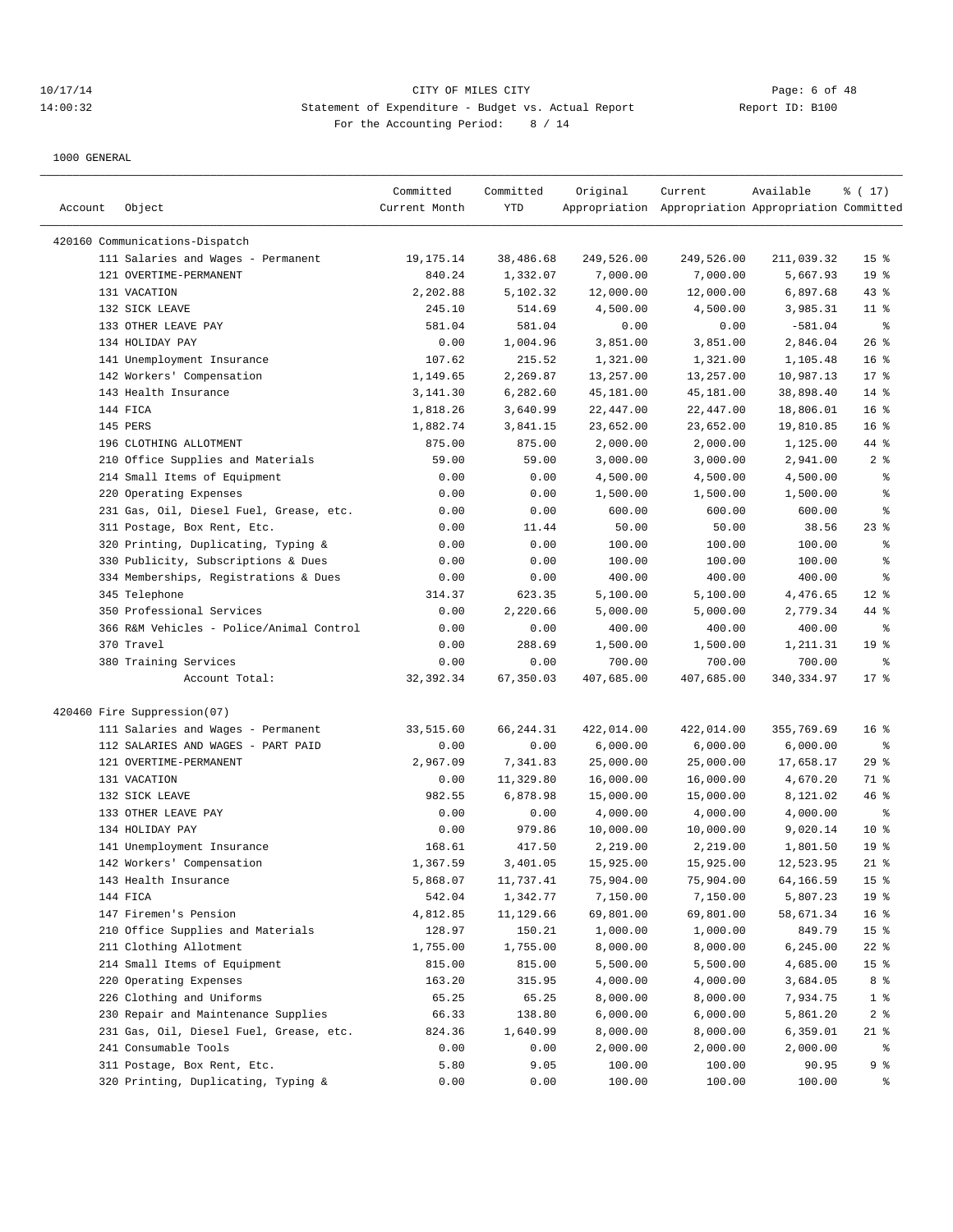## 10/17/14 CITY OF MILES CITY Page: 7 of 48 14:00:32 Statement of Expenditure - Budget vs. Actual Report Changer Report ID: B100 For the Accounting Period: 8 / 14

|                      |                                           | Committed     | Committed  | Original                   | Current                                             | Available                 | % (17)          |
|----------------------|-------------------------------------------|---------------|------------|----------------------------|-----------------------------------------------------|---------------------------|-----------------|
| Account              | Object                                    | Current Month | YTD        |                            | Appropriation Appropriation Appropriation Committed |                           |                 |
|                      |                                           |               |            |                            |                                                     |                           |                 |
|                      | 330 Publicity, Subscriptions & Dues       | 0.00          | 0.00       | 300.00                     | 300.00                                              | 300.00                    | ႜ               |
|                      | 334 Memberships, Registrations & Dues     | 0.00          | 0.00       | 1,800.00                   | 1,800.00                                            | 1,800.00                  | နွ              |
|                      | 341 Electric Utility Services             | 489.28        | 820.26     | 3,500.00                   | 3,500.00                                            | 2,679.74                  | $23$ $%$        |
|                      | 342 Water Utility Services                | 29.36         | 58.72      | 450.00                     | 450.00                                              | 391.28                    | $13*$           |
|                      | 343 Sewer Utility Services                | 18.52         | 37.04      | 300.00                     | 300.00                                              | 262.96                    | $12*$           |
|                      | 344 Gas Utility Service                   | 17.96         | 37.99      | 2,000.00                   | 2,000.00                                            | 1,962.01                  | 2 <sup>8</sup>  |
|                      | 345 Telephone                             | 258.02        | 510.68     | 3,200.00                   | 3,200.00                                            | 2,689.32                  | $16*$           |
|                      | 346 Garbage Service                       | 0.00          | 673.20     | 600.00                     | 600.00                                              | $-73.20$                  | 112 %           |
|                      | 347 Internet                              | 135.60        | 271.20     | 2,000.00                   | 2,000.00                                            | 1,728.80                  | $14*$           |
|                      | 350 Professional Services                 | 0.00          | 0.00       | 5,500.00                   | 5,500.00                                            | 5,500.00                  | ႜ               |
|                      | 360 Contr R & M                           | 0.00          | 440.73     | 6,000.00                   | 6,000.00                                            | 5,559.27                  | 7 %             |
|                      | 364 R&M Vehicles - Fire/Amb               | 420.00        | 420.00     | 8,000.00                   | 8,000.00                                            | 7,580.00                  | 5 <sup>°</sup>  |
|                      | 370 Travel                                | 0.00          | 0.00       | 3,000.00                   | 3,000.00                                            | 3,000.00                  | ႜ               |
|                      | 380 Training Services                     | 0.00          | 435.00     | 3,000.00                   | 3,000.00                                            | 2,565.00                  | 15 <sup>°</sup> |
|                      | 382 Books                                 | 0.00          | 0.00       | 1,500.00                   | 1,500.00                                            | 1,500.00                  | နွ              |
|                      | 400 BUILDING MATERIALS                    | 185.27        | 257.27     | 1,800.00                   | 1,800.00                                            | 1,542.73                  | $14*$           |
|                      | 511 Insurance on Buildings                | 0.00          | 1,574.01   | 1,575.00                   | 1,575.00                                            | 0.99                      | 100 %           |
|                      | 512 Insurance on Vehicles & Equipment     | 0.00          | 4,551.11   | 4,552.00                   | 4,552.00                                            | 0.89                      | 100 %           |
|                      | Account Total:                            | 55,602.32     | 135,780.63 | 760,790.00                 | 760,790.00                                          | 625,009.37                | 18 %            |
|                      | Account Group Total:                      | 206,620.95    |            | 429, 103.08 2, 482, 164.00 |                                                     | 2,482,164.00 2,053,060.92 | $17$ %          |
| 430000 Public Works  |                                           |               |            |                            |                                                     |                           |                 |
| 431200 Flood Control |                                           |               |            |                            |                                                     |                           |                 |
|                      | 111 Salaries and Wages - Permanent        | 1,022.52      | 2,124.81   | 12,242.00                  | 12,242.00                                           | 10,117.19                 | $17*$           |
|                      | 131 VACATION                              | 159.56        | 246.58     | 2,200.00                   | 2,200.00                                            | 1,953.42                  | $11$ %          |
|                      | 132 SICK LEAVE                            | 79.78         | 152.30     | 700.00                     | 700.00                                              | 547.70                    | $22$ %          |
|                      | 133 OTHER LEAVE PAY                       | 0.00          | 0.00       | 1,311.00                   | 1,311.00                                            | 1,311.00                  | နွ              |
|                      | 141 Unemployment Insurance                | 5.68          | 11.62      | 74.00                      | 74.00                                               | 62.38                     | 16 <sup>8</sup> |
|                      | 142 Workers' Compensation                 | 70.29         | 143.94     | 862.00                     | 862.00                                              | 718.06                    | 17.8            |
|                      | 143 Health Insurance                      | 250.98        | 501.92     | 3,012.00                   | 3,012.00                                            | 2,510.08                  | $17*$           |
|                      | 144 FICA                                  | 96.57         | 197.66     | 1,259.00                   | 1,259.00                                            | 1,061.34                  | 16 <sup>°</sup> |
|                      | 145 PERS                                  | 103.13        | 206.18     | 1,344.00                   | 1,344.00                                            | 1,137.82                  | 15 <sup>°</sup> |
|                      | 196 CLOTHING ALLOTMENT                    | 0.00          | 60.00      | 60.00                      | 60.00                                               | 0.00                      | 100 %           |
|                      | 210 Office Supplies and Materials         | 0.00          | 34.01      | 300.00                     | 300.00                                              | 265.99                    | $11$ %          |
|                      | 214 Small Items of Equipment              | 0.00          | 4,455.00   | 5,085.00                   | 5,085.00                                            | 630.00                    | 88 %            |
|                      | 220 Operating Expenses                    | 0.00          | 96.03      | 1,100.00                   | 1,100.00                                            | 1,003.97                  | 9 <sup>°</sup>  |
|                      | 231 Gas, Oil, Diesel Fuel, Grease, etc.   | 0.00          | 0.00       | 350.00                     | 350.00                                              | 350.00                    | $\epsilon$      |
|                      | 311 Postage, Box Rent, Etc.               | 25.29         | 29.61      | 1,800.00                   | 1,800.00                                            | 1,770.39                  | 2 <sup>8</sup>  |
|                      | 327 Map Printing                          | 0.00          | 0.00       | 150.00                     | 150.00                                              | 150.00                    | န့              |
|                      | 330 Publicity, Subscriptions & Dues       | 0.00          | 0.00       | 200.00                     | 200.00                                              | 200.00                    | န့              |
|                      | 331 Publication of Formal & Legal Notices | 57.00         | 57.00      | 2,000.00                   | 2,000.00                                            | 1,943.00                  | 3%              |
|                      | 334 Memberships, Registrations & Dues     | 0.00          | 0.00       | 250.00                     | 250.00                                              | 250.00                    | နွ              |
|                      | 345 Telephone                             | 0.00          | 0.00       | 100.00                     | 100.00                                              | 100.00                    | ್ಠಿ             |
|                      | 350 Professional Services                 | 21,331.13     | 52,626.75  | 80,000.00                  | 80,000.00                                           | 27, 373. 25               | 66 %            |
|                      | 370 Travel                                | 0.00          | 354.48     | 1,200.00                   | 1,200.00                                            | 845.52                    | $30*$           |
|                      | 380 Training Services                     | 0.00          | 0.00       | 500.00                     | 500.00                                              | 500.00                    | ွေ              |
|                      | 382 Books                                 | 0.00          | 0.00       | 100.00                     | 100.00                                              | 100.00                    | ್ಠಿ             |
|                      | 513 Liability                             | 552.00        | 1,500.00   | 0.00                       | 0.00                                                | $-1,500.00$               | ್ಠಿ             |
|                      | 533 Machinery and Equipment Rental        | 0.00          | 0.00       | 250.00                     | 250.00                                              | 250.00                    | န္စ             |
|                      | 540 Special Assessments                   | 0.00          | 0.00       | 250.00                     | 250.00                                              | 250.00                    | နွ              |
|                      |                                           |               |            |                            |                                                     |                           |                 |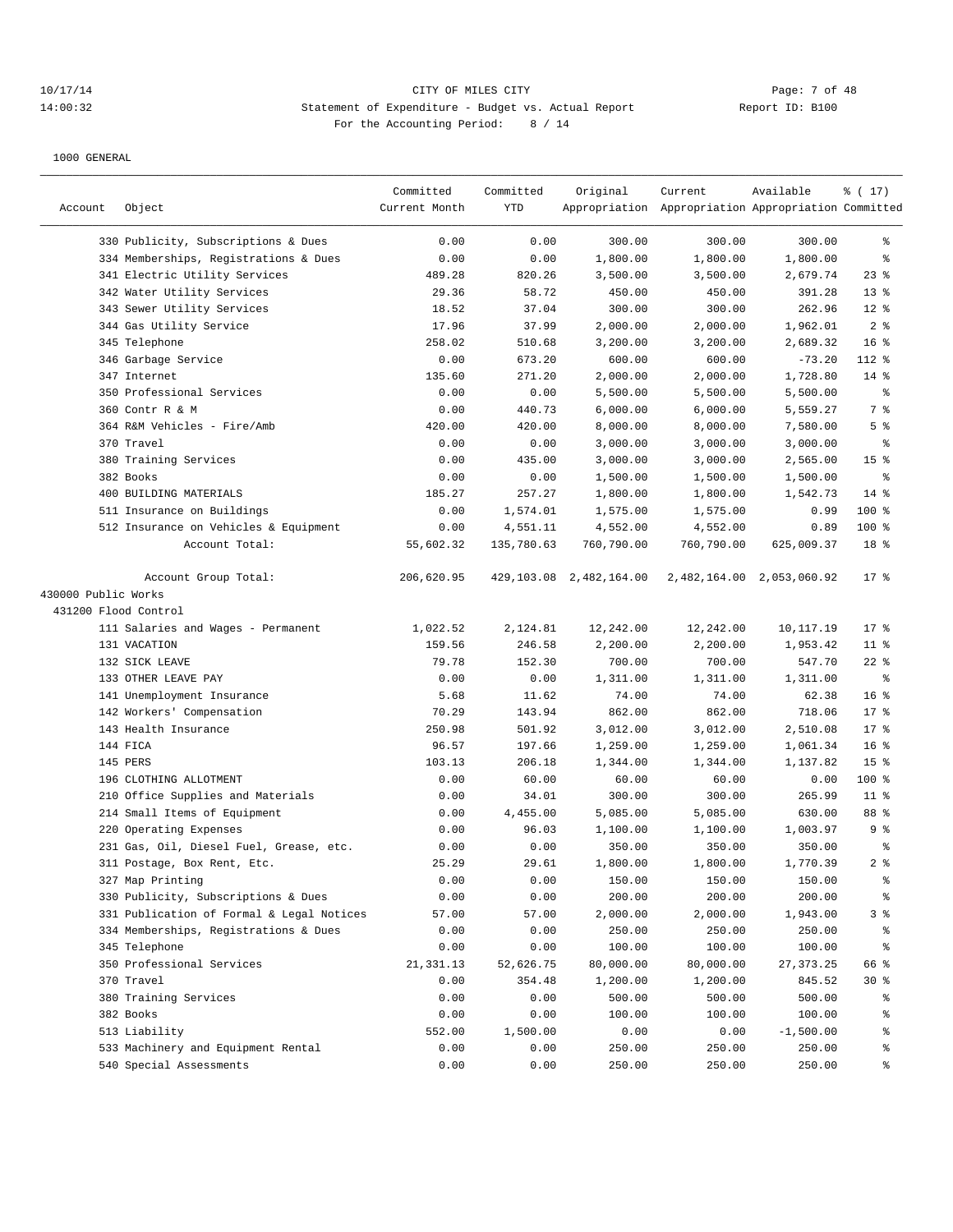## 10/17/14 CITY OF MILES CITY Page: 8 of 48 14:00:32 Statement of Expenditure - Budget vs. Actual Report Report ID: B100 For the Accounting Period: 8 / 14

| Account              | Object                                   | Committed<br>Current Month | Committed<br>YTD | Original   | Current<br>Appropriation Appropriation Appropriation Committed | Available  | % (17)           |
|----------------------|------------------------------------------|----------------------------|------------------|------------|----------------------------------------------------------------|------------|------------------|
|                      | Account Total:                           | 23,753.93                  | 62,797.89        | 116,699.00 | 116,699.00                                                     | 53,901.11  | 54 %             |
|                      | Account Group Total:                     | 23,753.93                  | 62,797.89        | 116,699.00 | 116,699.00                                                     | 53,901.11  | 54 %             |
| 440000 PUBLIC HEALTH |                                          |                            |                  |            |                                                                |            |                  |
|                      | 440600 Animal Control Services (21)      |                            |                  |            |                                                                |            |                  |
|                      | 111 Salaries and Wages - Permanent       | 3,134.16                   | 6,685.73         | 42,080.00  | 42,080.00                                                      | 35, 394.27 | 16 <sup>°</sup>  |
|                      | 121 OVERTIME-PERMANENT                   | 0.00                       | 15.05            | 500.00     | 500.00                                                         | 484.95     | 3 <sup>°</sup>   |
|                      | 131 VACATION                             | 601.80                     | 689.60           | 1,500.00   | 1,500.00                                                       | 810.40     | 46 %             |
|                      | 132 SICK LEAVE                           | 0.00                       | 0.00             | 700.00     | 700.00                                                         | 700.00     | $\epsilon$       |
|                      | 133 OTHER LEAVE PAY                      | 0.00                       | 0.00             | 500.00     | 500.00                                                         | 500.00     | နွ               |
|                      | 134 HOLIDAY PAY                          | 0.00                       | 39.50            | 300.00     | 300.00                                                         | 260.50     | $13*$            |
|                      | 141 Unemployment Insurance               | 16.81                      | 33.42            | 205.00     | 205.00                                                         | 171.58     | 16 <sup>°</sup>  |
|                      | 142 Workers' Compensation                | 208.23                     | 412.51           | 2,387.00   | 2,387.00                                                       | 1,974.49   | $17*$            |
|                      | 143 Health Insurance                     | 627.50                     | 1,255.00         | 7,530.00   | 7,530.00                                                       | 6,275.00   | $17*$            |
|                      | 144 FICA                                 | 285.81                     | 568.40           | 3,487.00   | 3,487.00                                                       | 2,918.60   | 16 %             |
|                      | 145 PERS                                 | 288.44                     | 576.68           | 3,549.00   | 3,549.00                                                       | 2,972.32   | 16 <sup>°</sup>  |
|                      | 196 CLOTHING ALLOTMENT                   | 0.00                       | 0.00             | 720.00     | 720.00                                                         | 720.00     | $\epsilon$       |
|                      | 210 Office Supplies and Materials        | 0.00                       | 0.00             | 150.00     | 150.00                                                         | 150.00     | $\,{}^{\circ}\!$ |
|                      | 211 Clothing Allotment                   | 0.00                       | 0.00             | 150.00     | 150.00                                                         | 150.00     | $\,{}^{\circ}\!$ |
|                      | 214 Small Items of Equipment             | 0.00                       | 0.00             | 400.00     | 400.00                                                         | 400.00     | နွ               |
|                      | 220 Operating Expenses                   | 127.98                     | 164.82           | 1,200.00   | 1,200.00                                                       | 1,035.18   | $14$ %           |
|                      | 230 Repair and Maintenance Supplies      | 0.00                       | 0.00             | 250.00     | 250.00                                                         | 250.00     | နွ               |
|                      | 231 Gas, Oil, Diesel Fuel, Grease, etc.  | 103.76                     | 246.32           | 1,400.00   | 1,400.00                                                       | 1,153.68   | 18 %             |
|                      | 311 Postage, Box Rent, Etc.              | 0.00                       | 0.00             | 20.00      | 20.00                                                          | 20.00      | $\epsilon$       |
|                      | 320 Printing, Duplicating, Typing &      | 0.00                       | 0.00             | 25.00      | 25.00                                                          | 25.00      | $\epsilon$       |
|                      | 330 Publicity, Subscriptions & Dues      | 0.00                       | 0.00             | 25.00      | 25.00                                                          | 25.00      | $\epsilon$       |
|                      | 341 Electric Utility Services            | 62.98                      | 103.72           | 500.00     | 500.00                                                         | 396.28     | $21$ %           |
|                      | 342 Water Utility Services               | 20.94                      | 41.88            | 350.00     | 350.00                                                         | 308.12     | $12*$            |
|                      | 343 Sewer Utility Services               | 12.95                      | 25.90            | 150.00     | 150.00                                                         | 124.10     | 17.8             |
|                      | 344 Gas Utility Service                  | 24.18                      | 48.83            | 600.00     | 600.00                                                         | 551.17     | 8 %              |
|                      | 345 Telephone                            | 40.03                      | 80.06            | 500.00     | 500.00                                                         | 419.94     | 16 %             |
|                      | 347 Internet                             | 0.00                       | 0.00             | 20.00      | 20.00                                                          | 20.00      | $\,{}^{\circ}\!$ |
|                      | 350 Professional Services                | 0.00                       | 0.00             | 3,000.00   | 3,000.00                                                       | 3,000.00   | ి                |
|                      | 366 R&M Vehicles - Police/Animal Control | 0.00                       | 0.00             | 100.00     | 100.00                                                         | 100.00     | ి                |
|                      | 370 Travel                               | 0.00                       | 0.00             | 200.00     | 200.00                                                         | 200.00     | $\,$ $\,$ $\,$   |
|                      | 380 Training Services                    | 0.00                       | 0.00             | 100.00     | 100.00                                                         | 100.00     | ి                |
|                      | 511 Insurance on Buildings               | 0.00                       | 72.61            | 73.00      | 73.00                                                          | 0.39       | 99%              |
|                      | Account Total:                           | 5,555.57                   | 11,060.03        | 72,671.00  | 72,671.00                                                      | 61,610.97  | 15 <sup>°</sup>  |
|                      | Account Group Total:                     | 5,555.57                   | 11,060.03        | 72,671.00  | 72,671.00                                                      | 61,610.97  | 15 <sup>°</sup>  |
|                      | 460000 CULTURE AND RECREATION            |                            |                  |            |                                                                |            |                  |
|                      | 460432 Lion Shelter                      |                            |                  |            |                                                                |            |                  |
|                      | 230 Repair and Maintenance Supplies      | 0.00                       | 0.00             | 5,000.00   | 5,000.00                                                       | 5,000.00   | နွ               |
|                      | Account Total:                           | 0.00                       | 0.00             | 5,000.00   | 5,000.00                                                       | 5,000.00   | ి                |
|                      | 460433 Park Operations(13)               |                            |                  |            |                                                                |            |                  |
|                      | 111 Salaries and Wages - Permanent       | 11,602.43                  | 24,623.48        | 145,368.00 | 145,368.00                                                     | 120,744.52 | $17$ %           |
|                      | 121 OVERTIME-PERMANENT                   | 2,098.88                   | 4,190.15         | 6,800.00   | 6,800.00                                                       | 2,609.85   | 62 %             |
|                      | 131 VACATION                             | 1,810.26                   | 3,212.72         | 10,000.00  | 10,000.00                                                      | 6,787.28   | $32$ %           |
|                      | 132 SICK LEAVE                           | 259.62                     | 404.58           | 5,000.00   | 5,000.00                                                       | 4,595.42   | 8 <sup>8</sup>   |
|                      | 133 OTHER LEAVE PAY                      | 0.00                       | 0.00             | 1,021.00   | 1,021.00                                                       | 1,021.00   | ႜွ               |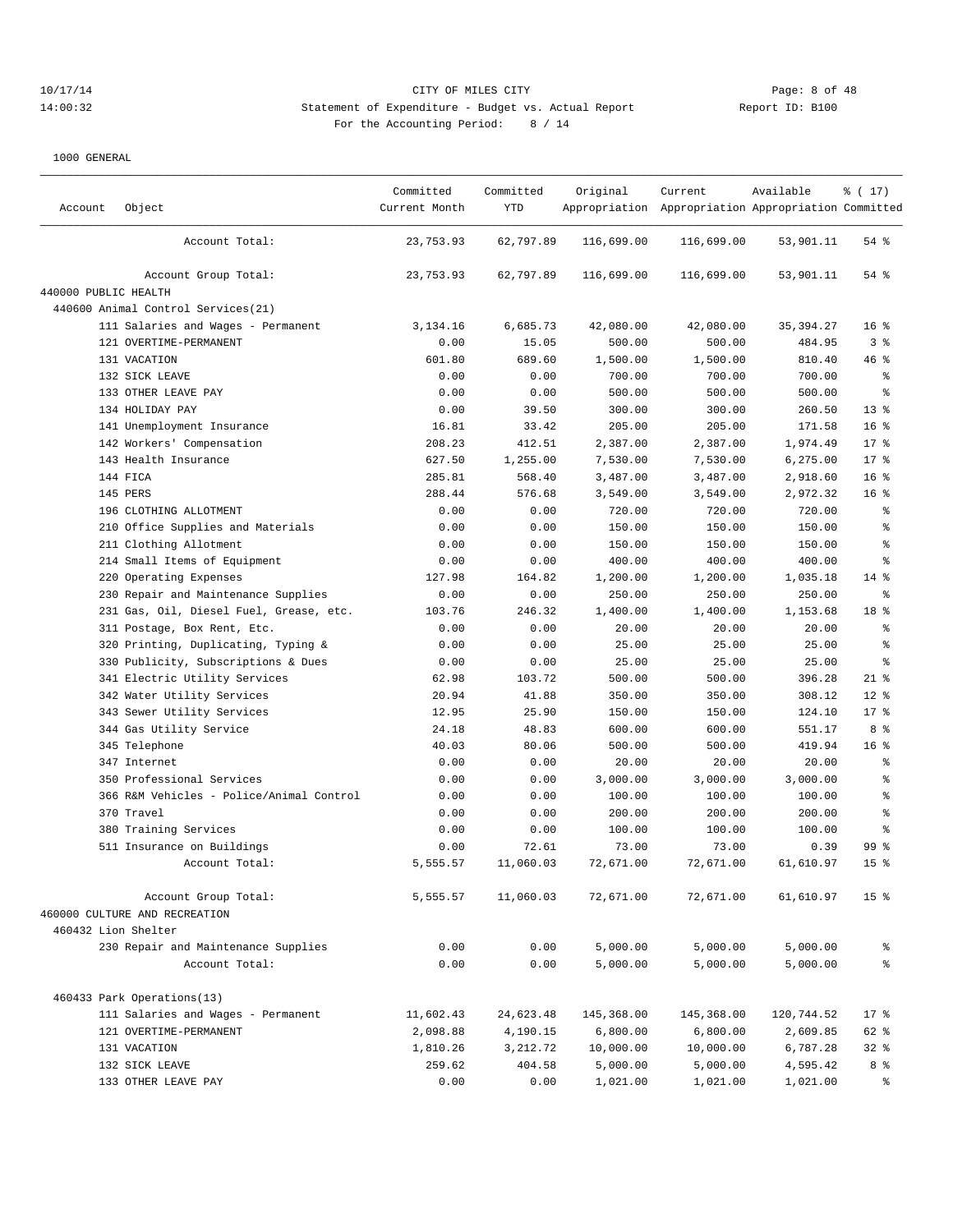## 10/17/14 CITY OF MILES CITY Page: 9 of 48 14:00:32 Statement of Expenditure - Budget vs. Actual Report Report ID: B100 For the Accounting Period: 8 / 14

| Account | Object                                     | Committed<br>Current Month | Committed<br><b>YTD</b> | Original            | Current<br>Appropriation Appropriation Appropriation Committed | Available          | % (17)          |
|---------|--------------------------------------------|----------------------------|-------------------------|---------------------|----------------------------------------------------------------|--------------------|-----------------|
|         | 134 HOLIDAY PAY                            | 1,061.00                   | 2,318.98                |                     | 3,400.00                                                       |                    | 68 %            |
|         | 141 Unemployment Insurance                 | 75.72                      | 158.56                  | 3,400.00<br>565.00  | 565.00                                                         | 1,081.02<br>406.44 | $28$ %          |
|         | 142 Workers' Compensation                  | 869.60                     | 1,819.43                | 8,538.00            | 8,538.00                                                       | 6,718.57           | $21$ %          |
|         | 143 Health Insurance                       | 2,032.75                   | 4,065.48                | 24,398.00           | 24,398.00                                                      | 20,332.52          | 17.8            |
|         | 144 FICA                                   | 1,239.55                   | 2,599.36                | 9,608.00            | 9,608.00                                                       | 7,008.64           | 27%             |
|         | <b>145 PERS</b>                            | 1,210.98                   | 2,446.14                | 10,261.00           | 10,261.00                                                      | 7.814.86           | $24$ %          |
|         | 196 CLOTHING ALLOTMENT                     | 0.00                       | 486.00                  | 450.00              | 450.00                                                         | $-36.00$           | 108 %           |
|         | 210 Office Supplies and Materials          | 0.00                       | 53.16                   | 150.00              | 150.00                                                         | 96.84              | 35%             |
|         | 214 Small Items of Equipment               | 206.00                     | 2,420.71                | 7,500.00            | 7,500.00                                                       | 5,079.29           | 32%             |
| 220     | Operating Expenses                         | 154.50                     | 212.43                  | 2,200.00            | 2,200.00                                                       | 1,987.57           | $10*$           |
| 222     |                                            | 0.00                       | 119.55                  |                     |                                                                |                    | 1 <sup>8</sup>  |
|         | Chemicals, Lab & Med Supplies              |                            |                         | 8,920.00            | 8,920.00                                                       | 8,800.45           |                 |
|         | 226 Clothing and Uniforms                  | 0.00<br>1,413.74           | 0.00                    | 500.00<br>10,000.00 | 500.00                                                         | 500.00             | ి<br>$30*$      |
|         | 230 Repair and Maintenance Supplies        |                            | 2,980.66                |                     | 10,000.00                                                      | 7,019.34           | 26%             |
|         | 231 Gas, Oil, Diesel Fuel, Grease, etc.    | 989.44                     | 2,066.22                | 8,000.00            | 8,000.00                                                       | 5,933.78           | $\epsilon$      |
|         | 334 Memberships, Registrations & Dues      | 0.00                       | 0.00                    | 500.00              | 500.00                                                         | 500.00             |                 |
|         | 341 Electric Utility Services              | 856.18                     | 1,725.87                | 7,500.00            | 7,500.00                                                       | 5,774.13           | 23%             |
|         | 342 Water Utility Services                 | 3,506.81                   | 5,195.85                | 22,000.00           | 22,000.00                                                      | 16,804.15          | $24$ %          |
|         | 343 Sewer Utility Services                 | 142.19                     | 284.38                  | 1,000.00            | 1,000.00                                                       | 715.62             | $28$ %          |
|         | 344 Gas Utility Service                    | 45.11                      | 95.29                   | 3,000.00            | 3,000.00                                                       | 2,904.71           | 3%              |
|         | 345 Telephone                              | 43.86                      | 82.33                   | 500.00              | 500.00                                                         | 417.67             | 16 <sup>8</sup> |
|         | 346 Garbage Service                        | 0.00                       | 0.00                    | 500.00              | 500.00                                                         | 500.00             | ి               |
|         | 347 Internet                               | 37.60                      | 75.20                   | 450.00              | 450.00                                                         | 374.80             | $17*$           |
|         | 350 Professional Services                  | 66.00                      | 216.00                  | 19,300.00           | 19,300.00                                                      | 19,084.00          | 1 <sup>8</sup>  |
|         | 360 Contr R & M                            | 0.00                       | 0.00                    | 9,000.00            | 9,000.00                                                       | 9,000.00           | $\epsilon$      |
|         | 363 R&M Vehicles/Equip/Labor-PW            | 213.38                     | 634.74                  | 17,300.00           | 17,300.00                                                      | 16,665.26          | 4%              |
|         | 370 Travel                                 | 0.00                       | 0.00                    | 600.00              | 600.00                                                         | 600.00             | $\epsilon$      |
|         | 380 Training Services                      | 0.00                       | 0.00                    | 800.00              | 800.00                                                         | 800.00             | $\epsilon$      |
|         | 511 Insurance on Buildings                 | 0.00                       | 2,956.93                | 2,957.00            | 2,957.00                                                       | 0.07               | $100$ %         |
|         | 512 Insurance on Vehicles & Equipment      | 0.00                       | 558.71                  | 559.00              | 559.00                                                         | 0.29               | 100 %           |
|         | 514 Other Insurance (Boilers)              | 0.00                       | 0.00                    | 800.00              | 800.00                                                         | 800.00             | နွ              |
|         | 930 Improvements Other than Buildings      | 0.00                       | 0.00                    | 9,900.00            | 9,900.00                                                       | 9,900.00           | နွ              |
|         | 940 Machinery & Equipment                  | 0.00                       | 0.00                    | 5,000.00            | 5,000.00                                                       | 5,000.00           | နွ              |
|         | Account Total:                             | 29,935.60                  | 66,002.91               | 364, 345.00         | 364, 345.00                                                    | 298,342.09         | 18 <sup>8</sup> |
|         | 460434 Fish, Wildlife Trailways            |                            |                         |                     |                                                                |                    |                 |
|         | 740 Awards and Indemnities                 | 0.00                       | 0.00                    | 10,486.00           | 10,486.00                                                      | 10,486.00          | ి               |
|         | Account Total:                             | 0.00                       | 0.00                    | 10,486.00           | 10,486.00                                                      | 10,486.00          | ి               |
|         | 460439 Riverside Park Tennis Court Project |                            |                         |                     |                                                                |                    |                 |
|         | 350 Professional Services                  | 0.00                       | 0.00                    | 1,066.00            | 1,066.00                                                       | 1,066.00           | ి               |
|         | Account Total:                             | 0.00                       | 0.00                    | 1,066.00            | 1,066.00                                                       | 1,066.00           | နွ              |
|         | 460445 Swimming Pool                       |                            |                         |                     |                                                                |                    |                 |
|         | 111 Salaries and Wages - Permanent         | 12,654.83                  | 27,078.09               | 44,221.00           | 44,221.00                                                      | 17,142.91          | 61 %            |
|         | 141 Unemployment Insurance                 | 56.96                      | 121.86                  | 200.00              | 200.00                                                         | 78.14              | 61 %            |
|         | 142 Workers' Compensation                  | 705.36                     | 1,509.31                | 2,315.00            | 2,315.00                                                       | 805.69             | 65 %            |
|         | 144 FICA                                   | 968.06                     | 2,071.45                | 3,396.00            | 3,396.00                                                       | 1,324.55           | 61 %            |
|         | 145 PERS                                   | 155.10                     | 310.20                  | 447.00              | 447.00                                                         | 136.80             | 69 %            |
|         | 214 Small Items of Equipment               | 0.00                       | 199.85                  | 200.00              | 200.00                                                         | 0.15               | 100 %           |
|         | 220 Operating Expenses                     | 0.00                       | 236.03                  | 900.00              | 900.00                                                         | 663.97             | 26%             |
|         | 222 Chemicals, Lab & Med Supplies          | 0.00                       | 281.69                  | 3,500.00            | 3,500.00                                                       | 3,218.31           | 8 %             |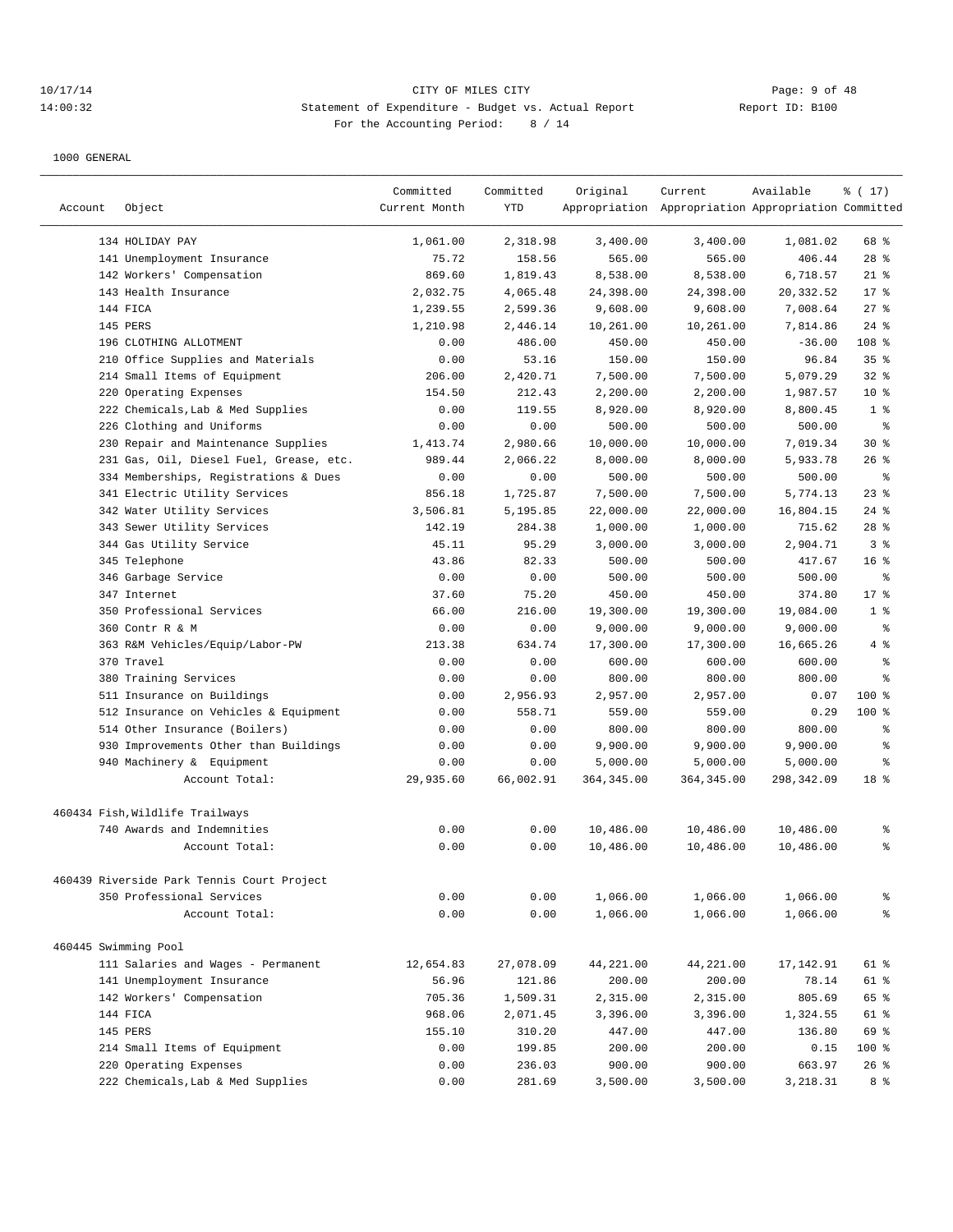## 10/17/14 Page: 10 of 48 14:00:32 Statement of Expenditure - Budget vs. Actual Report Report ID: B100 For the Accounting Period: 8 / 14

|                      |                                           | Committed     | Committed   | Original     | Current                                             | Available                     | % (17)          |
|----------------------|-------------------------------------------|---------------|-------------|--------------|-----------------------------------------------------|-------------------------------|-----------------|
| Account              | Object                                    | Current Month | <b>YTD</b>  |              | Appropriation Appropriation Appropriation Committed |                               |                 |
|                      | 226 Clothing and Uniforms                 | 0.00          | 311.00      | 500.00       | 500.00                                              | 189.00                        | 62 %            |
|                      | 230 Repair and Maintenance Supplies       | 0.00          | 0.00        | 1,000.00     | 1,000.00                                            | 1,000.00                      | $\epsilon$      |
|                      | 341 Electric Utility Services             | 571.26        | 890.01      | 1,000.00     | 1,000.00                                            | 109.99                        | 89 %            |
|                      | 342 Water Utility Services                | 88.87         | 128.75      | 300.00       | 300.00                                              | 171.25                        | 43%             |
|                      | 343 Sewer Utility Services                | 21.33         | 42.66       | 85.00        | 85.00                                               | 42.34                         | 50%             |
|                      | 345 Telephone                             | 43.99         | 117.93      | 130.00       | 130.00                                              | 12.07                         | 91 <sub>8</sub> |
|                      | 350 Professional Services                 | 0.00          | 0.00        | 250.00       | 250.00                                              | 250.00                        | ి               |
|                      | 360 Contr R & M                           | 0.00          | 0.00        | 500.00       | 500.00                                              | 500.00                        | န္              |
|                      | 363 R&M Vehicles/Equip/Labor-PW           | 0.00          | 0.00        | 1,000.00     | 1,000.00                                            | 1,000.00                      | $\approx$       |
|                      | 380 Training Services                     | 0.00          | 0.00        | 1,200.00     | 1,200.00                                            | 1,200.00                      | $\,$ $\,$ $\,$  |
|                      | 540 Special Assessments                   | 0.00          | 0.00        | 678.00       | 678.00                                              | 678.00                        | နွ              |
|                      | 810 Losses (Bad debt expense - Enterprise | 17.50         | 17.50       | 0.00         | 0.00                                                | $-17.50$                      | $\approx$       |
|                      | Account Total:                            | 15, 283. 26   | 33, 316. 33 | 61,822.00    | 61,822.00                                           | 28,505.67                     | 54%             |
|                      | Account Group Total:                      | 45, 218.86    | 99, 319.24  | 442,719.00   | 442,719.00                                          | 343, 399. 76                  | $22$ $%$        |
|                      | 470000 Housing and Community Development  |               |             |              |                                                     |                               |                 |
|                      | 470300 Ecomonic Development               |               |             |              |                                                     |                               |                 |
|                      | 350 Professional Services                 | 0.00          | 0.00        | 13,646.00    | 13,646.00                                           | 13,646.00                     | $\,$ $\,$ $\,$  |
|                      | Account Total:                            | 0.00          | 0.00        | 13,646.00    | 13,646.00                                           | 13,646.00                     | $\approx$       |
|                      | Account Group Total:                      | 0.00          | 0.00        | 13,646.00    | 13,646.00                                           | 13,646.00                     | ÷.              |
| 490000 DEBT SERVICE  |                                           |               |             |              |                                                     |                               |                 |
|                      | 490500 Other Debt Service Payments        |               |             |              |                                                     |                               |                 |
|                      | 610 Principal-Police Cars                 | 0.00          | 9,137.56    | 9,138.00     | 9,138.00                                            | 0.44                          | $100*$          |
|                      | 620 Interest-Police Cars                  | 0.00          | 45.31       | 0.00         | 0.00                                                | $-45.31$                      | $\approx$       |
|                      | Account Total:                            | 0.00          | 9,182.87    | 9,138.00     | 9,138.00                                            | $-44.87$                      | $100*$          |
|                      | Account Group Total:                      | 0.00          | 9,182.87    | 9,138.00     | 9,138.00                                            | $-44.87$                      | $100*$          |
| 510000 MISCELLANEOUS |                                           |               |             |              |                                                     |                               |                 |
|                      | 510330 Comprehensive Liability Insurance  |               |             |              |                                                     |                               |                 |
|                      | 513 Liability                             | 0.00          | 28,656.32   | 28,657.00    | 28,657.00                                           | 0.68                          | 100 %           |
|                      | Account Total:                            | 0.00          | 28,656.32   | 28,657.00    | 28,657.00                                           | 0.68                          | $100*$          |
|                      | Account Group Total:                      | 0.00          | 28,656.32   | 28,657.00    | 28,657.00                                           | 0.68                          | 100 %           |
|                      | 520000 OTHER FINANCING USES               |               |             |              |                                                     |                               |                 |
|                      | 521000 Interfund Operating Transfers Out  |               |             |              |                                                     |                               |                 |
|                      | 820 Transfers to Other Funds              | 23,978.25     | 47,956.50   | 321,196.00   | 321,196.00                                          | 273, 239.50                   | 15 <sup>°</sup> |
|                      | Account Total:                            | 23,978.25     | 47,956.50   | 321,196.00   | 321,196.00                                          | 273, 239.50                   | 15 <sup>°</sup> |
|                      | Account Group Total:                      | 23,978.25     | 47,956.50   | 321,196.00   | 321,196.00                                          | 273, 239.50                   | 15 <sup>°</sup> |
|                      | Fund Total:                               | 360, 305.45   | 809,057.78  | 4,458,496.00 |                                                     | 4, 458, 496.00 3, 649, 438.22 | 18 <sup>8</sup> |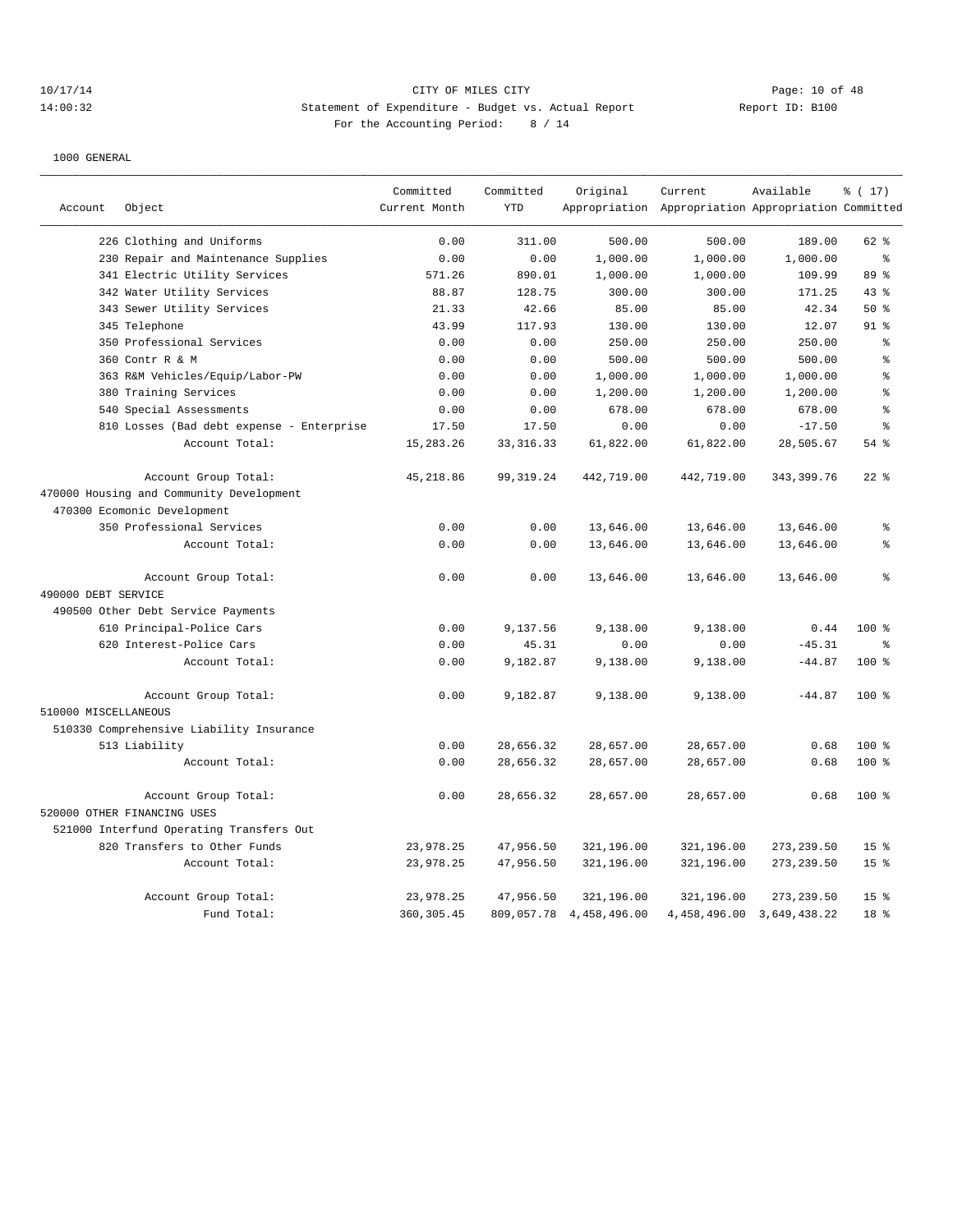## 10/17/14 Page: 11 of 48 14:00:32 Statement of Expenditure - Budget vs. Actual Report Changer Report ID: B100 For the Accounting Period: 8 / 14

2220 LIBRARY

| Account              | Object                                   | Committed<br>Current Month | Committed<br><b>YTD</b> | Original   | Current<br>Appropriation Appropriation Appropriation Committed | Available  | % (17)          |
|----------------------|------------------------------------------|----------------------------|-------------------------|------------|----------------------------------------------------------------|------------|-----------------|
|                      |                                          |                            |                         |            |                                                                |            |                 |
|                      | 460000 CULTURE AND RECREATION            |                            |                         |            |                                                                |            |                 |
|                      | 460100 Library Services(16)              |                            |                         |            |                                                                |            |                 |
|                      | 111 Salaries and Wages - Permanent       | 14,006.13                  | 28,594.46               | 176,111.00 | 176,111.00                                                     | 147,516.54 | 16 <sup>8</sup> |
|                      | 121 OVERTIME-PERMANENT                   | 0.00                       | 0.00                    | 600.00     | 600.00                                                         | 600.00     | နွ              |
|                      | 131 VACATION                             | 1,883.80                   | 3,413.07                | 12,000.00  | 12,000.00                                                      | 8,586.93   | $28$ %          |
|                      | 132 SICK LEAVE                           | 37.99                      | 37.99                   | 4,000.00   | 4,000.00                                                       | 3,962.01   | 1 <sup>8</sup>  |
|                      | 133 OTHER LEAVE PAY                      | 190.88                     | 190.88                  | 3,839.00   | 3,839.00                                                       | 3,648.12   | 5 <sup>°</sup>  |
|                      | 141 Unemployment Insurance               | 72.54                      | 148.48                  | 885.00     | 885.00                                                         | 736.52     | 17.8            |
|                      | 142 Workers' Compensation                | 67.01                      | 137.11                  | 768.00     | 768.00                                                         | 630.89     | 18 %            |
|                      | 143 Health Insurance                     | 3,136.80                   | 6,273.60                | 37,650.00  | 37,650.00                                                      | 31,376.40  | 17.8            |
|                      | 144 FICA                                 | 1,219.26                   | 2,495.82                | 15,044.00  | 15,044.00                                                      | 12,548.18  | $17$ %          |
|                      | 145 PERS                                 | 1,316.90                   | 2,633.70                | 16,067.00  | 16,067.00                                                      | 13,433.30  | 16 <sup>8</sup> |
|                      | 196 CLOTHING ALLOTMENT                   | 0.00                       | 750.00                  | 900.00     | 900.00                                                         | 150.00     | 83%             |
|                      | 210 Office Supplies and Materials        | 123.89                     | 290.10                  | 1,500.00   | 1,500.00                                                       | 1,209.90   | 19 <sup>°</sup> |
|                      | 214 Small Items of Equipment             | 38.53                      | 38.53                   | 2,000.00   | 2,000.00                                                       | 1,961.47   | 2 <sup>8</sup>  |
|                      | 220 Operating Expenses                   | 0.00                       | 0.00                    | 200.00     | 200.00                                                         | 200.00     | နွ              |
|                      | 224 Janitorial Supplies                  | 82.70                      | 82.70                   | 700.00     | 700.00                                                         | 617.30     | $12*$           |
|                      | 311 Postage, Box Rent, Etc.              | 83.46                      | 187.47                  | 2,000.00   | 2,000.00                                                       | 1,812.53   | 9 %             |
|                      | 320 Printing, Duplicating, Typing &      | 0.00                       | 0.00                    | 1,500.00   | 1,500.00                                                       | 1,500.00   | $\epsilon$      |
|                      | 334 Memberships, Registrations & Dues    | 0.00                       | 0.00                    | 250.00     | 250.00                                                         | 250.00     | နွ              |
|                      | 341 Electric Utility Services            | 905.87                     | 1,763.64                | 7,000.00   | 7,000.00                                                       | 5,236.36   | $25$ %          |
|                      | 342 Water Utility Services               | 61.48                      | 89.07                   | 400.00     | 400.00                                                         | 310.93     | $22$ %          |
|                      | 343 Sewer Utility Services               | 14.35                      | 28.70                   | 200.00     | 200.00                                                         | 171.30     | $14*$           |
|                      | 344 Gas Utility Service                  | 24.73                      | 52.68                   | 3,000.00   | 3,000.00                                                       | 2,947.32   | 2 <sup>8</sup>  |
|                      | 345 Telephone                            | 147.95                     | 197.93                  | 1,000.00   | 1,000.00                                                       | 802.07     | 20%             |
|                      | 346 Garbage Service                      | 0.00                       | 0.00                    | 300.00     | 300.00                                                         | 300.00     | နွ              |
|                      | 347 Internet                             | 165.15                     | 259.65                  | 1,100.00   | 1,100.00                                                       | 840.35     | $24$ %          |
|                      | 350 Professional Services                | 0.00                       | 0.00                    | 8,000.00   | 8,000.00                                                       | 8,000.00   | ႜ               |
|                      | 360 Contr R & M                          | 997.00                     | 1,470.76                | 9,187.00   | 9,187.00                                                       | 7,716.24   | 16 <sup>8</sup> |
|                      | 370 Travel                               | 0.00                       | 0.00                    | 2,200.00   | 2,200.00                                                       | 2,200.00   | နွ              |
|                      | 380 Training Services                    | 0.00                       | 0.00                    | 500.00     | 500.00                                                         | 500.00     | နွ              |
|                      | 382 Books                                | 93.68                      | 1,006.44                | 15,000.00  | 15,000.00                                                      | 13,993.56  | 7 %             |
|                      | 511 Insurance on Buildings               | 0.00                       | 2,972.27                | 5,000.00   | 5,000.00                                                       | 2,027.73   | 59 %            |
|                      | Account Total:                           | 24,670.10                  | 53,115.05               | 328,901.00 | 328,901.00                                                     | 275,785.95 | 16 <sup>8</sup> |
|                      | Account Group Total:                     | 24,670.10                  | 53,115.05               | 328,901.00 | 328,901.00                                                     | 275,785.95 | 16 <sup>°</sup> |
| 510000 MISCELLANEOUS |                                          |                            |                         |            |                                                                |            |                 |
|                      | 510330 Comprehensive Liability Insurance |                            |                         |            |                                                                |            |                 |
|                      | 513 Liability                            | 0.00                       | 1,750.68                | 1,750.00   | 1,750.00                                                       | $-0.68$    | 100 %           |
|                      | Account Total:                           | 0.00                       | 1,750.68                | 1,750.00   | 1,750.00                                                       | $-0.68$    | 100 %           |
|                      | Account Group Total:                     | 0.00                       | 1,750.68                | 1,750.00   | 1,750.00                                                       | $-0.68$    | 100 %           |
|                      | 520000 OTHER FINANCING USES              |                            |                         |            |                                                                |            |                 |
|                      | 521000 Interfund Operating Transfers Out |                            |                         |            |                                                                |            |                 |
|                      | 820 Transfers to Other Funds             | 1,701.12                   | 3,402.24                | 20,413.00  | 20,413.00                                                      | 17,010.76  | 17%             |
|                      | Account Total:                           | 1,701.12                   | 3,402.24                | 20,413.00  | 20,413.00                                                      | 17,010.76  | 17 <sup>°</sup> |
|                      | Account Group Total:                     | 1,701.12                   | 3,402.24                | 20,413.00  | 20,413.00                                                      | 17,010.76  | 17 <sup>°</sup> |
|                      | Fund Total:                              | 26, 371.22                 | 58, 267.97              | 351,064.00 | 351,064.00                                                     | 292,796.03 | $17$ %          |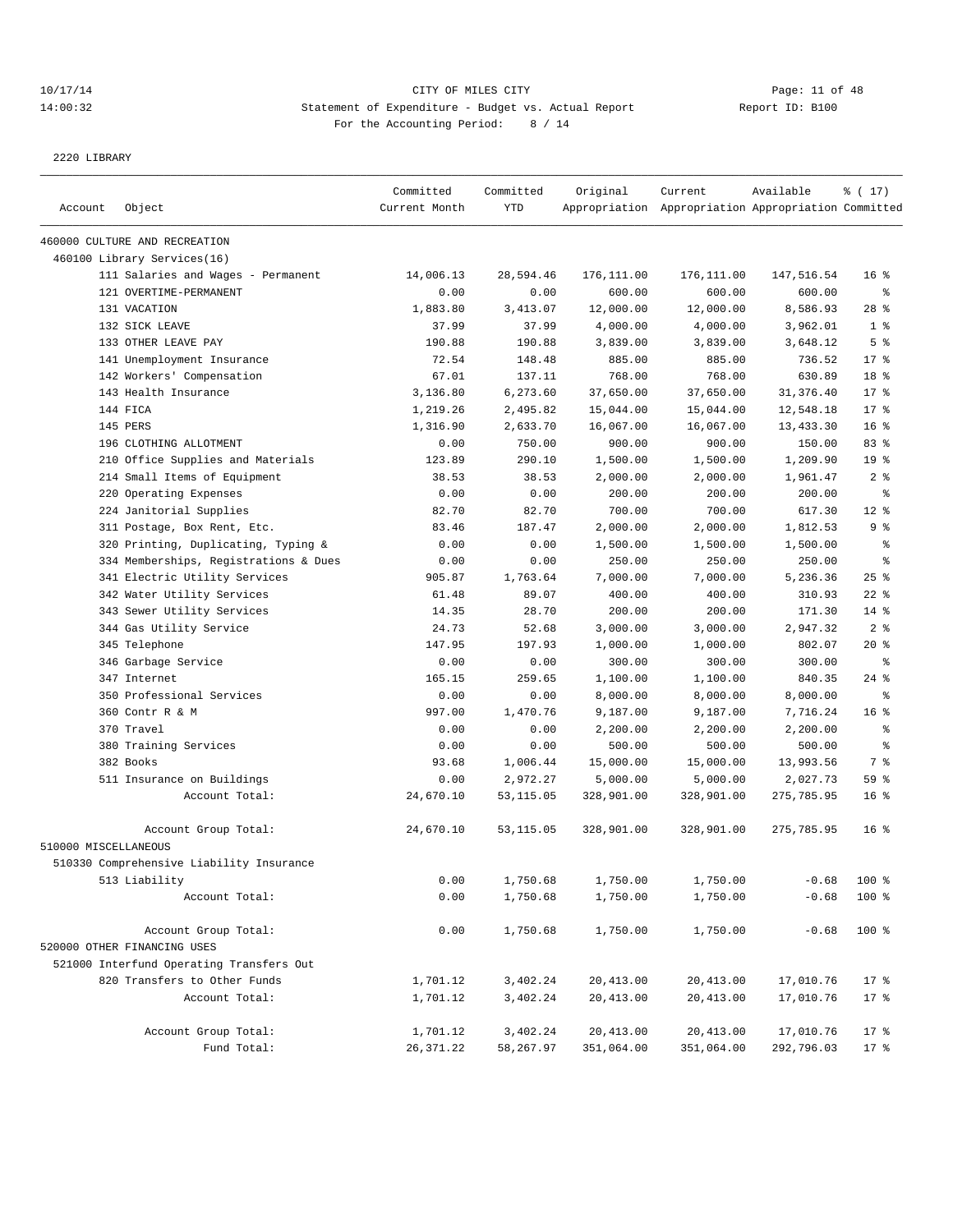## 10/17/14 Page: 12 of 48 14:00:32 Statement of Expenditure - Budget vs. Actual Report Report ID: B100 For the Accounting Period: 8 / 14

2270 Health

|                                    | Committed     | Committed | Original      | Current                               | Available | $\frac{1}{2}$ (17) |
|------------------------------------|---------------|-----------|---------------|---------------------------------------|-----------|--------------------|
| Object<br>Account                  | Current Month | YTD       | Appropriation | Appropriation Appropriation Committed |           |                    |
| 440000 PUBLIC HEALTH               |               |           |               |                                       |           |                    |
| 440140 Registration and Inspection |               |           |               |                                       |           |                    |
| 311 Postage, Box Rent, Etc.        | 1.44          | 1.92      | 200.00        | 200.00                                | 198.08    | $1 \approx$        |
| 350 Professional Services          | 5,500.00      | 8,250.00  | 30,000.00     | 30,000.00                             | 21,750.00 | $28$ $%$           |
| Account Total:                     | 5,501.44      | 8,251.92  | 30,200.00     | 30,200.00                             | 21,948.08 | $27$ %             |
| Account Group Total:               | 5,501.44      | 8,251.92  | 30,200.00     | 30,200.00                             | 21,948.08 | 278                |
| Fund Total:                        | 5,501.44      | 8,251.92  | 30,200.00     | 30,200.00                             | 21,948.08 | 278                |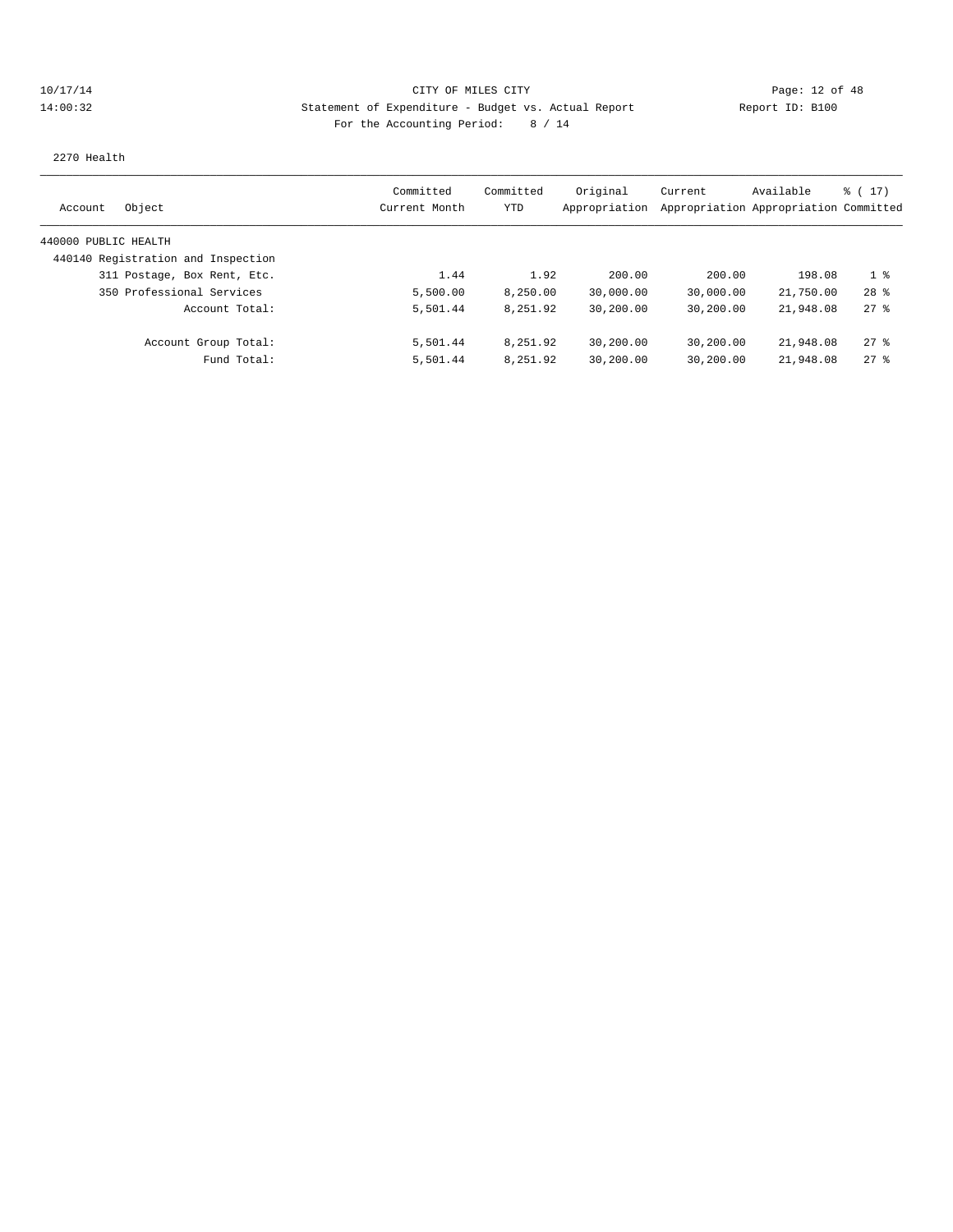## 10/17/14 Page: 13 of 48 14:00:32 Statement of Expenditure - Budget vs. Actual Report Changer Report ID: B100 For the Accounting Period: 8 / 14

2350 Local Government/Study Commission

| Object<br>Account                    |                | Committed<br>Current Month | Committed<br>YTD | Original<br>Appropriation | Current   | Available<br>Appropriation Appropriation Committed | $\frac{1}{6}$ ( 17 ) |
|--------------------------------------|----------------|----------------------------|------------------|---------------------------|-----------|----------------------------------------------------|----------------------|
| 410000 GENERAL GOVERNMENT            |                |                            |                  |                           |           |                                                    |                      |
| 410130 Committees and Special Bodies |                |                            |                  |                           |           |                                                    |                      |
| 210 Office Supplies and Materials    |                | 0.00                       | 0.00             | 500.00                    | 500.00    | 500.00                                             | နွ                   |
| 220 Operating Expenses               |                | 175.45                     | 175.45           | 500.00                    | 500.00    | 324.55                                             | 35 <sup>8</sup>      |
| 311 Postage, Box Rent, Etc.          |                | 0.00                       | 0.00             | 1,000.00                  | 1,000.00  | 1,000.00                                           | နွ                   |
| 320 Printing, Duplicating, Typing &  |                | 0.00                       | 0.00             | 1,000.00                  | 1,000.00  | 1,000.00                                           | နွ                   |
| 350 Professional Services            |                | 0.00                       | 0.00             | 8,142.00                  | 8,142.00  | 8,142.00                                           | ៖                    |
| 370 Travel                           |                | 0.00                       | 0.00             | 3,000.00                  | 3,000.00  | 3,000.00                                           | နွ                   |
|                                      | Account Total: | 175.45                     | 175.45           | 14,142.00                 | 14,142.00 | 13,966.55                                          | 1 <sup>8</sup>       |
| Account Group Total:                 |                | 175.45                     | 175.45           | 14,142.00                 | 14,142.00 | 13,966.55                                          | 1 <sup>8</sup>       |
|                                      | Fund Total:    | 175.45                     | 175.45           | 14,142.00                 | 14,142.00 | 13,966.55                                          | 1 <sup>8</sup>       |
|                                      |                |                            |                  |                           |           |                                                    |                      |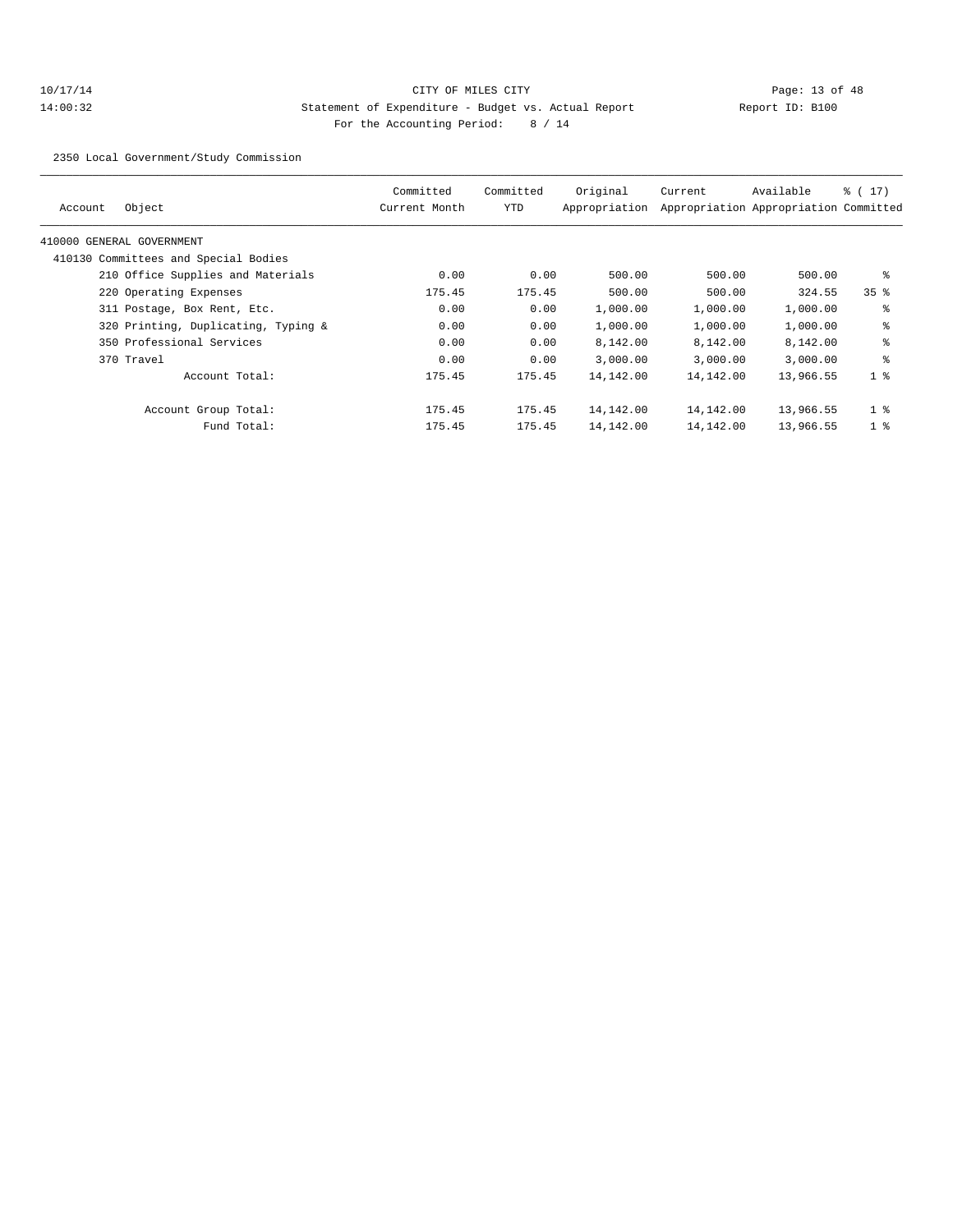2372 Permissive Medical Levy

| Object<br>Account                        | Committed<br>Current Month | Committed<br>YTD | Original<br>Appropriation | Current    | Available<br>Appropriation Appropriation Committed | $\frac{1}{6}$ (17) |
|------------------------------------------|----------------------------|------------------|---------------------------|------------|----------------------------------------------------|--------------------|
| 520000 OTHER FINANCING USES              |                            |                  |                           |            |                                                    |                    |
| 521000 Interfund Operating Transfers Out |                            |                  |                           |            |                                                    |                    |
| 820 Transfers to Other Funds             | 0.00                       | 0.00             | 162,064.00                | 162,064.00 | 162,064.00                                         | ႜ                  |
| Account Total:                           | 0.00                       | 0.00             | 162,064.00                | 162,064.00 | 162,064.00                                         | ႜ                  |
| Account Group Total:                     | 0.00                       | 0.00             | 162,064.00                | 162,064.00 | 162,064.00                                         | ႜ                  |
| Fund Total:                              | 0.00                       | 0.00             | 162,064.00                | 162,064.00 | 162,064.00                                         | ႜ                  |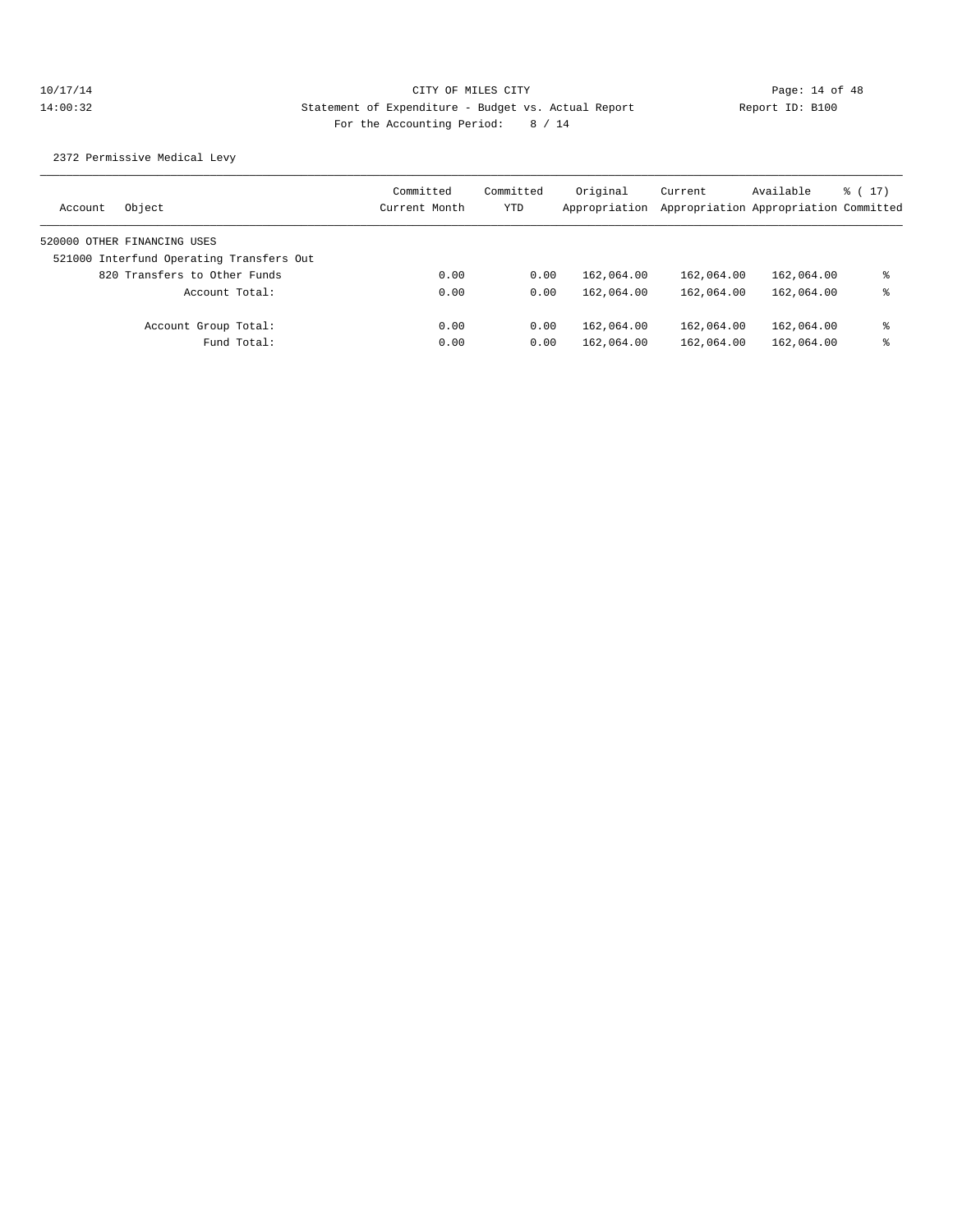# 10/17/14 Page: 15 of 48 14:00:32 Statement of Expenditure - Budget vs. Actual Report Changer Report ID: B100 For the Accounting Period: 8 / 14

#### 2394 BUILDING CODE ENFORCEMENT

|                      |                                          | Committed     | Committed  | Original   | Current                                             | Available | % (17)          |
|----------------------|------------------------------------------|---------------|------------|------------|-----------------------------------------------------|-----------|-----------------|
| Account              | Object                                   | Current Month | <b>YTD</b> |            | Appropriation Appropriation Appropriation Committed |           |                 |
| 420000 PUBLIC SAFETY |                                          |               |            |            |                                                     |           |                 |
|                      | 420531 Building Inspection               |               |            |            |                                                     |           |                 |
|                      | 111 Salaries and Wages - Permanent       | 495.73        | 1,042.31   | 6,784.00   | 6,784.00                                            | 5,741.69  | 15 <sup>°</sup> |
|                      | 121 OVERTIME-PERMANENT                   | 10.90         | 21.82      | 150.00     | 150.00                                              | 128.18    | 15 <sup>8</sup> |
|                      | 131 VACATION                             | 112.64        | 179.87     | 500.00     | 500.00                                              | 320.13    | 36%             |
|                      | 132 SICK LEAVE                           | 27.22         | 48.99      | 300.00     | 300.00                                              | 251.01    | 16 <sup>°</sup> |
|                      | 133 OTHER LEAVE PAY                      | 0.00          | 0.00       | 328.00     | 328.00                                              | 328.00    | ႜ               |
|                      | 141 Unemployment Insurance               | 2.89          | 5.94       | 37.00      | 37.00                                               | 31.06     | 16 <sup>8</sup> |
|                      | 142 Workers' Compensation                | 21.62         | 44.25      | 272.00     | 272.00                                              | 227.75    | 16%             |
|                      | 143 Health Insurance                     | 125.56        | 251.06     | 1,506.00   | 1,506.00                                            | 1,254.94  | $17*$           |
|                      | 144 FICA                                 | 45.03         | 92.39      | 617.00     | 617.00                                              | 524.61    | 15 <sup>8</sup> |
|                      | 145 PERS                                 | 52.82         | 105.65     | 659.00     | 659.00                                              | 553.35    | 16 <sup>8</sup> |
|                      | 196 CLOTHING ALLOTMENT                   | 0.00          | 30.00      | 30.00      | 30.00                                               | 0.00      | $100*$          |
|                      | 210 Office Supplies and Materials        | 0.00          | 0.00       | 3,000.00   | 3,000.00                                            | 3,000.00  | နွ              |
|                      | 214 Small Items of Equipment             | 0.00          | 5,179.00   | 12,000.00  | 12,000.00                                           | 6,821.00  | $43*$           |
|                      | 220 Operating Expenses                   | 0.00          | 96.03      | 0.00       | 0.00                                                | $-96.03$  | $\epsilon$      |
|                      | 311 Postage, Box Rent, Etc.              | 64.07         | 70.84      | 250.00     | 250.00                                              | 179.16    | $28$ %          |
|                      | 320 Printing, Duplicating, Typing &      | 0.00          | 0.00       | 300.00     | 300.00                                              | 300.00    | နွ              |
|                      | 330 Publicity, Subscriptions & Dues      | 0.00          | 0.00       | 150.00     | 150.00                                              | 150.00    | $\approx$       |
|                      | 334 Memberships, Registrations & Dues    | 100.00        | 100.00     | 300.00     | 300.00                                              | 200.00    | 33 <sup>8</sup> |
|                      | 345 Telephone                            | 26.36         | 52.72      | 400.00     | 400.00                                              | 347.28    | $13*$           |
|                      | 347 Internet                             | 0.00          | 0.00       | 200.00     | 200.00                                              | 200.00    | $\epsilon$      |
|                      | 350 Professional Services                | 2,558.40      | 3,822.55   | 75,000.00  | 75,000.00                                           | 71,177.45 | 5 <sup>°</sup>  |
|                      | 360 Contr R & M                          | 0.00          | 100.18     | 0.00       | 0.00                                                | $-100.18$ | $\,$ $\,$ $\,$  |
|                      | 380 Training Services                    | 0.00          | 0.00       | 1,500.00   | 1,500.00                                            | 1,500.00  | န္              |
|                      | 382 Books                                | 0.00          | 0.00       | 400.00     | 400.00                                              | 400.00    | န္              |
|                      | 513 Liability                            | 138.00        | 375.00     | 0.00       | 0.00                                                | $-375.00$ | $\approx$       |
|                      | 540 Special Assessments                  | 0.00          | 709.93     | 700.00     | 700.00                                              | $-9.93$   | $101$ %         |
|                      | Account Total:                           | 3,781.24      | 12,328.53  | 105,383.00 | 105,383.00                                          | 93,054.47 | $12*$           |
| 510000 MISCELLANEOUS | Account Group Total:                     | 3,781.24      | 12,328.53  | 105,383.00 | 105,383.00                                          | 93,054.47 | $12*$           |
|                      | 510330 Comprehensive Liability Insurance |               |            |            |                                                     |           |                 |
|                      | 513 Liability                            | 0.00          | 71.62      | 72.00      | 72.00                                               | 0.38      | 99 <sup>8</sup> |
|                      | Account Total:                           | 0.00          | 71.62      | 72.00      | 72.00                                               | 0.38      | 99 %            |
|                      | Account Group Total:                     | 0.00          | 71.62      | 72.00      | 72.00                                               | 0.38      | 99 %            |
|                      | 520000 OTHER FINANCING USES              |               |            |            |                                                     |           |                 |
|                      | 521000 Interfund Operating Transfers Out |               |            |            |                                                     |           |                 |
|                      | 820 Transfers to Other Funds             | 522.38        | 1,044.76   | 6, 269.00  | 6, 269.00                                           | 5,224.24  | 17 <sup>8</sup> |
|                      | Account Total:                           | 522.38        | 1,044.76   | 6, 269.00  | 6, 269.00                                           | 5,224.24  | $17*$           |
|                      | Account Group Total:                     | 522.38        | 1,044.76   | 6, 269.00  | 6, 269.00                                           | 5,224.24  | $17*$           |
|                      | Fund Total:                              | 4,303.62      | 13,444.91  | 111,724.00 | 111,724.00                                          | 98,279.09 | 12 <sup>8</sup> |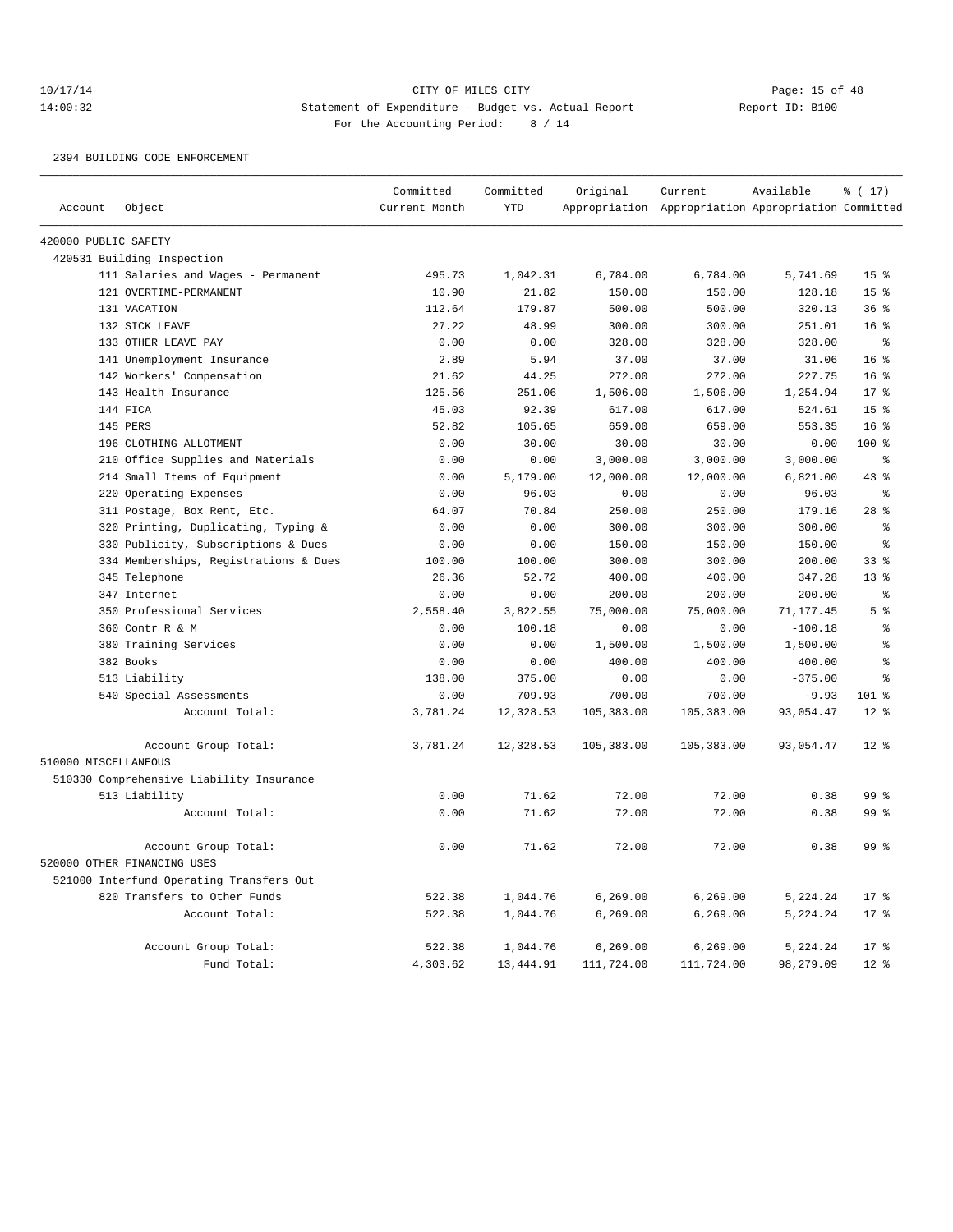2400 LTG M D#165-(Gen City)

| Committed<br>Current Month                                                                                                                                                                                                                         | Committed<br><b>YTD</b> | Original<br>Appropriation | Current                            | Available                             | $\frac{1}{6}$ ( 17)                                                                                                   |
|----------------------------------------------------------------------------------------------------------------------------------------------------------------------------------------------------------------------------------------------------|-------------------------|---------------------------|------------------------------------|---------------------------------------|-----------------------------------------------------------------------------------------------------------------------|
|                                                                                                                                                                                                                                                    |                         |                           |                                    | Appropriation Appropriation Committed |                                                                                                                       |
|                                                                                                                                                                                                                                                    |                         |                           |                                    |                                       |                                                                                                                       |
|                                                                                                                                                                                                                                                    |                         |                           |                                    |                                       |                                                                                                                       |
| 9,072.44                                                                                                                                                                                                                                           |                         | 117,500.00                | 117,500.00                         |                                       | 8 %                                                                                                                   |
| 4,493.00                                                                                                                                                                                                                                           |                         | 47,000.00                 | 47,000.00                          |                                       | 10 <sub>8</sub>                                                                                                       |
| 13,565.44                                                                                                                                                                                                                                          |                         | 164,500.00                |                                    |                                       | 8 %                                                                                                                   |
| 13,565.44                                                                                                                                                                                                                                          |                         | 164,500.00                | 164,500.00                         |                                       | 8 %                                                                                                                   |
|                                                                                                                                                                                                                                                    |                         |                           |                                    |                                       |                                                                                                                       |
|                                                                                                                                                                                                                                                    |                         |                           |                                    |                                       |                                                                                                                       |
| 0.00                                                                                                                                                                                                                                               | 1,000.00                | 1,000.00                  | 1,000.00                           |                                       | $100$ %                                                                                                               |
| 0.00                                                                                                                                                                                                                                               | 1,000.00                | 1,000.00                  | 1,000.00                           |                                       | $100$ %                                                                                                               |
| 0.00                                                                                                                                                                                                                                               | 1,000.00                | 1,000.00                  | 1,000.00                           |                                       | $100$ %                                                                                                               |
| 13,565.44                                                                                                                                                                                                                                          |                         | 165,500.00                |                                    |                                       | 9 <sup>°</sup>                                                                                                        |
| 341 Electric Utility Services<br>533 Machinery and Equipment Rental<br>Account Total:<br>Account Group Total:<br>521000 Interfund Operating Transfers Out<br>820 Transfers to Other Funds<br>Account Total:<br>Account Group Total:<br>Fund Total: |                         | 4,493.00<br>13,565.44     | 9,072.44<br>13,565.44<br>14,565.44 |                                       | 108,427.56<br>42,507.00<br>164,500.00<br>150,934.56<br>150,934.56<br>0.00<br>0.00<br>0.00<br>165,500.00<br>150,934.56 |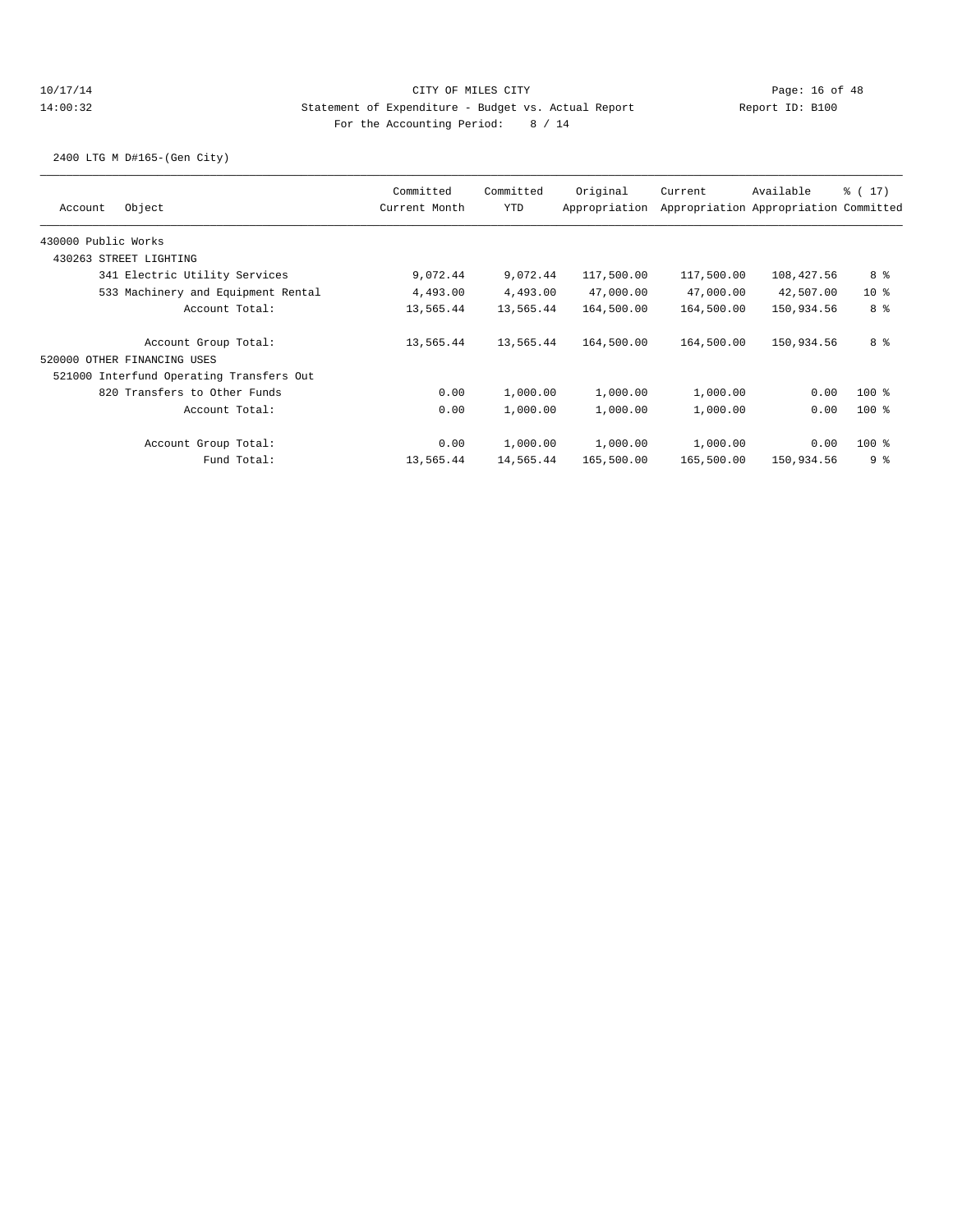2420 LTG M D#167-(MilesAddn Etc)

| Object<br>Account                        | Committed<br>Current Month | Committed<br><b>YTD</b> | Original<br>Appropriation | Current   | Available<br>Appropriation Appropriation Committed | $\frac{1}{6}$ ( 17 ) |
|------------------------------------------|----------------------------|-------------------------|---------------------------|-----------|----------------------------------------------------|----------------------|
| 430000 Public Works                      |                            |                         |                           |           |                                                    |                      |
| 430263 STREET LIGHTING                   |                            |                         |                           |           |                                                    |                      |
| 341 Electric Utility Services            | 1,672.45                   | 3,863.98                | 21,900.00                 | 21,900.00 | 18,036.02                                          | 18 <sup>8</sup>      |
| 533 Machinery and Equipment Rental       | 675.90                     | 1,089.20                | 9,000.00                  | 9,000.00  | 7,910.80                                           | $12$ %               |
| Account Total:                           | 2,348.35                   | 4,953.18                | 30,900.00                 | 30,900.00 | 25,946.82                                          | 16 <sup>8</sup>      |
| Account Group Total:                     | 2,348.35                   | 4,953.18                | 30,900.00                 | 30,900.00 | 25,946.82                                          | 16 <sup>8</sup>      |
| 520000 OTHER FINANCING USES              |                            |                         |                           |           |                                                    |                      |
| 521000 Interfund Operating Transfers Out |                            |                         |                           |           |                                                    |                      |
| 820 Transfers to Other Funds             | 0.00                       | 1,000.00                | 1,000.00                  | 1,000.00  | 0.00                                               | $100$ %              |
| Account Total:                           | 0.00                       | 1,000.00                | 1,000.00                  | 1,000.00  | 0.00                                               | $100$ %              |
| Account Group Total:                     | 0.00                       | 1,000.00                | 1,000.00                  | 1,000.00  | 0.00                                               | $100$ %              |
| Fund Total:                              | 2,348.35                   | 5,953.18                | 31,900.00                 | 31,900.00 | 25,946.82                                          | 19 <sup>8</sup>      |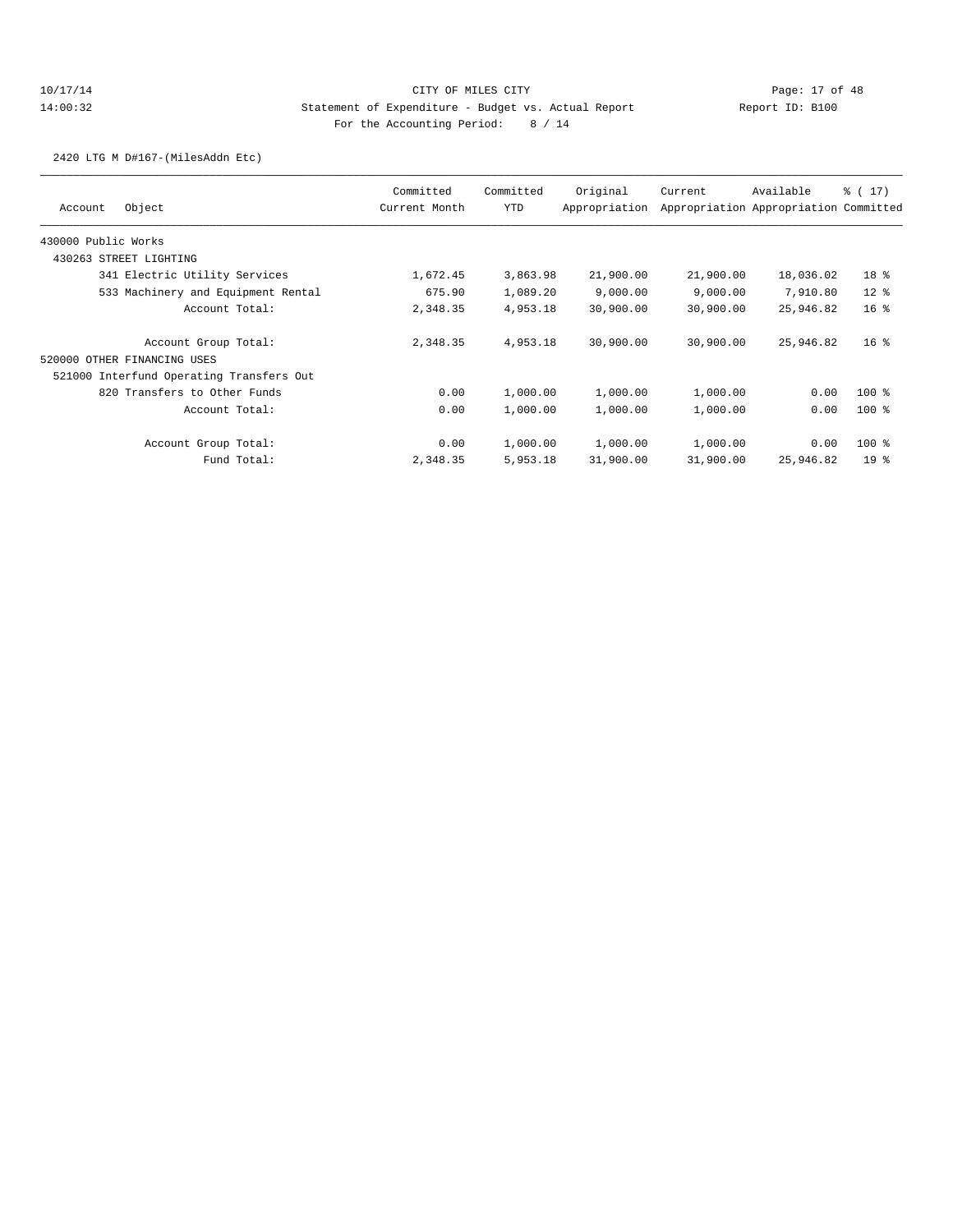2430 LTG M D#171-(Balsam Est)

| Object<br>Account                        | Committed<br>Current Month | Committed<br>YTD | Original<br>Appropriation | Current  | Available<br>Appropriation Appropriation Committed | % (17)          |
|------------------------------------------|----------------------------|------------------|---------------------------|----------|----------------------------------------------------|-----------------|
| 430000 Public Works                      |                            |                  |                           |          |                                                    |                 |
| 430263 STREET LIGHTING                   |                            |                  |                           |          |                                                    |                 |
| 230 Repair and Maintenance Supplies      | 0.00                       | 0.00             | 700.00                    | 700.00   | 700.00                                             | ႜ               |
| 341 Electric Utility Services            | 118.36                     | 255.10           | 1,700.00                  | 1,700.00 | 1,444.90                                           | 15 <sup>°</sup> |
| 360 Contr R & M                          | 0.00                       | 0.00             | 500.00                    | 500.00   | 500.00                                             | နွ              |
| Account Total:                           | 118.36                     | 255.10           | 2,900.00                  | 2,900.00 | 2,644.90                                           | 98              |
| Account Group Total:                     | 118.36                     | 255.10           | 2,900.00                  | 2,900.00 | 2,644.90                                           | 9 <sup>8</sup>  |
| 520000 OTHER FINANCING USES              |                            |                  |                           |          |                                                    |                 |
| 521000 Interfund Operating Transfers Out |                            |                  |                           |          |                                                    |                 |
| 820 Transfers to Other Funds             | 0.00                       | 1,000.00         | 1,000.00                  | 1,000.00 | 0.00                                               | $100$ %         |
| Account Total:                           | 0.00                       | 1,000.00         | 1,000.00                  | 1,000.00 | 0.00                                               | $100$ %         |
| Account Group Total:                     | 0.00                       | 1,000.00         | 1,000.00                  | 1,000.00 | 0.00                                               | $100$ %         |
| Fund Total:                              | 118.36                     | 1,255.10         | 3,900.00                  | 3,900.00 | 2,644.90                                           | 328             |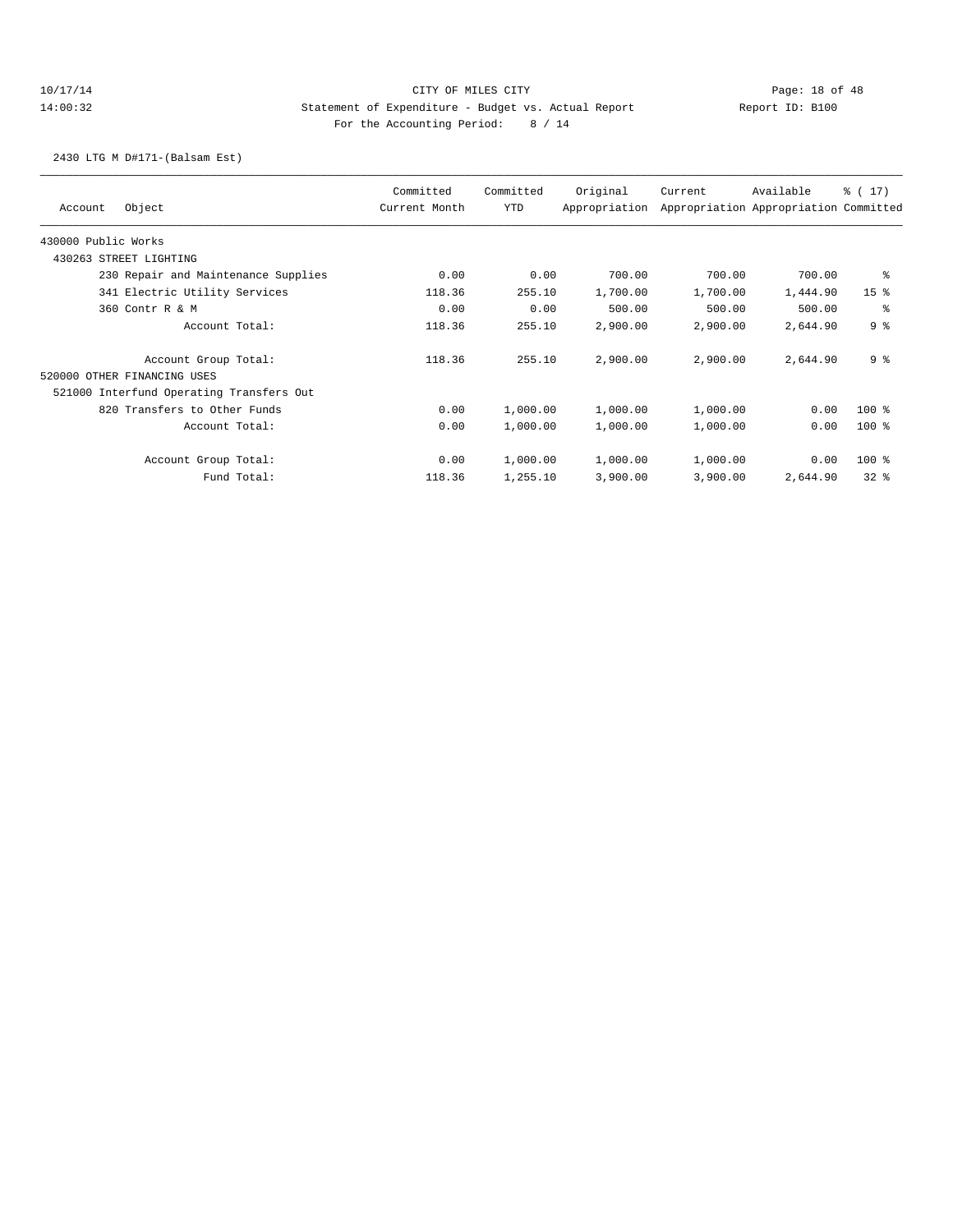2440 LTG M D#172-(Main Str)

| Object<br>Account                        | Committed<br>Current Month | Committed<br>YTD | Original<br>Appropriation | Current   | Available<br>Appropriation Appropriation Committed | % (17)          |
|------------------------------------------|----------------------------|------------------|---------------------------|-----------|----------------------------------------------------|-----------------|
| 430000 Public Works                      |                            |                  |                           |           |                                                    |                 |
| 430263 STREET LIGHTING                   |                            |                  |                           |           |                                                    |                 |
| 230 Repair and Maintenance Supplies      | 0.00                       | 59.17            | 3,000.00                  | 3,000.00  | 2,940.83                                           | 2 <sup>8</sup>  |
| 341 Electric Utility Services            | 1,064.96                   | 2,288.26         | 14,000.00                 | 14,000.00 | 11,711.74                                          | 16 <sup>°</sup> |
| 360 Contr R & M                          | 486.25                     | 885.90           | 1,700.00                  | 1,700.00  | 814.10                                             | $52$ $%$        |
| Account Total:                           | 1,551.21                   | 3, 233. 33       | 18,700.00                 | 18,700.00 | 15,466.67                                          | $17*$           |
| Account Group Total:                     | 1,551.21                   | 3, 233.33        | 18,700.00                 | 18,700.00 | 15,466.67                                          | 17 <sub>8</sub> |
| 520000 OTHER FINANCING USES              |                            |                  |                           |           |                                                    |                 |
| 521000 Interfund Operating Transfers Out |                            |                  |                           |           |                                                    |                 |
| 820 Transfers to Other Funds             | 0.00                       | 1,000.00         | 1,000.00                  | 1,000.00  | 0.00                                               | $100$ %         |
| Account Total:                           | 0.00                       | 1,000.00         | 1,000.00                  | 1,000.00  | 0.00                                               | $100*$          |
| Account Group Total:                     | 0.00                       | 1,000.00         | 1,000.00                  | 1,000.00  | 0.00                                               | $100$ %         |
| Fund Total:                              | 1,551.21                   | 4,233.33         | 19,700.00                 | 19,700.00 | 15,466.67                                          | $21$ %          |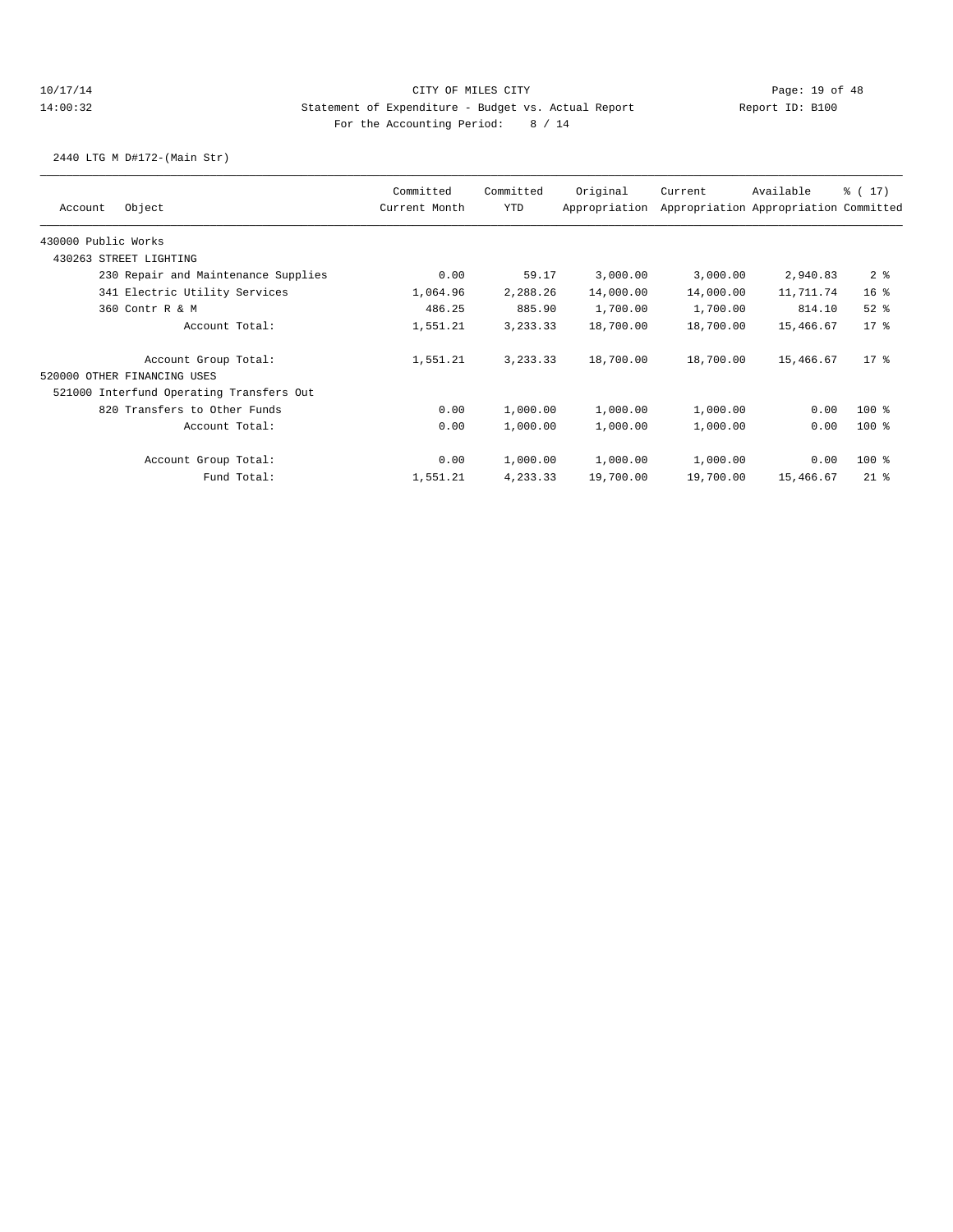## 10/17/14 Page: 20 of 48 14:00:32 Statement of Expenditure - Budget vs. Actual Report Report ID: B100 For the Accounting Period: 8 / 14

2450 LTG M D#195-(SG-Trico)

| Object<br>Account                        | Committed<br>Current Month | Committed<br><b>YTD</b> | Original<br>Appropriation | Current  | Available<br>Appropriation Appropriation Committed | $\frac{1}{6}$ ( 17 ) |
|------------------------------------------|----------------------------|-------------------------|---------------------------|----------|----------------------------------------------------|----------------------|
| 430000 Public Works                      |                            |                         |                           |          |                                                    |                      |
| 430263 STREET LIGHTING                   |                            |                         |                           |          |                                                    |                      |
| 341 Electric Utility Services            | 401.84                     | 803.68                  | 5,250.00                  | 5,250.00 | 4,446.32                                           | 15 <sup>8</sup>      |
| Account Total:                           | 401.84                     | 803.68                  | 5,250.00                  | 5,250.00 | 4,446.32                                           | 15 <sup>8</sup>      |
| Account Group Total:                     | 401.84                     | 803.68                  | 5,250.00                  | 5.250.00 | 4,446.32                                           | 15 <sup>8</sup>      |
| 520000 OTHER FINANCING USES              |                            |                         |                           |          |                                                    |                      |
| 521000 Interfund Operating Transfers Out |                            |                         |                           |          |                                                    |                      |
| 820 Transfers to Other Funds             | 0.00                       | 1,000.00                | 1,000.00                  | 1,000.00 | 0.00                                               | $100*$               |
| Account Total:                           | 0.00                       | 1,000.00                | 1,000.00                  | 1,000.00 | 0.00                                               | $100$ %              |
| Account Group Total:                     | 0.00                       | 1,000.00                | 1,000.00                  | 1,000.00 | 0.00                                               | $100$ %              |
| Fund Total:                              | 401.84                     | 1,803.68                | 6,250.00                  | 6,250.00 | 4,446.32                                           | 298                  |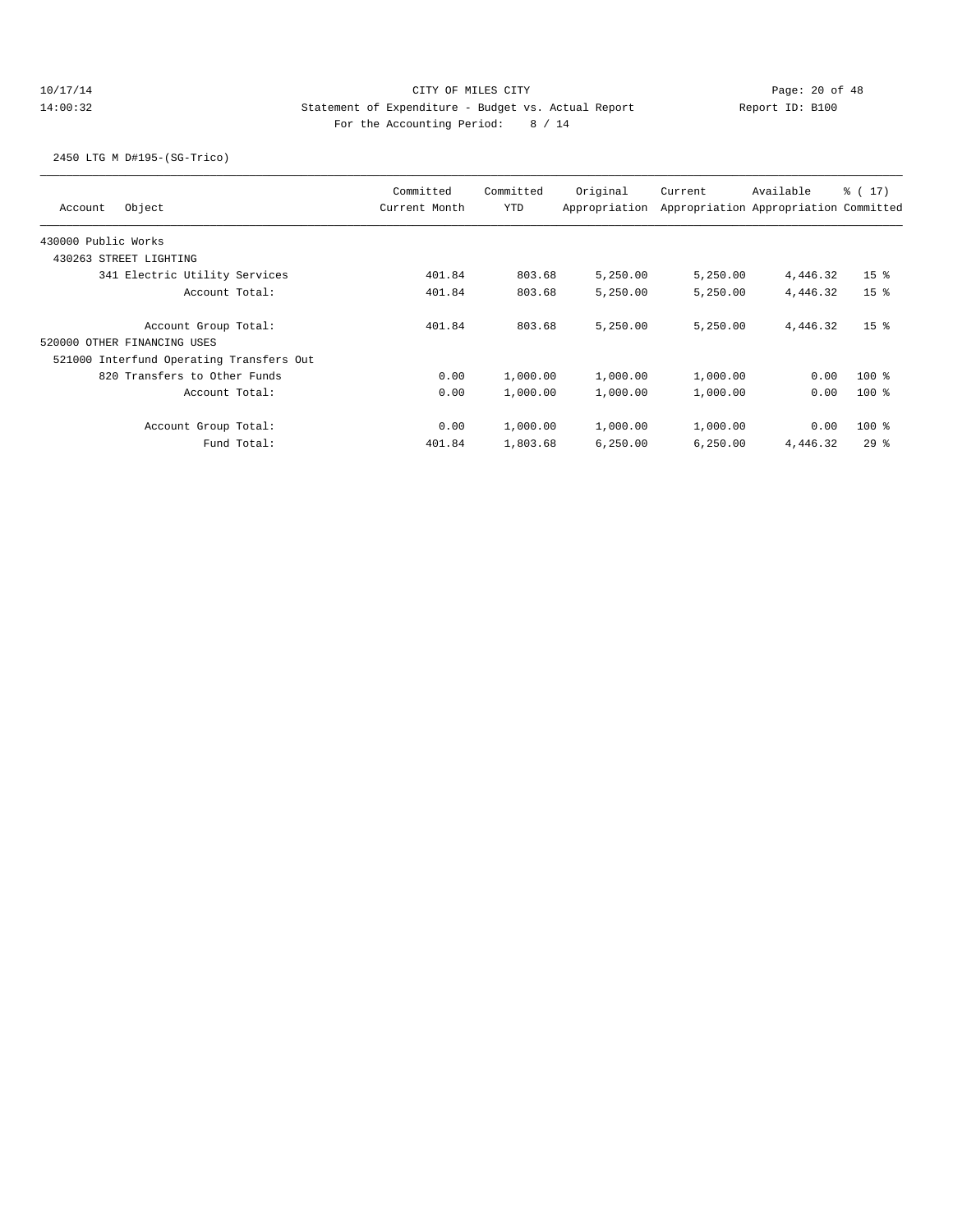2470 LTG M D#202-(SG-MDU&NV)

| Object<br>Account                        | Committed<br>Current Month | Committed<br><b>YTD</b> | Original<br>Appropriation | Current  | Available<br>Appropriation Appropriation Committed | $\frac{1}{6}$ ( 17) |
|------------------------------------------|----------------------------|-------------------------|---------------------------|----------|----------------------------------------------------|---------------------|
| 430000 Public Works                      |                            |                         |                           |          |                                                    |                     |
| 430263 STREET LIGHTING                   |                            |                         |                           |          |                                                    |                     |
| 341 Electric Utility Services            | 253.33                     | 545.47                  | 3,650.00                  | 3,650.00 | 3,104.53                                           | 15 <sup>8</sup>     |
| 533 Machinery and Equipment Rental       | 304.12                     | 608.24                  | 3,200.00                  | 3,200.00 | 2,591.76                                           | 19 <sup>°</sup>     |
| Account Total:                           | 557.45                     | 1,153.71                | 6,850.00                  | 6,850.00 | 5,696.29                                           | $17*$               |
| Account Group Total:                     | 557.45                     | 1,153.71                | 6,850.00                  | 6,850.00 | 5,696.29                                           | $17*$               |
| 520000 OTHER FINANCING USES              |                            |                         |                           |          |                                                    |                     |
| 521000 Interfund Operating Transfers Out |                            |                         |                           |          |                                                    |                     |
| 820 Transfers to Other Funds             | 0.00                       | 1,000.00                | 1,000.00                  | 1,000.00 | 0.00                                               | $100$ %             |
| Account Total:                           | 0.00                       | 1,000.00                | 1,000.00                  | 1,000.00 | 0.00                                               | $100$ %             |
| Account Group Total:                     | 0.00                       | 1,000.00                | 1,000.00                  | 1,000.00 | 0.00                                               | $100$ %             |
| Fund Total:                              | 557.45                     | 2,153.71                | 7,850.00                  | 7,850.00 | 5,696.29                                           | 278                 |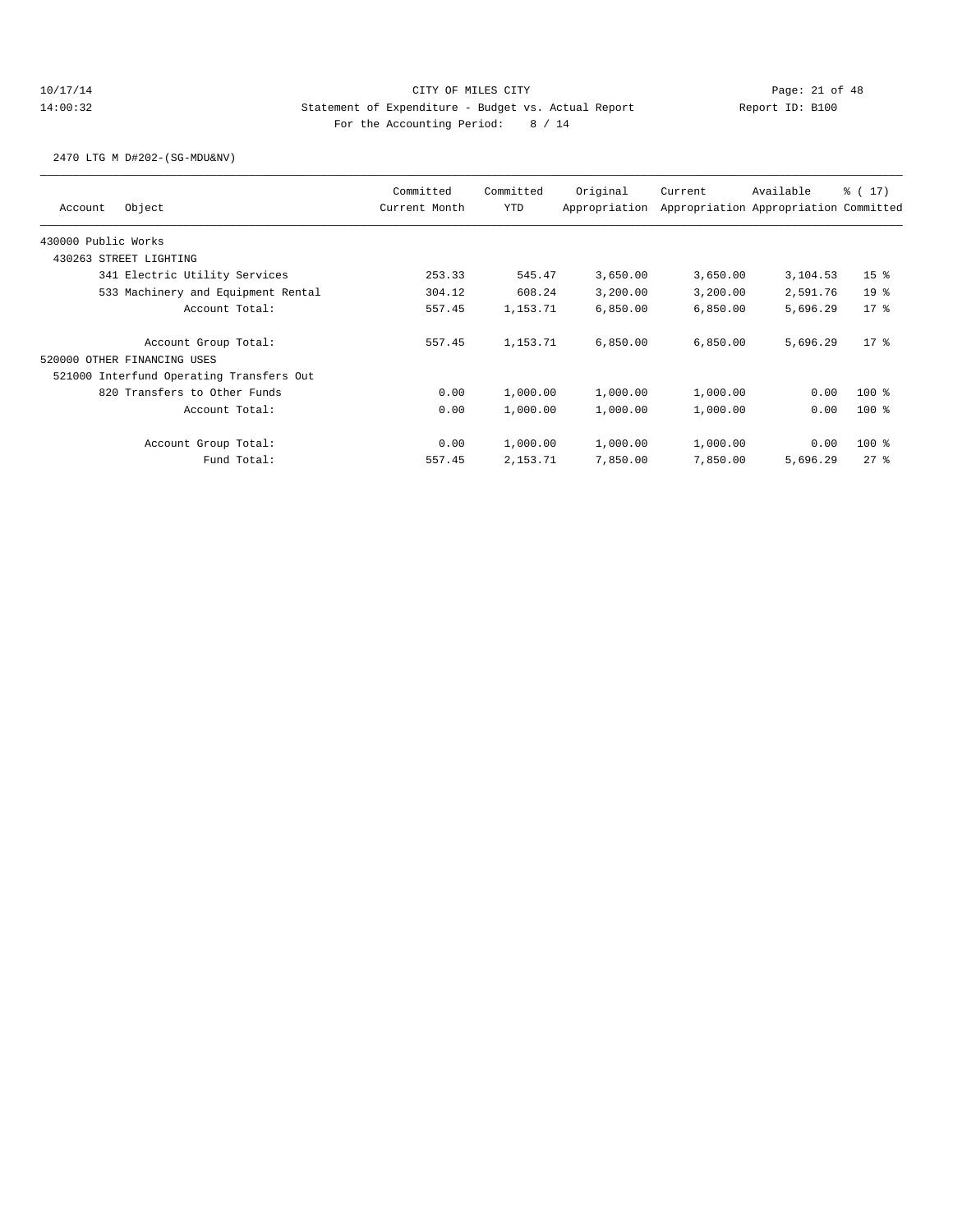2480 LTG M M#173-(Milestown Estates)

| Object<br>Account                        | Committed<br>Current Month | Committed<br>YTD | Original<br>Appropriation | Current  | Available<br>Appropriation Appropriation Committed | $\frac{1}{6}$ ( 17) |
|------------------------------------------|----------------------------|------------------|---------------------------|----------|----------------------------------------------------|---------------------|
| 430000 Public Works                      |                            |                  |                           |          |                                                    |                     |
| 430263<br>STREET LIGHTING                |                            |                  |                           |          |                                                    |                     |
| 230 Repair and Maintenance Supplies      | 0.00                       | 0.00             | 460.00                    | 460.00   | 460.00                                             | ႜ                   |
| 341 Electric Utility Services            | 98.15                      | 178.52           | 1,320.00                  | 1,320.00 | 1,141.48                                           | $14*$               |
| 360 Contr R & M                          | 0.00                       | 0.00             | 100.00                    | 100.00   | 100.00                                             | နွ                  |
| Account Total:                           | 98.15                      | 178.52           | 1,880.00                  | 1,880.00 | 1,701.48                                           | 9 <sup>°</sup>      |
| Account Group Total:                     | 98.15                      | 178.52           | 1,880.00                  | 1,880.00 | 1,701.48                                           | 9 <sup>8</sup>      |
| 520000 OTHER FINANCING USES              |                            |                  |                           |          |                                                    |                     |
| 521000 Interfund Operating Transfers Out |                            |                  |                           |          |                                                    |                     |
| 820 Transfers to Other Funds             | 0.00                       | 250.00           | 250.00                    | 250.00   | 0.00                                               | 100 %               |
| Account Total:                           | 0.00                       | 250.00           | 250.00                    | 250.00   | 0.00                                               | $100$ %             |
| Account Group Total:                     | 0.00                       | 250.00           | 250.00                    | 250.00   | 0.00                                               | $100$ %             |
| Fund Total:                              | 98.15                      | 428.52           | 2,130.00                  | 2,130.00 | 1,701.48                                           | $20*$               |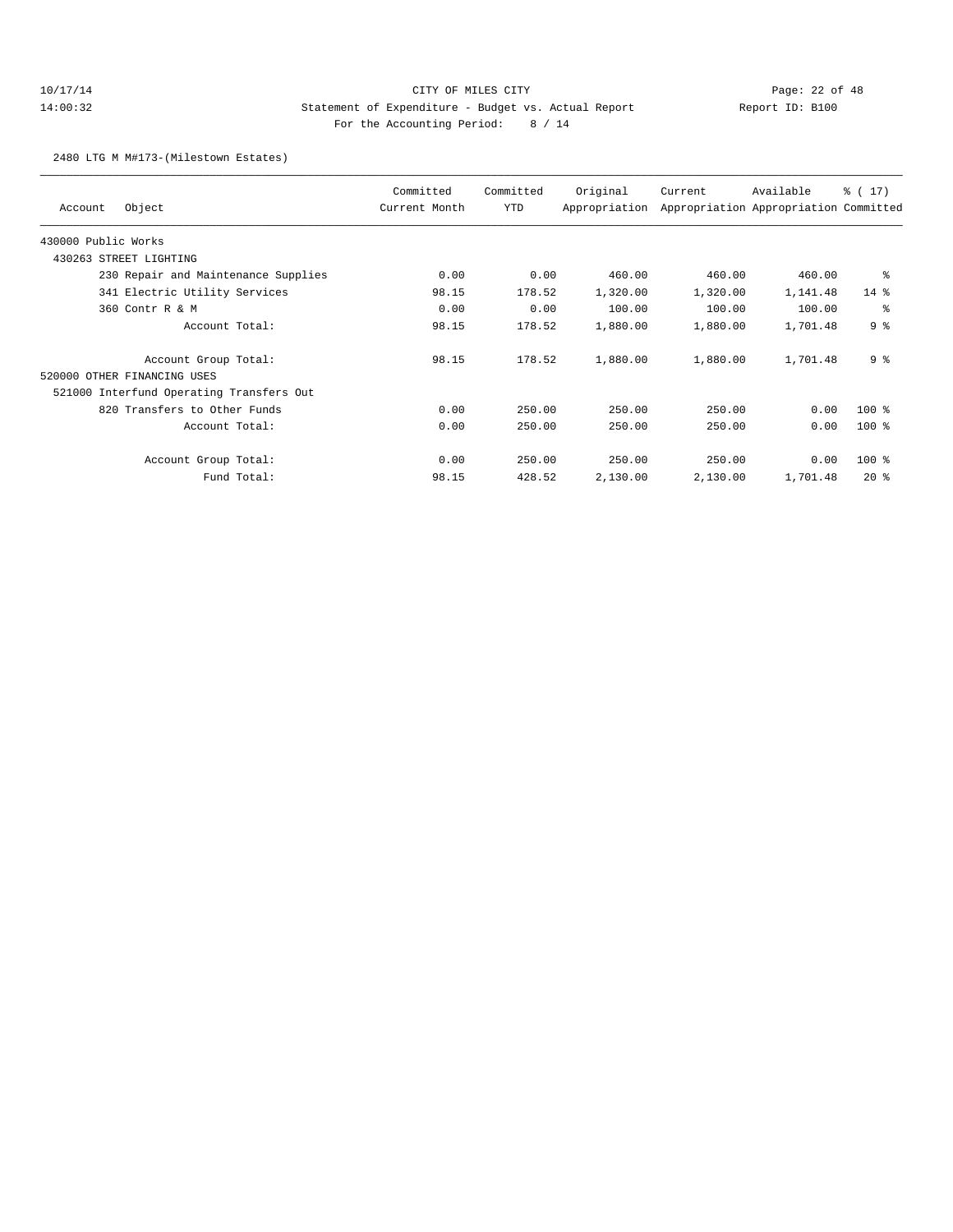| Account             | Object                                  | Committed<br>Current Month | Committed<br><b>YTD</b> | Original   | Current<br>Appropriation Appropriation Appropriation Committed | Available  | % (17)          |
|---------------------|-----------------------------------------|----------------------------|-------------------------|------------|----------------------------------------------------------------|------------|-----------------|
| 430000 Public Works |                                         |                            |                         |            |                                                                |            |                 |
| 430220 Operations   |                                         |                            |                         |            |                                                                |            |                 |
|                     | 111 Salaries and Wages - Permanent      | 15,735.35                  | 32, 473.89              | 213,283.00 | 213,283.00                                                     | 180,809.11 | 15 <sup>°</sup> |
|                     | 121 OVERTIME-PERMANENT                  | 210.05                     | 2,301.70                | 5,919.00   | 5,919.00                                                       | 3,617.30   | 39 %            |
|                     | 131 VACATION                            | 1,105.67                   | 2,109.74                | 10,000.00  | 10,000.00                                                      | 7,890.26   | $21$ %          |
|                     | 132 SICK LEAVE                          | 883.27                     | 1,086.48                | 5,000.00   | 5,000.00                                                       | 3,913.52   | $22$ %          |
|                     | 133 OTHER LEAVE PAY                     | 0.00                       | 0.00                    | 685.00     | 685.00                                                         | 685.00     | နွ              |
|                     | 134 HOLIDAY PAY                         | 120.87                     | 150.07                  | 400.00     | 400.00                                                         | 249.93     | 38 %            |
|                     | 141 Unemployment Insurance              | 81.28                      | 174.64                  | 1,099.00   | 1,099.00                                                       | 924.36     | 16 <sup>8</sup> |
|                     | 142 Workers' Compensation               | 1,029.15                   | 2,182.82                | 11,763.00  | 11,763.00                                                      | 9,580.18   | 19 <sup>°</sup> |
|                     | 143 Health Insurance                    | 2,842.57                   | 5,685.15                | 39,758.00  | 39,758.00                                                      | 34,072.85  | $14$ %          |
|                     | 144 FICA                                | 1,313.70                   | 2,833.32                | 18,688.00  | 18,688.00                                                      | 15,854.68  | 15 <sup>°</sup> |
|                     | 145 PERS                                | 1,405.40                   | 2,937.68                | 19,958.00  | 19,958.00                                                      | 17,020.32  | 15 <sup>8</sup> |
|                     | 196 CLOTHING ALLOTMENT                  | 0.00                       | 679.50                  | 600.00     | 600.00                                                         | $-79.50$   | $113*$          |
|                     | 210 Office Supplies and Materials       | 21.98                      | 140.43                  | 500.00     | 500.00                                                         | 359.57     | $28$ %          |
|                     | 214 Small Items of Equipment            | 0.00                       | 2,267.24                | 6,000.00   | 6,000.00                                                       | 3,732.76   | 38 %            |
|                     | 220 Operating Expenses                  | 549.59                     | 695.62                  | 15,000.00  | 15,000.00                                                      | 14,304.38  | 5 <sup>8</sup>  |
|                     | 222 Chemicals, Lab & Med Supplies       | 0.00                       | 0.00                    | 600.00     | 600.00                                                         | 600.00     | $\epsilon$      |
|                     | 226 Clothing and Uniforms               | 0.00                       | 0.00                    | 550.00     | 550.00                                                         | 550.00     | $\epsilon$      |
|                     | 230 Repair and Maintenance Supplies     | 200.18                     | 243.31                  | 18,000.00  | 18,000.00                                                      | 17,756.69  | 1 <sup>°</sup>  |
|                     | 231 Gas, Oil, Diesel Fuel, Grease, etc. | 2,765.89                   | 6,402.03                | 36,000.00  | 36,000.00                                                      | 29,597.97  | 18 %            |
|                     | 241 Consumable Tools                    | 0.00                       | 0.00                    | 50.00      | 50.00                                                          | 50.00      | နွ              |
|                     | 242 Sign Parts and Supplies             | 0.00                       | 0.00                    | 7,000.00   | 7,000.00                                                       | 7,000.00   | ి               |
|                     | 311 Postage, Box Rent, Etc.             | 5.63                       | 11.78                   | 75.00      | 75.00                                                          | 63.22      | 16 <sup>8</sup> |
|                     | 320 Printing, Duplicating, Typing &     | 0.00                       | 0.00                    | 100.00     | 100.00                                                         | 100.00     | ៖               |
|                     | 330 Publicity, Subscriptions & Dues     | 0.00                       | 0.00                    | 700.00     | 700.00                                                         | 700.00     | န္              |
|                     | 334 Memberships, Registrations & Dues   | 0.00                       | 0.00                    | 250.00     | 250.00                                                         | 250.00     | ి               |
|                     | 341 Electric Utility Services           | 86.14                      | 176.15                  | 1,000.00   | 1,000.00                                                       | 823.85     | 18 %            |
|                     | 344 Gas Utility Service                 | 8.01                       | 18.57                   | 1,000.00   | 1,000.00                                                       | 981.43     | 2 <sub>8</sub>  |
|                     | 345 Telephone                           | 222.11                     | 450.40                  | 2,000.00   | 2,000.00                                                       | 1,549.60   | $23$ %          |
|                     | 346 Garbage Service                     | 0.00                       | 0.00                    | 175.00     | 175.00                                                         | 175.00     | နွ              |
|                     | 347 Internet                            | 0.00                       | 0.00                    | 200.00     | 200.00                                                         | 200.00     | ి               |
|                     | 350 Professional Services               | 0.00                       | 0.00                    | 3,000.00   | 3,000.00                                                       | 3,000.00   | ి               |
|                     | 360 Contr R & M                         | 0.00                       | 113.93                  | 8,000.00   | 8,000.00                                                       | 7,886.07   | 1 <sup>°</sup>  |
|                     | 363 R&M Vehicles/Equip/Labor-PW         | 4,012.49                   | 6,090.16                | 80,000.00  | 80,000.00                                                      | 73,909.84  | 8 %             |
|                     | 370 Travel                              | 0.00                       | 0.00                    | 1,000.00   | 1,000.00                                                       | 1,000.00   | နွ              |
|                     | 380 Training Services                   | 0.00                       | 0.00                    | 700.00     | 700.00                                                         | 700.00     | န္              |
|                     | 382 Books                               | 0.00                       | 0.00                    | 200.00     | 200.00                                                         | 200.00     | န္              |
|                     | 511 Insurance on Buildings              | 0.00                       | 791.43                  | 792.00     | 792.00                                                         | 0.57       | 100 %           |
|                     | 512 Insurance on Vehicles & Equipment   | 0.00                       | 2,731.50                | 2,732.00   | 2,732.00                                                       | 0.50       | 100 %           |
|                     | 513 Liability                           | 331.20                     | 900.00                  | 0.00       | 0.00                                                           | $-900.00$  | ိ               |
|                     | 531 Building & Office Rental            | 350.00                     | 700.00                  | 4,200.00   | 4,200.00                                                       | 3,500.00   | $17$ %          |
|                     | 532 Land Rental                         | 0.00                       | 4,697.18                | 8,100.00   | 8,100.00                                                       | 3,402.82   | 58 %            |
|                     | Account Total:                          | 33,280.53                  | 79,044.72               | 525,077.00 | 525,077.00                                                     | 446,032.28 | 15 <sup>°</sup> |
|                     | 430233 Roadway/Re-surfacing             |                            |                         |            |                                                                |            |                 |
|                     | 350 Professional Services               | 1,679.14                   | 2,210.62                | 297,000.00 | 297,000.00                                                     | 294,789.38 | 1 <sup>8</sup>  |
|                     | Account Total:                          | 1,679.14                   | 2,210.62                | 297,000.00 | 297,000.00                                                     | 294,789.38 | 1 <sup>8</sup>  |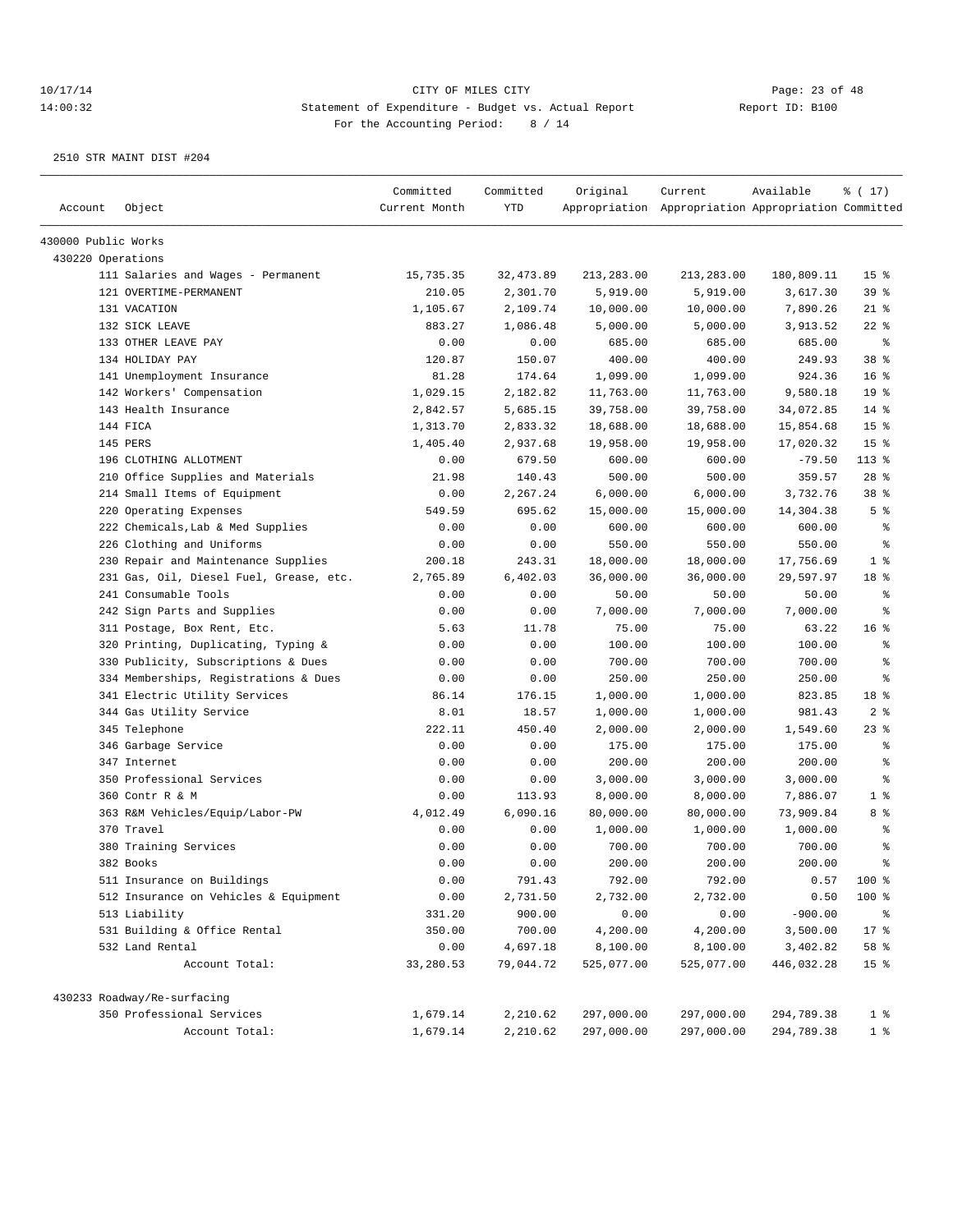|                      |                                          | Committed     | Committed   | Original      | Current      | Available                             | % (17)         |
|----------------------|------------------------------------------|---------------|-------------|---------------|--------------|---------------------------------------|----------------|
| Account              | Object                                   | Current Month | <b>YTD</b>  | Appropriation |              | Appropriation Appropriation Committed |                |
|                      | 430234 CURB AND GUTTER                   |               |             |               |              |                                       |                |
|                      | 350 Professional Services                | 1,770.00      | 1,770.00    | 120,000.00    | 120,000.00   | 118,230.00                            | 1 <sup>8</sup> |
|                      | Account Total:                           | 1,770.00      | 1,770.00    | 120,000.00    | 120,000.00   | 118,230.00                            | 1 <sup>8</sup> |
|                      | 430235 Storm Drain & Culvert Maintenance |               |             |               |              |                                       |                |
|                      | 230 Repair and Maintenance Supplies      | 6, 290.00     | 6,290.00    | 25,000.00     | 25,000.00    | 18,710.00                             | 25%            |
|                      | Account Total:                           | 6, 290.00     | 6,290.00    | 25,000.00     | 25,000.00    | 18,710.00                             | 25%            |
|                      | Account Group Total:                     | 43,019.67     | 89, 315. 34 | 967,077.00    | 967,077.00   | 877,761.66                            | 9 <sup>8</sup> |
| 510000 MISCELLANEOUS |                                          |               |             |               |              |                                       |                |
|                      | 510330 Comprehensive Liability Insurance |               |             |               |              |                                       |                |
|                      | 513 Liability                            | 0.00          | 4, 135.32   | 4,136.00      | 4,136.00     | 0.68                                  | 100 %          |
|                      | Account Total:                           | 0.00          | 4,135.32    | 4,136.00      | 4,136.00     | 0.68                                  | 100 %          |
|                      | Account Group Total:                     | 0.00          | 4, 135.32   | 4,136.00      | 4,136.00     | 0.68                                  | $100$ %        |
|                      | 520000 OTHER FINANCING USES              |               |             |               |              |                                       |                |
|                      | 521000 Interfund Operating Transfers Out |               |             |               |              |                                       |                |
|                      | 820 Transfers to Other Funds             | 2,002.11      | 4,004.22    | 204,165.00    | 204,165.00   | 200,160.78                            | 2 <sup>8</sup> |
|                      | Account Total:                           | 2,002.11      | 4,004.22    | 204,165.00    | 204,165.00   | 200,160.78                            | 2 <sup>8</sup> |
|                      | Account Group Total:                     | 2,002.11      | 4,004.22    | 204, 165, 00  | 204,165.00   | 200,160.78                            | 2 <sup>8</sup> |
|                      | Fund Total:                              | 45,021.78     | 97, 454.88  | 1,175,378.00  | 1,175,378.00 | 1,077,923.12                          | 8 %            |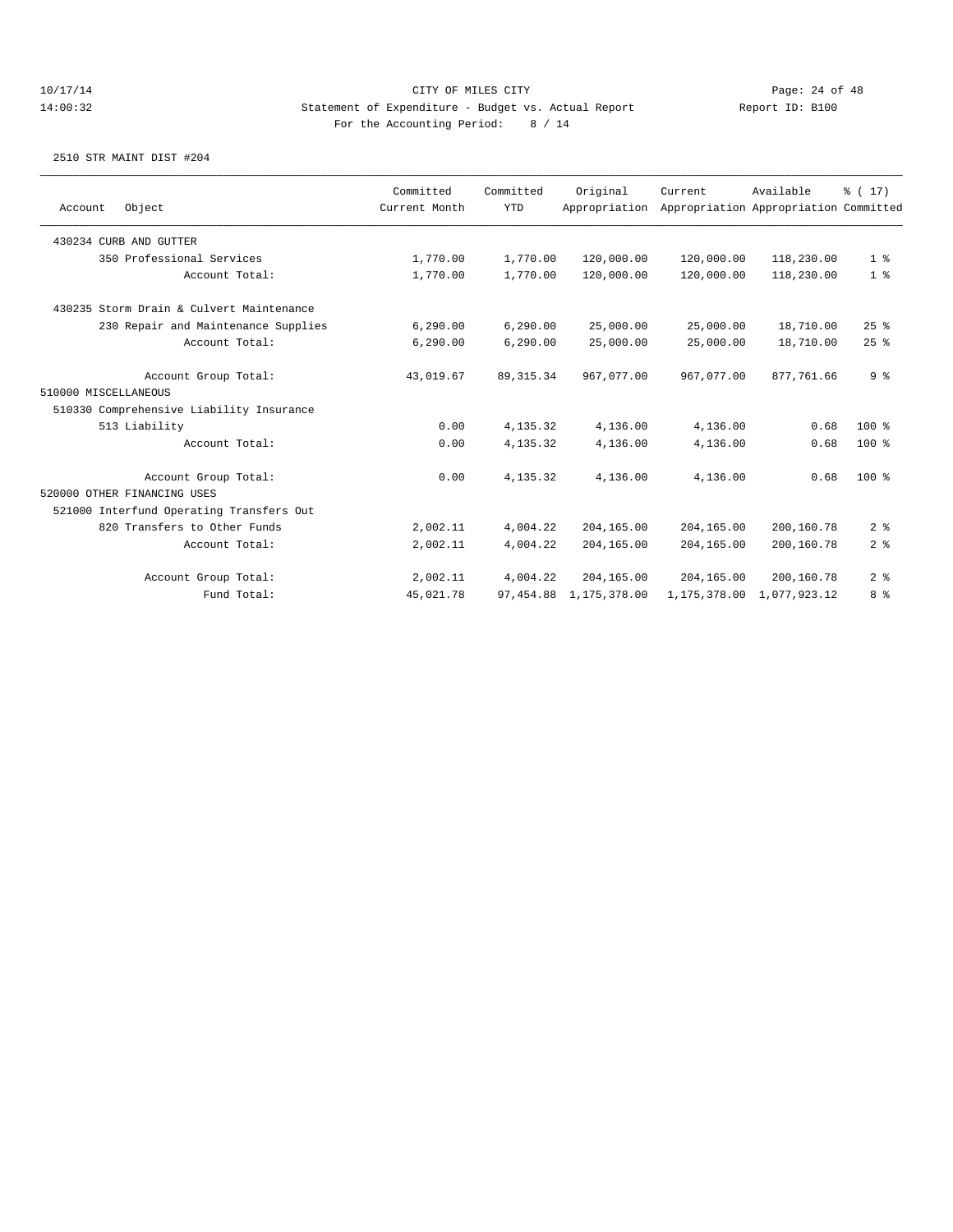|                     |                                          | Committed     | Committed  | Original   | Current                                             | Available   | % (17)          |
|---------------------|------------------------------------------|---------------|------------|------------|-----------------------------------------------------|-------------|-----------------|
| Account             | Object                                   | Current Month | <b>YTD</b> |            | Appropriation Appropriation Appropriation Committed |             |                 |
| 430000 Public Works |                                          |               |            |            |                                                     |             |                 |
| 430220 Operations   |                                          |               |            |            |                                                     |             |                 |
|                     | 111 Salaries and Wages - Permanent       | 4,722.16      | 9,745.76   | 53,035.00  | 53,035.00                                           | 43,289.24   | 18 %            |
|                     | 121 OVERTIME-PERMANENT                   | 69.80         | 616.81     | 2,096.00   | 2,096.00                                            | 1,479.19    | 29%             |
|                     | 131 VACATION                             | 389.74        | 711.71     | 10,000.00  | 10,000.00                                           | 9,288.29    | 7 %             |
|                     | 132 SICK LEAVE                           | 234.31        | 291.06     | 5,000.00   | 5,000.00                                            | 4,708.94    | 6 %             |
|                     | 133 OTHER LEAVE PAY                      | 0.00          | 0.00       | 1,182.00   | 1,182.00                                            | 1,182.00    | နွ              |
|                     | 134 HOLIDAY PAY                          | 30.60         | 38.11      | 400.00     | 400.00                                              | 361.89      | $10*$           |
|                     | 141 Unemployment Insurance               | 24.52         | 52.29      | 333.00     | 333.00                                              | 280.71      | 16 <sup>8</sup> |
|                     | 142 Workers' Compensation                | 287.82        | 608.09     | 3,404.00   | 3,404.00                                            | 2,795.91    | 18 %            |
|                     | 143 Health Insurance                     | 859.69        | 1,719.39   | 11,747.00  | 11,747.00                                           | 10,027.61   | 15 <sup>°</sup> |
|                     | 144 FICA                                 | 390.04        | 834.89     | 5,659.00   | 5,659.00                                            | 4,824.11    | 15 <sup>°</sup> |
|                     | 145 PERS                                 | 427.36        | 886.91     | 6,044.00   | 6,044.00                                            | 5,157.09    | 15 <sup>°</sup> |
|                     | 196 CLOTHING ALLOTMENT                   | 0.00          | 205.50     | 180.00     | 180.00                                              | $-25.50$    | 114 %           |
|                     | 210 Office Supplies and Materials        | 5.50          | 39.09      | 200.00     | 200.00                                              | 160.91      | 20%             |
|                     | 214 Small Items of Equipment             | 0.00          | 566.43     | 3,000.00   | 3,000.00                                            | 2,433.57    | 19 <sup>°</sup> |
|                     | 220 Operating Expenses                   | 137.41        | 288.92     | 3,500.00   | 3,500.00                                            | 3,211.08    | 8%              |
|                     | 222 Chemicals, Lab & Med Supplies        | 0.00          | 0.00       | 500.00     | 500.00                                              | 500.00      | န္              |
|                     | 226 Clothing and Uniforms                | 0.00          | 0.00       | 150.00     | 150.00                                              | 150.00      | $\epsilon$      |
|                     | 230 Repair and Maintenance Supplies      | 50.05         | 60.83      | 5,000.00   | 5,000.00                                            | 4,939.17    | 1 <sup>°</sup>  |
|                     | 231 Gas, Oil, Diesel Fuel, Grease, etc.  | 691.47        | 1,600.51   | 10,000.00  | 10,000.00                                           | 8,399.49    | 16 <sup>8</sup> |
|                     | 242 Sign Parts and Supplies              | 0.00          | 0.00       | 2,600.00   | 2,600.00                                            | 2,600.00    | $\epsilon$      |
|                     | 311 Postage, Box Rent, Etc.              | 1.41          | 1.41       | 40.00      | 40.00                                               | 38.59       | 4 %             |
|                     | 330 Publicity, Subscriptions & Dues      | 0.00          | 0.00       | 150.00     | 150.00                                              | 150.00      | $\epsilon$      |
|                     | 334 Memberships, Registrations & Dues    | 0.00          | 0.00       | 50.00      | 50.00                                               | 50.00       | ి               |
|                     | 341 Electric Utility Services            | 4.40          | 9.14       | 150.00     | 150.00                                              | 140.86      | 6 %             |
|                     | 344 Gas Utility Service                  | 2.00          | 4.64       | 200.00     | 200.00                                              | 195.36      | 2 <sup>8</sup>  |
|                     | 345 Telephone                            | 73.83         | 145.17     | 750.00     | 750.00                                              | 604.83      | 19 <sup>°</sup> |
|                     | 350 Professional Services                | 0.00          | 0.00       | 700.00     | 700.00                                              | 700.00      | နွ              |
|                     | 360 Contr R & M                          | 0.00          | 56.96      | 1,000.00   | 1,000.00                                            | 943.04      | 6 %             |
|                     | 363 R&M Vehicles/Equip/Labor-PW          | 1,003.13      | 1,522.55   | 35,000.00  | 35,000.00                                           | 33, 477. 45 | 4%              |
|                     | 370 Travel                               | 0.00          | 0.00       | 250.00     | 250.00                                              | 250.00      | နွ              |
|                     | 380 Training Services                    | 0.00          | 0.00       | 150.00     | 150.00                                              | 150.00      | ి               |
|                     | 382 Books                                | 0.00          | 0.00       | 100.00     | 100.00                                              | 100.00      | ి               |
|                     | 511 Insurance on Buildings               | 0.00          | 197.86     | 198.00     | 198.00                                              | 0.14        | $100$ %         |
|                     | 512 Insurance on Vehicles & Equipment    | 0.00          | 782.52     | 783.00     | 783.00                                              | 0.48        | $100$ %         |
|                     | 513 Liability                            | 82.80         | 225.00     | 0.00       | 0.00                                                | $-225.00$   | ి               |
|                     | 531 Building & Office Rental             | 166.66        | 333.32     | 2,000.00   | 2,000.00                                            | 1,666.68    | $17*$           |
|                     | 532 Land Rental                          | 0.00          | 0.00       | 1,500.00   | 1,500.00                                            | 1,500.00    | န္              |
|                     | Account Total:                           | 9,654.70      | 21,544.87  | 167,051.00 | 167,051.00                                          | 145,506.13  | $13*$           |
|                     |                                          |               |            |            |                                                     |             |                 |
|                     | 430233 Roadway/Re-surfacing              |               |            |            |                                                     |             |                 |
|                     | 350 Professional Services                | 0.00          | 0.00       | 375,903.00 | 375,903.00                                          | 375,903.00  | ್ಠಿ             |
|                     | Account Total:                           | 0.00          | 0.00       | 375,903.00 | 375,903.00                                          | 375,903.00  | $\rm ^{o}$      |
|                     | 430235 Storm Drain & Culvert Maintenance |               |            |            |                                                     |             |                 |
|                     | 230 Repair and Maintenance Supplies      | 307.07        | 307.07     | 20,000.00  | 20,000.00                                           | 19,692.93   | 2 <sup>°</sup>  |
|                     | Account Total:                           | 307.07        | 307.07     | 20,000.00  | 20,000.00                                           | 19,692.93   | 2 <sup>8</sup>  |
|                     | Account Group Total:                     | 9,961.77      | 21,851.94  | 562,954.00 | 562,954.00                                          | 541,102.06  | 4%              |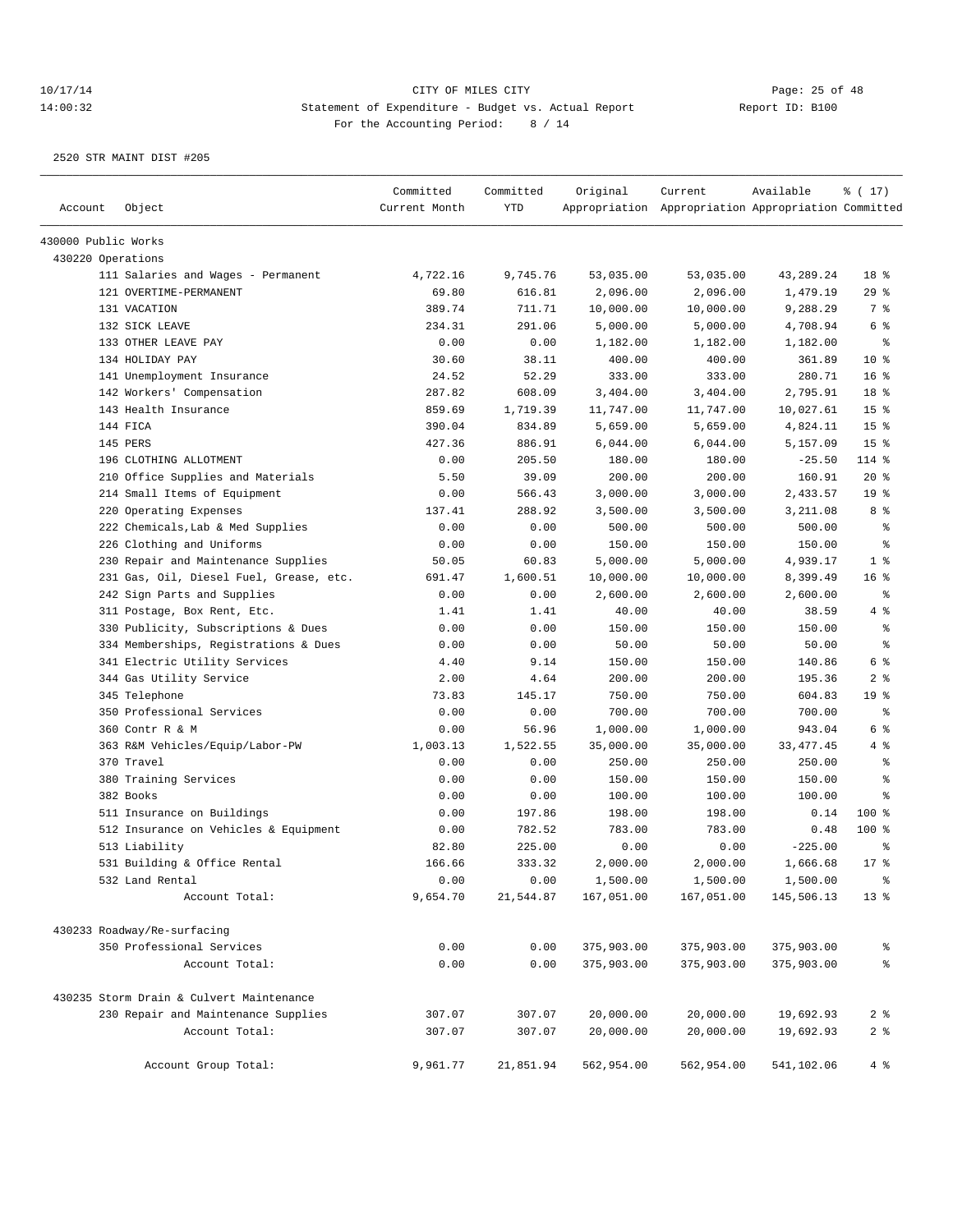## 10/17/14 Page: 26 of 48 14:00:32 Statement of Expenditure - Budget vs. Actual Report Report ID: B100 For the Accounting Period: 8 / 14

| Object<br>Account                        | Committed<br>Current Month | Committed<br><b>YTD</b> | Original<br>Appropriation | Current    | Available<br>Appropriation Appropriation Committed | $\frac{1}{6}$ ( 17 ) |
|------------------------------------------|----------------------------|-------------------------|---------------------------|------------|----------------------------------------------------|----------------------|
| 510000 MISCELLANEOUS                     |                            |                         |                           |            |                                                    |                      |
| 510330 Comprehensive Liability Insurance |                            |                         |                           |            |                                                    |                      |
| 513 Liability                            | 0.00                       | 571.80                  | 572.00                    | 572.00     | 0.20                                               | $100*$               |
| Account Total:                           | 0.00                       | 571.80                  | 572.00                    | 572.00     | 0.20                                               | $100*$               |
| Account Group Total:                     | 0.00                       | 571.80                  | 572.00                    | 572.00     | 0.20                                               | $100*$               |
| 520000 OTHER FINANCING USES              |                            |                         |                           |            |                                                    |                      |
| 521000 Interfund Operating Transfers Out |                            |                         |                           |            |                                                    |                      |
| 820 Transfers to Other Funds             | 1,060.90                   | 2,121.80                | 58,015.00                 | 58,015.00  | 55,893.20                                          | 4%                   |
| Account Total:                           | 1,060.90                   | 2,121.80                | 58,015.00                 | 58,015.00  | 55,893.20                                          | $4\degree$           |
| Account Group Total:                     | 1,060.90                   | 2,121.80                | 58,015.00                 | 58,015.00  | 55,893.20                                          | 4%                   |
| Fund Total:                              | 11,022.67                  | 24,545.54               | 621,541.00                | 621,541.00 | 596,995.46                                         | $4\degree$           |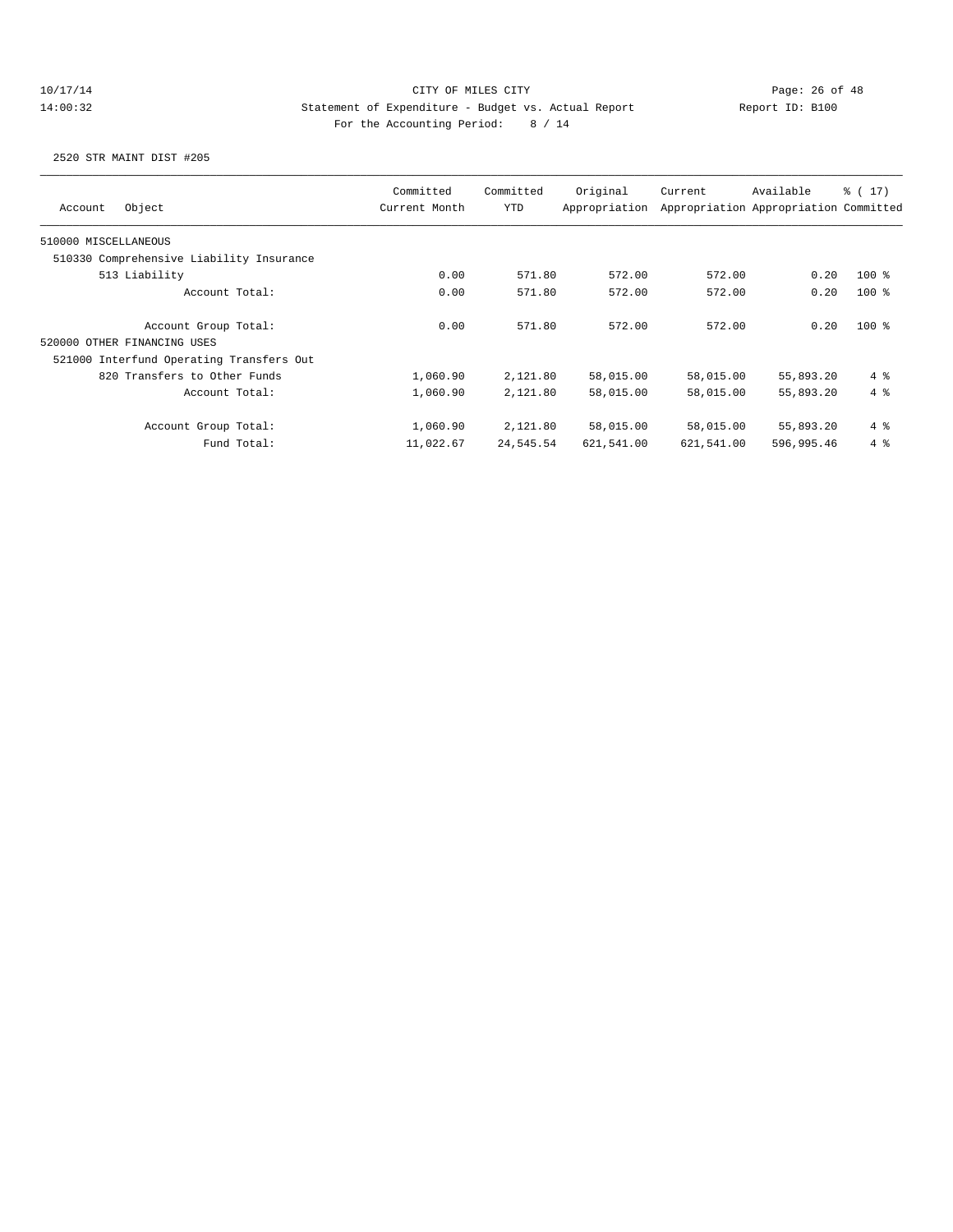2540 STR MAINT DIST#207-(MILESTOWN ESTATES)

| Account              | Object                                   | Committed<br>Current Month | Committed<br><b>YTD</b> | Original<br>Appropriation | Current  | Available<br>Appropriation Appropriation Committed | $\frac{1}{6}$ ( 17) |
|----------------------|------------------------------------------|----------------------------|-------------------------|---------------------------|----------|----------------------------------------------------|---------------------|
| 430000 Public Works  |                                          |                            |                         |                           |          |                                                    |                     |
| 430220 Operations    |                                          |                            |                         |                           |          |                                                    |                     |
|                      | 111 Salaries and Wages - Permanent       | 238.54                     | 497.19                  | 3,048.00                  | 3,048.00 | 2,550.81                                           | 16 <sup>8</sup>     |
|                      | 121 OVERTIME-PERMANENT                   | 4.36                       | 36.33                   | 100.00                    | 100.00   | 63.67                                              | 36%                 |
|                      | 131 VACATION                             | 24.05                      | 39.62                   | 300.00                    | 300.00   | 260.38                                             | $13*$               |
|                      | 132 SICK LEAVE                           | 11.05                      | 13.34                   | 100.00                    | 100.00   | 86.66                                              | $13*$               |
|                      | 133 OTHER LEAVE PAY                      | 0.00                       | 0.00                    | 54.00                     | 54.00    | 54.00                                              | ႜ                   |
|                      | 134 HOLIDAY PAY                          | 1.53                       | 2.36                    | 20.00                     | 20.00    | 17.64                                              | $12*$               |
|                      | 141 Unemployment Insurance               | 1.24                       | 2.66                    | 17.00                     | 17.00    | 14.34                                              | 16 <sup>8</sup>     |
|                      | 142 Workers' Compensation                | 14.75                      | 31.28                   | 176.00                    | 176.00   | 144.72                                             | 18 %                |
|                      | 143 Health Insurance                     | 43.90                      | 87.83                   | 602.00                    | 602.00   | 514.17                                             | 15 <sup>8</sup>     |
|                      | 144 FICA                                 | 20.09                      | 43.17                   | 286.00                    | 286.00   | 242.83                                             | 15 <sup>°</sup>     |
|                      | 145 PERS                                 | 21.93                      | 45.82                   | 305.00                    | 305.00   | 259.18                                             | 15 <sup>°</sup>     |
|                      | 196 CLOTHING ALLOTMENT                   | 0.00                       | 10.50                   | 10.00                     | 10.00    | $-0.50$                                            | $105$ %             |
|                      | Account Total:                           | 381.44                     | 810.10                  | 5,018.00                  | 5,018.00 | 4,207.90                                           | 16 <sup>8</sup>     |
|                      | Account Group Total:                     | 381.44                     | 810.10                  | 5,018.00                  | 5,018.00 | 4,207.90                                           | 16 <sup>8</sup>     |
| 510000 MISCELLANEOUS |                                          |                            |                         |                           |          |                                                    |                     |
|                      | 510330 Comprehensive Liability Insurance |                            |                         |                           |          |                                                    |                     |
|                      | 513 Liability                            | 0.00                       | 29.10                   | 30.00                     | 30.00    | 0.90                                               | 97 <sub>8</sub>     |
|                      | Account Total:                           | 0.00                       | 29.10                   | 30.00                     | 30.00    | 0.90                                               | 97%                 |
|                      | Account Group Total:                     | 0.00                       | 29.10                   | 30.00                     | 30.00    | 0.90                                               | 97 <sub>8</sub>     |
|                      | Fund Total:                              | 381.44                     | 839.20                  | 5,048.00                  | 5,048.00 | 4,208.80                                           | $17*$               |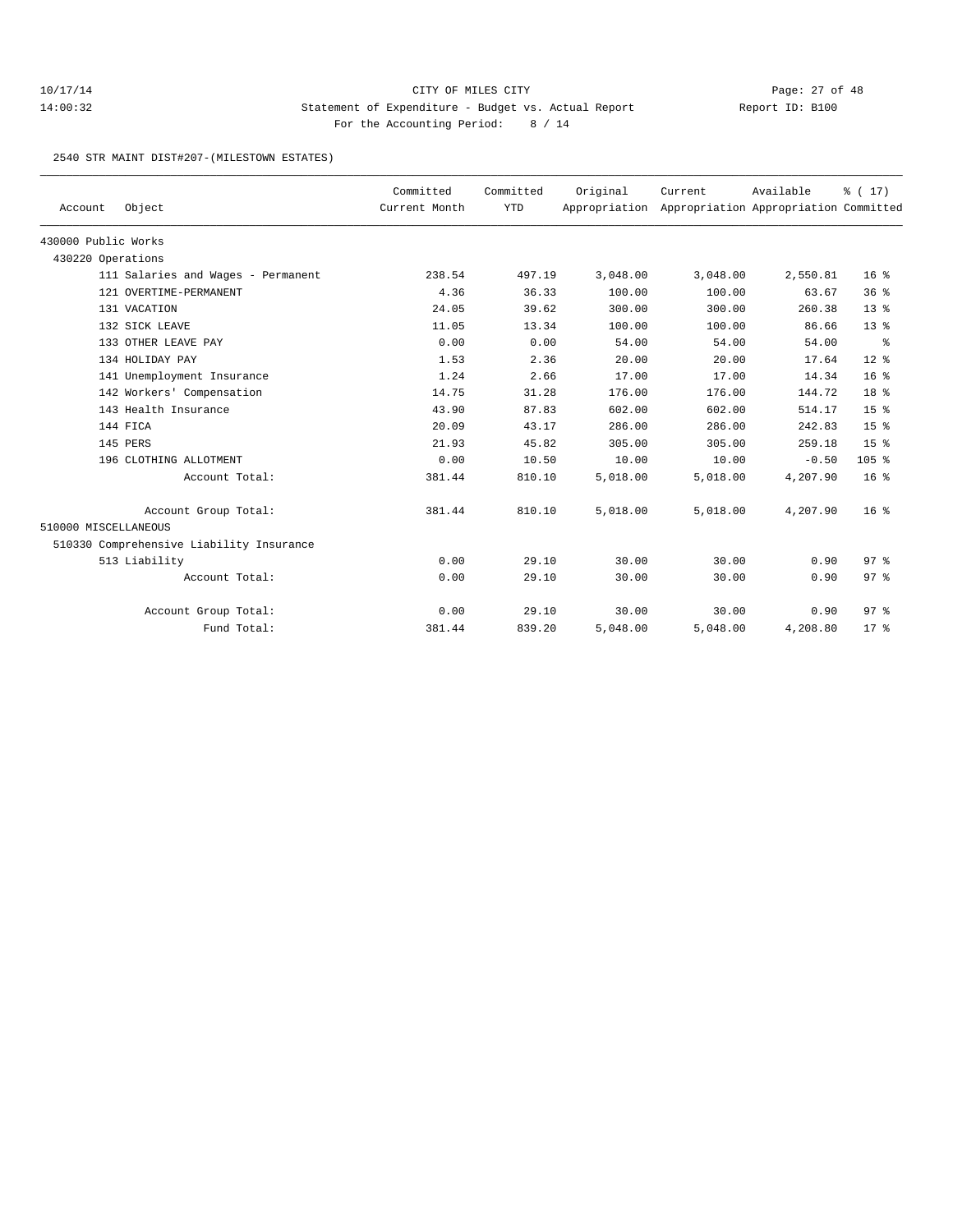## 10/17/14 Page: 28 of 48 14:00:32 Statement of Expenditure - Budget vs. Actual Report Report ID: B100 For the Accounting Period: 8 / 14

2820 GAS TAX

|                                          | Committed     | Committed | Original      | Current    | Available                             | $\frac{1}{6}$ ( 17) |
|------------------------------------------|---------------|-----------|---------------|------------|---------------------------------------|---------------------|
| Object<br>Account                        | Current Month | YTD       | Appropriation |            | Appropriation Appropriation Committed |                     |
| 520000 OTHER FINANCING USES              |               |           |               |            |                                       |                     |
| 521000 Interfund Operating Transfers Out |               |           |               |            |                                       |                     |
| 820 Transfers to Other Funds             | 510.72        | 1,021.44  | 6,129.00      | 6,129.00   | 5,107.56                              | $17$ %              |
| Account Total:                           | 510.72        | 1,021.44  | 6,129.00      | 6,129.00   | 5,107.56                              | $17*$               |
| 521204 TRANSFER:<br>SID 204              |               |           |               |            |                                       |                     |
| 820 Transfers to Other Funds             | 0.00          | 0.00      | 87, 274.00    | 87, 274.00 | 87,274.00                             | နွ                  |
| Account Total:                           | 0.00          | 0.00      | 87, 274.00    | 87, 274.00 | 87, 274.00                            | နွ                  |
| 521205 TRANSFER:<br>SID 205              |               |           |               |            |                                       |                     |
| 820 Transfers to Other Funds             | 0.00          | 0.00      | 87, 274.00    | 87, 274.00 | 87,274.00                             | နွ                  |
| Account Total:                           | 0.00          | 0.00      | 87, 274.00    | 87, 274.00 | 87, 274.00                            | ៖                   |
| Account Group Total:                     | 510.72        | 1,021.44  | 180,677.00    | 180,677.00 | 179,655.56                            | 1 <sup>°</sup>      |
| Fund Total:                              | 510.72        | 1,021.44  | 180,677.00    | 180,677.00 | 179,655.56                            | 1 <sup>8</sup>      |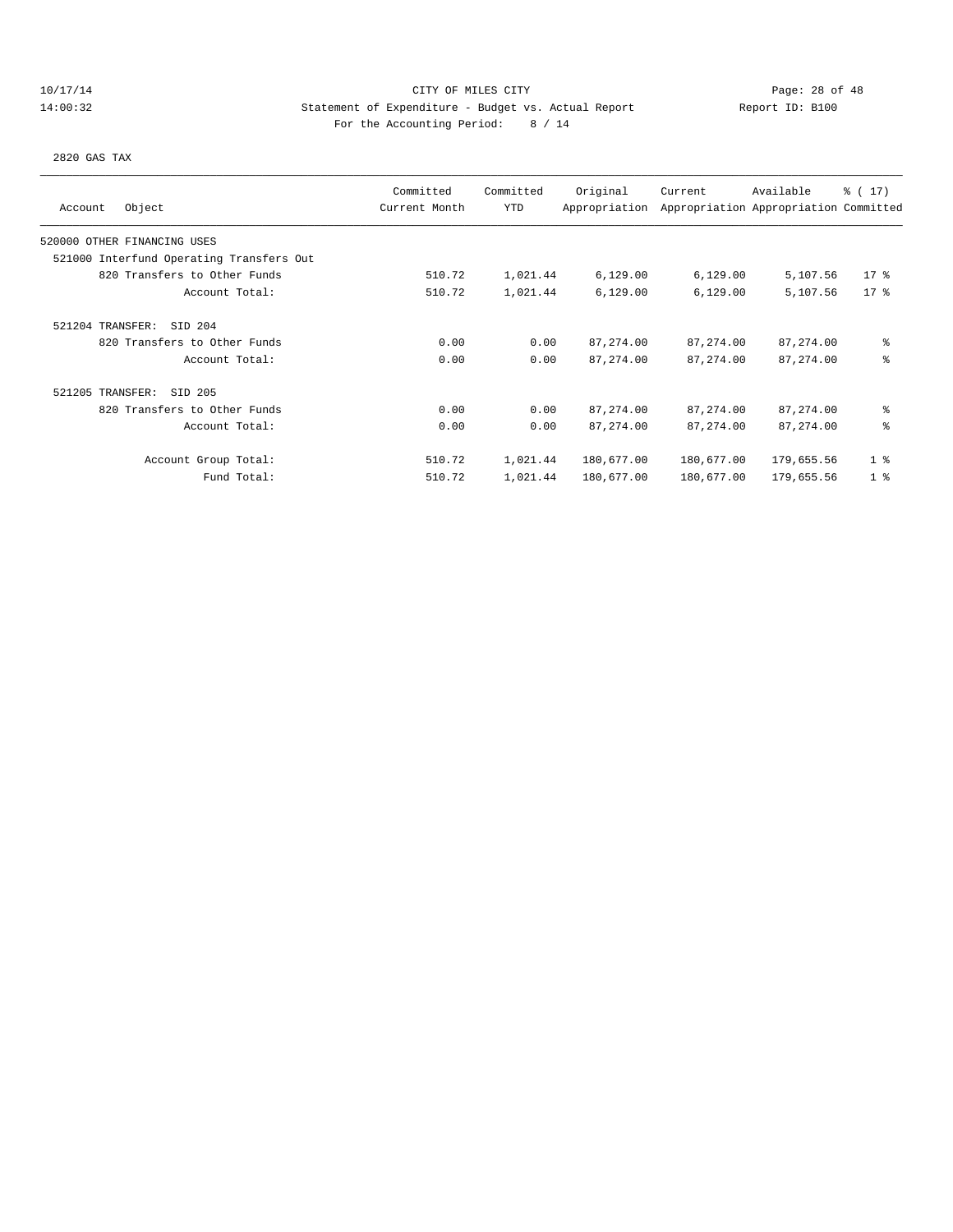## 10/17/14 Page: 29 of 48 14:00:32 Statement of Expenditure - Budget vs. Actual Report Changer Report ID: B100 For the Accounting Period: 8 / 14

2850 911 EMERGENCY

| Account              | Object                                     | Committed<br>Current Month | Committed<br><b>YTD</b> | Original   | Current<br>Appropriation Appropriation Appropriation Committed | Available  | % (17)                                   |
|----------------------|--------------------------------------------|----------------------------|-------------------------|------------|----------------------------------------------------------------|------------|------------------------------------------|
| 420000 PUBLIC SAFETY |                                            |                            |                         |            |                                                                |            |                                          |
|                      | 420140 Crime Control and Investigation(05) |                            |                         |            |                                                                |            |                                          |
|                      | 210 Office Supplies and Materials          | 0.00                       | 0.00                    | 1,000.00   | 1,000.00                                                       | 1,000.00   | နွ                                       |
|                      | 214 Small Items of Equipment               | 0.00                       | 0.00                    | 3,350.00   | 3,350.00                                                       | 3,350.00   | ွေ                                       |
|                      | 220 Operating Expenses                     | 0.00                       | 0.00                    | 15,000.00  | 15,000.00                                                      | 15,000.00  | နွ                                       |
|                      | 311 Postage, Box Rent, Etc.                | 0.00                       | 0.00                    | 200.00     | 200.00                                                         | 200.00     | ి                                        |
|                      | 320 Printing, Duplicating, Typing &        | 0.00                       | 0.00                    | 200.00     | 200.00                                                         | 200.00     | $\, \raisebox{0.6ex}{\scriptsize{*}} \,$ |
|                      | 334 Memberships, Registrations & Dues      | 0.00                       | 0.00                    | 200.00     | 200.00                                                         | 200.00     | $\,{}^{\circ}\!$                         |
|                      | 341 Electric Utility Services              | 43.67                      | 85.81                   | 1,854.00   | 1,854.00                                                       | 1,768.19   | 5 <sup>°</sup>                           |
|                      | 345 Telephone                              | 2,253.07                   | 4,566.14                | 25,000.00  | 25,000.00                                                      | 20,433.86  | 18 %                                     |
|                      | 350 Professional Services                  | 2,591.04                   | 14,681.04               | 72,000.00  | 72,000.00                                                      | 57, 318.96 | 20%                                      |
|                      | 370 Travel                                 | 0.00                       | 0.00                    | 500.00     | 500.00                                                         | 500.00     | ႜ                                        |
|                      | 380 Training Services                      | 0.00                       | 0.00                    | 2,000.00   | 2,000.00                                                       | 2,000.00   | ႜ                                        |
|                      | 512 Insurance on Vehicles & Equipment      | 0.00                       | 124.41                  | 150.00     | 150.00                                                         | 25.59      | 83%                                      |
|                      | 940 Machinery & Equipment                  | 0.00                       | 0.00                    | 25,000.00  | 25,000.00                                                      | 25,000.00  | $\epsilon$                               |
|                      | 941 911 Eq & Software (2/01)               | 0.00                       | 0.00                    | 50,000.00  | 50,000.00                                                      | 50,000.00  | နွ                                       |
|                      | Account Total:                             | 4,887.78                   | 19,457.40               | 196,454.00 | 196,454.00                                                     | 176,996.60 | 10 <sup>8</sup>                          |
|                      | Account Group Total:                       | 4,887.78                   | 19,457.40               | 196,454.00 | 196,454.00                                                     | 176,996.60 | 10 <sup>8</sup>                          |
|                      | 520000 OTHER FINANCING USES                |                            |                         |            |                                                                |            |                                          |
|                      | 521000 Interfund Operating Transfers Out   |                            |                         |            |                                                                |            |                                          |
|                      | 820 Transfers to Other Funds               | 0.00                       | 0.00                    | 112,000.00 | 112,000.00                                                     | 112,000.00 | နွ                                       |
|                      | Account Total:                             | 0.00                       | 0.00                    | 112,000.00 | 112,000.00                                                     | 112,000.00 | နွ                                       |
|                      | Account Group Total:                       | 0.00                       | 0.00                    | 112,000.00 | 112,000.00                                                     | 112,000.00 | ႜ                                        |
|                      | Fund Total:                                | 4,887.78                   | 19,457.40               | 308,454.00 | 308,454.00                                                     | 288,996.60 | 6 %                                      |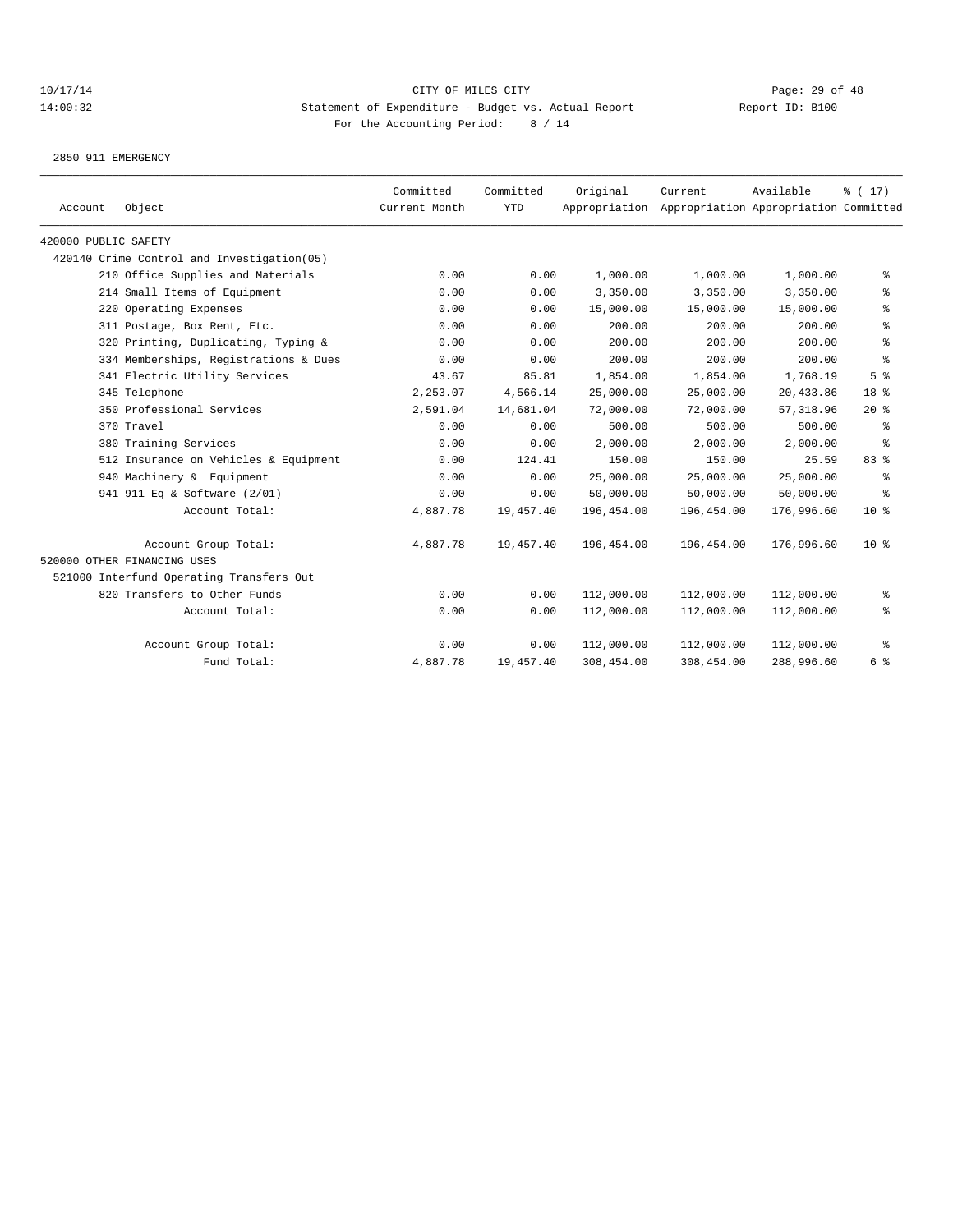## 10/17/14 Page: 30 of 48 14:00:32 Statement of Expenditure - Budget vs. Actual Report Changer Report ID: B100 For the Accounting Period: 8 / 14

2880 LIBRARY GRANTS

| Account | Object                            | Committed<br>Current Month | Committed<br>YTD | Original<br>Appropriation | Current    | Available<br>Appropriation Appropriation Committed | $\frac{1}{2}$ ( 17 ) |
|---------|-----------------------------------|----------------------------|------------------|---------------------------|------------|----------------------------------------------------|----------------------|
|         | 460000 CULTURE AND RECREATION     |                            |                  |                           |            |                                                    |                      |
|         | 460100 Library Services(16)       |                            |                  |                           |            |                                                    |                      |
|         | 210 Office Supplies and Materials | 0.00                       | 0.00             | 617.00                    | 617.00     | 617.00                                             | နွ                   |
|         | 214 Small Items of Equipment      | 0.00                       | 0.00             | 3,800.00                  | 3,800.00   | 3,800.00                                           | ి                    |
|         | 311 Postage, Box Rent, Etc.       | 270.00                     | 505.00           | 4,900.00                  | 4,900.00   | 4,395.00                                           | 10 <sub>8</sub>      |
|         | 350 Professional Services         | 450.00                     | 450.00           | 10,399.00                 | 10,399.00  | 9,949.00                                           | $4 \text{ }$         |
|         | 370 Travel                        | 0.00                       | 0.00             | 7,409.00                  | 7,409.00   | 7,409.00                                           | နွ                   |
|         | 380 Training Services             | 0.00                       | 0.00             | 1,000.00                  | 1,000.00   | 1,000.00                                           | နွ                   |
|         | 382 Books                         | 0.00                       | 0.00             | 100.00                    | 100.00     | 100.00                                             | နွ                   |
|         | Account Total:                    | 720.00                     | 955.00           | 28, 225.00                | 28, 225.00 | 27,270.00                                          | 3 <sup>8</sup>       |
|         | Account Group Total:              | 720.00                     | 955.00           | 28, 225.00                | 28,225.00  | 27,270.00                                          | 38                   |
|         | Fund Total:                       | 720.00                     | 955.00           | 28, 225.00                | 28,225.00  | 27,270.00                                          | 3 <sup>8</sup>       |
|         |                                   |                            |                  |                           |            |                                                    |                      |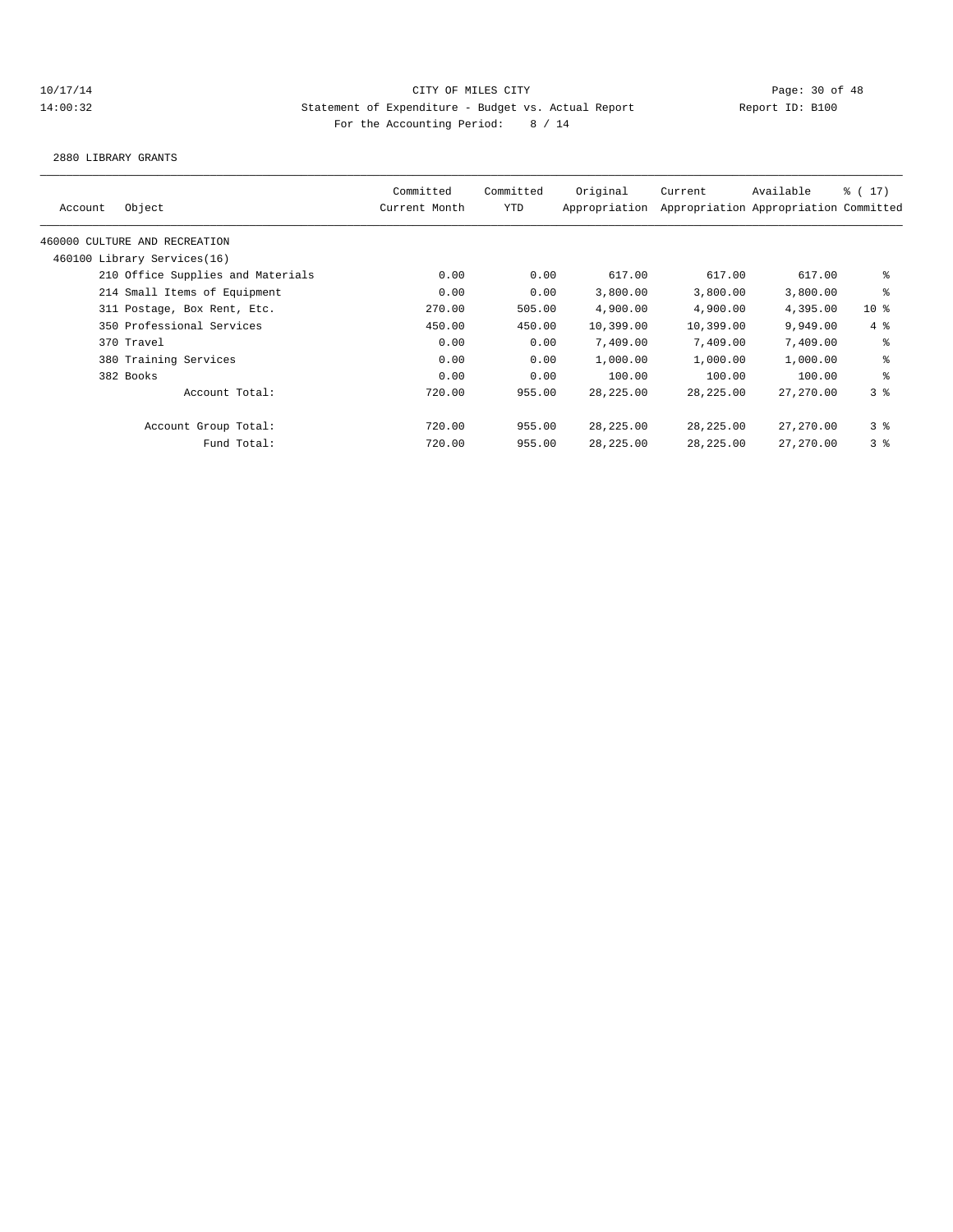2935 Historic Preservation

| Account | Object                                         | Committed<br>Current Month | Committed<br><b>YTD</b> | Original   | Current<br>Appropriation Appropriation Appropriation Committed | Available | $\frac{1}{6}$ ( 17 ) |
|---------|------------------------------------------------|----------------------------|-------------------------|------------|----------------------------------------------------------------|-----------|----------------------|
|         | 460000 CULTURE AND RECREATION                  |                            |                         |            |                                                                |           |                      |
|         | 460461 Historic Preservation-Administration    |                            |                         |            |                                                                |           |                      |
|         | 111 Salaries and Wages - Permanent             | $-1, 177.21$               | 234.05                  | 2,098.00   | 2,098.00                                                       | 1,863.95  | 11 <sup>8</sup>      |
|         | 131 VACATION                                   | 0.00                       | 0.00                    | 33.00      | 33.00                                                          | 33.00     | ွေ                   |
|         | 132 SICK LEAVE                                 | 30.34                      | 30.34                   | 33.00      | 33.00                                                          | 2.66      | $92$ $%$             |
|         | 141 Unemployment Insurance                     | $-5.16$                    | 1.19                    | 10.00      | 10.00                                                          | 8.81      | $12*$                |
|         | 142 Workers' Compensation                      | $-14.09$                   | 3.24                    | 25.00      | 25.00                                                          | 21.76     | $13*$                |
|         | 143 Health Insurance                           | 40.76                      | 40.76                   | 0.00       | 0.00                                                           | $-40.76$  | ႜ                    |
|         | 144 FICA                                       | $-87.74$                   | 20.22                   | 165.00     | 165.00                                                         | 144.78    | $12*$                |
|         | 145 PERS                                       | $-93.70$                   | 21.60                   | 177.00     | 177.00                                                         | 155.40    | $12*$                |
|         | 210 Office Supplies and Materials              | 0.00                       | 0.00                    | 750.00     | 750.00                                                         | 750.00    | ి                    |
|         | 220 Operating Expenses                         | 0.00                       | 0.00                    | 200.00     | 200.00                                                         | 200.00    | ి                    |
|         | 320 Printing, Duplicating, Typing &            | 0.00                       | 0.00                    | 200.00     | 200.00                                                         | 200.00    | ి                    |
|         | 330 Publicity, Subscriptions & Dues            | 0.00                       | 0.00                    | 125.00     | 125.00                                                         | 125.00    | $\approx$            |
|         | 345 Telephone                                  | 111.35                     | 222.70                  | 600.00     | 600.00                                                         | 377.30    | 37 <sup>8</sup>      |
|         | 360 Contr R & M                                | 0.00                       | 0.00                    | 100.00     | 100.00                                                         | 100.00    | ి                    |
|         | 370 Travel                                     | 0.00                       | 0.00                    | 985.00     | 985.00                                                         | 985.00    | ి                    |
|         | 531 Building & Office Rental                   | 300.00                     | 600.00                  | 0.00       | 0.00                                                           | $-600.00$ | ÷                    |
|         | Account Total:                                 | $-895.45$                  | 1,174.10                | 5,501.00   | 5,501.00                                                       | 4,326.90  | $21$ %               |
|         | 460465 Historic Preservation- CDGB-ED Grant    |                            |                         |            |                                                                |           |                      |
|         | 350 Professional Services                      | 2,125.00                   | 3,060.00                | 7,500.00   | 7,500.00                                                       | 4,440.00  | 41 %                 |
|         | 370 Travel                                     | 290.76                     | 658.52                  | 0.00       | 0.00                                                           | $-658.52$ | နွ                   |
|         | Account Total:                                 | 2,415.76                   | 3,718.52                | 7,500.00   | 7,500.00                                                       | 3,781.48  | 50 %                 |
|         | 460466 Historic Preservation- Montana Main St. |                            |                         |            |                                                                |           |                      |
|         | 350 Professional Services                      | 0.00                       | 0.00                    | 8,216.00   | 8,216.00                                                       | 8,216.00  | ႜ                    |
|         | Account Total:                                 | 0.00                       | 0.00                    | 8,216.00   | 8,216.00                                                       | 8,216.00  | နွ                   |
|         | Account Group Total:                           | 1,520.31                   | 4,892.62                | 21,217.00  | 21,217.00                                                      | 16,324.38 | $23$ %               |
|         | Fund Total:                                    | 1,520.31                   | 4.892.62                | 21, 217.00 | 21, 217.00                                                     | 16,324.38 | $23$ %               |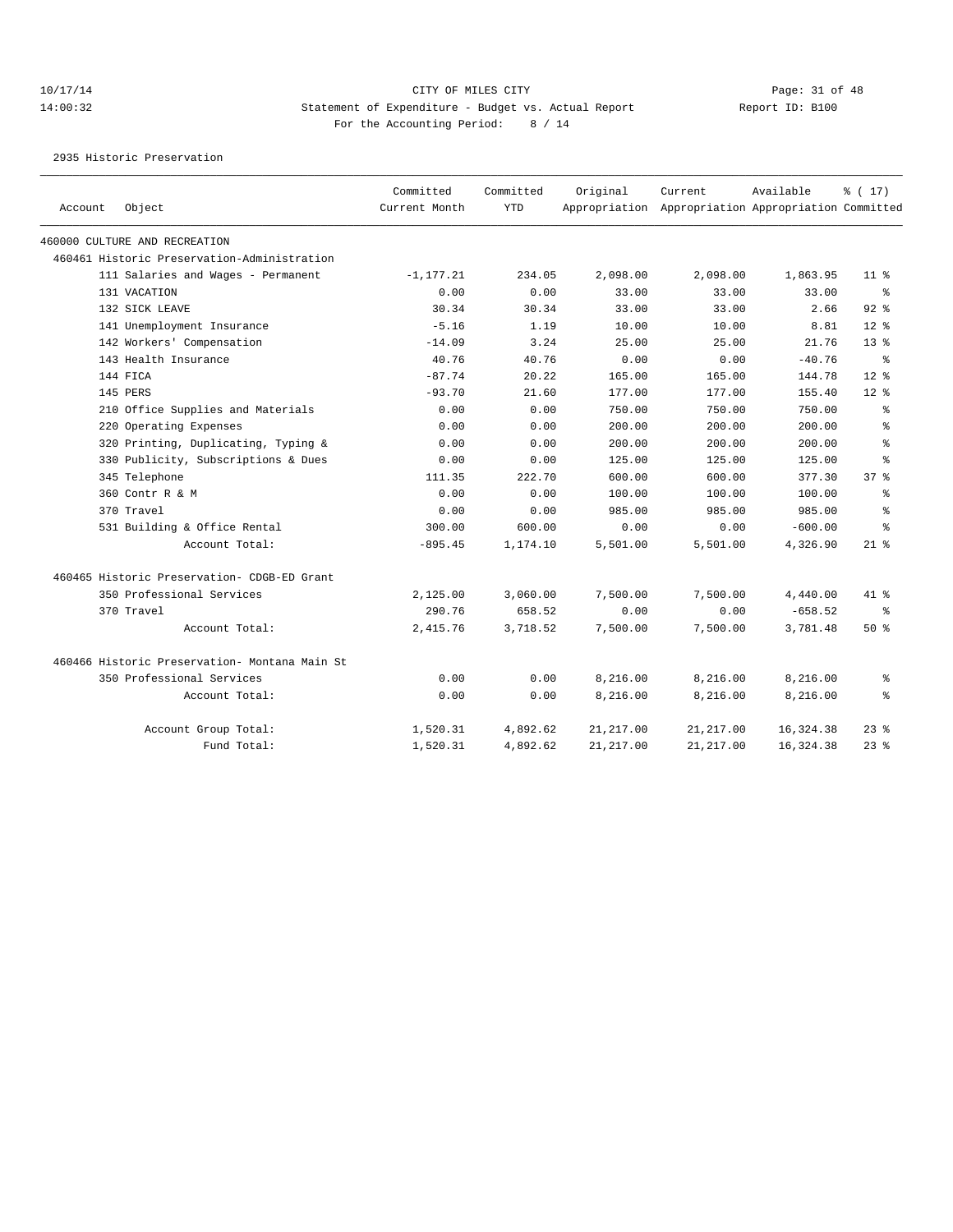## 10/17/14 Page: 32 of 48 14:00:32 Statement of Expenditure - Budget vs. Actual Report Changer Report ID: B100 For the Accounting Period: 8 / 14

2985 RETIRED SENIOR VOLUNTEER PROG (RSVP)

| Account | Object                                | Committed<br>Current Month | Committed<br><b>YTD</b> | Original  | Current<br>Appropriation Appropriation Appropriation Committed | Available | % (17)          |
|---------|---------------------------------------|----------------------------|-------------------------|-----------|----------------------------------------------------------------|-----------|-----------------|
|         | 450000 Social and Economic Services   |                            |                         |           |                                                                |           |                 |
|         | 450300 RSVP-FEDERAL GRANT- CUSTER     |                            |                         |           |                                                                |           |                 |
|         | 111 Salaries and Wages - Permanent    | 2,963.21                   | 5,486.82                | 40,359.00 | 40,359.00                                                      | 34,872.18 | $14*$           |
|         | 131 VACATION                          | 0.00                       | 81.91                   | 0.00      | 0.00                                                           | $-81.91$  | ႜ               |
|         | 132 SICK LEAVE                        | 163.83                     | 471.01                  | 0.00      | 0.00                                                           | $-471.01$ | ి               |
|         | 133 OTHER LEAVE PAY                   | 30.72                      | 30.72                   | 0.00      | 0.00                                                           | $-30.72$  | ి               |
|         | 141 Unemployment Insurance            | 16.04                      | 32.08                   | 134.00    | 134.00                                                         | 101.92    | $24$ %          |
|         | 142 Workers' Compensation             | 43.74                      | 87.48                   | 420.00    | 420.00                                                         | 332.52    | $21*$           |
|         | 143 Health Insurance                  | 627.15                     | 1,254.30                | 7,980.00  | 7,980.00                                                       | 6,725.70  | 16 <sup>8</sup> |
|         | 144 FICA                              | 272.58                     | 545.16                  | 3,120.00  | 3,120.00                                                       | 2,574.84  | $17*$           |
|         | 145 PERS                              | 291.12                     | 582.24                  | 2,856.00  | 2,856.00                                                       | 2,273.76  | $20*$           |
|         | 210 Office Supplies and Materials     | 0.00                       | 0.00                    | 1,434.00  | 1,434.00                                                       | 1,434.00  | နွ              |
|         | 345 Telephone                         | 131.58                     | 260.44                  | 0.00      | 0.00                                                           | $-260.44$ | နွ              |
|         | 370 Travel                            | 215.05                     | 336.31                  | 4,425.00  | 4,425.00                                                       | 4,088.69  | 8%              |
|         | Account Total:                        | 4,755.02                   | 9,168.47                | 60,728.00 | 60,728.00                                                      | 51,559.53 | 15 <sup>8</sup> |
|         | 450330 RSVP Non-Federal Grant-Custer  |                            |                         |           |                                                                |           |                 |
|         | 111 Salaries and Wages - Permanent    | 205.50                     | 656.06                  | 5,225.00  | 5,225.00                                                       | 4,568.94  | $13*$           |
|         | 141 Unemployment Insurance            | 0.00                       | 0.00                    | 10.00     | 10.00                                                          | 10.00     | နွ              |
|         | 142 Workers' Compensation             | 0.00                       | 0.00                    | 30.00     | 30.00                                                          | 30.00     | š               |
|         | 144 FICA                              | 0.00                       | 0.00                    | 424.00    | 424.00                                                         | 424.00    | နွ              |
|         | 145 PERS                              | 0.00                       | 0.00                    | 371.00    | 371.00                                                         | 371.00    | နွ              |
|         | 220 Operating Expenses                | 1,099.06                   | 1,564.29                | 4,560.00  | 4,560.00                                                       | 2,995.71  | $34$ $%$        |
|         | 311 Postage, Box Rent, Etc.           | 0.00                       | 118.47                  | 0.00      | 0.00                                                           | $-118.47$ | န္              |
|         | 330 Publicity, Subscriptions & Dues   | 0.00                       | 0.00                    | 140.00    | 140.00                                                         | 140.00    | နွ              |
|         | 334 Memberships, Registrations & Dues | 0.00                       | 150.00                  | 150.00    | 150.00                                                         | 0.00      | $100$ %         |
|         | 345 Telephone                         | 0.00                       | 0.00                    | 1,680.00  | 1,680.00                                                       | 1,680.00  | နွ              |
|         | 370 Travel                            | 0.00                       | 0.00                    | 500.00    | 500.00                                                         | 500.00    | ి               |
|         | 512 Insurance on Vehicles & Equipment | 0.00                       | 0.00                    | 300.00    | 300.00                                                         | 300.00    | န့              |
|         | 513 Liability                         | 0.00                       | 0.00                    | 837.00    | 837.00                                                         | 837.00    | န့              |
|         | 530 Rent                              | 0.00                       | 0.00                    | 4,650.00  | 4,650.00                                                       | 4,650.00  | နွ              |
|         | Account Total:                        | 1,304.56                   | 2,488.82                | 18,877.00 | 18,877.00                                                      | 16,388.18 | $13*$           |
|         | 450340 RSVP FEDERAL GRANT- FALLON     |                            |                         |           |                                                                |           |                 |
|         | 111 Salaries and Wages - Permanent    | 200.00                     | 400.00                  | 11,621.00 | 11,621.00                                                      | 11,221.00 | 3 <sup>8</sup>  |
|         | 141 Unemployment Insurance            | 0.00                       | 0.00                    | 52.00     | 52.00                                                          | 52.00     | နွ              |
|         | 142 Workers' Compensation             | 0.00                       | 0.00                    | 144.00    | 144.00                                                         | 144.00    | š               |
|         | 144 FICA                              | 0.00                       | 0.00                    | 890.00    | 890.00                                                         | 890.00    | ి               |
|         | 145 PERS                              | 0.00                       | 0.00                    | 802.00    | 802.00                                                         | 802.00    | ి               |
|         | 210 Office Supplies and Materials     | 0.00                       | 0.00                    | 885.00    | 885.00                                                         | 885.00    | န့              |
|         | 214 Small Items of Equipment          | 980.99                     | 980.99                  | 1,943.00  | 1,943.00                                                       | 962.01    | 50%             |
|         | 220 Operating Expenses                | 196.38                     | 276.38                  | 178.00    | 178.00                                                         | $-98.38$  | 155 %           |
|         | 311 Postage, Box Rent, Etc.           | 0.00                       | 0.00                    | 500.00    | 500.00                                                         | 500.00    | န္              |
|         | 330 Publicity, Subscriptions & Dues   | 0.00                       | 0.00                    | 100.00    | 100.00                                                         | 100.00    | ွ               |
|         | 370 Travel                            | 0.00                       | 0.00                    | 6,069.00  | 6,069.00                                                       | 6,069.00  | နွ              |
|         | Account Total:                        | 1,377.37                   | 1,657.37                | 23,184.00 | 23,184.00                                                      | 21,526.63 | 7 %             |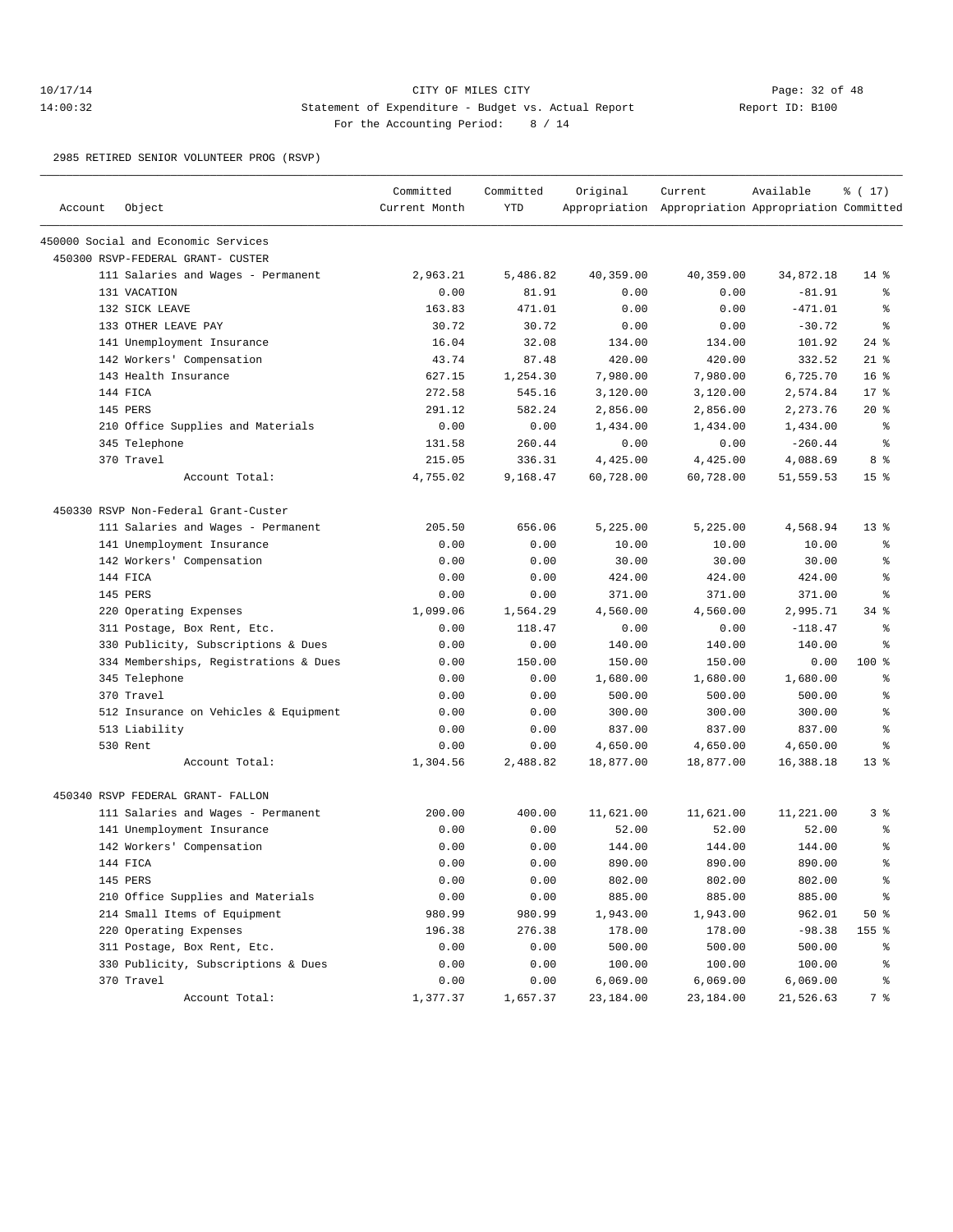2985 RETIRED SENIOR VOLUNTEER PROG (RSVP)

| Account | Object                                | Committed<br>Current Month | Committed<br>YTD | Original<br>Appropriation | Current    | Available<br>Appropriation Appropriation Committed | ៖ ( 17)         |
|---------|---------------------------------------|----------------------------|------------------|---------------------------|------------|----------------------------------------------------|-----------------|
|         | 450350 RSVP-Non federal grant- Fallon |                            |                  |                           |            |                                                    |                 |
|         | 111 Salaries and Wages - Permanent    | 0.00                       | 0.00             | 485.00                    | 485.00     | 485.00                                             | နွ              |
|         | 141 Unemployment Insurance            | 0.00                       | 0.00             | 3.00                      | 3.00       | 3.00                                               | နွ              |
|         | 142 Workers' Compensation             | 0.00                       | 0.00             | 6.00                      | 6.00       | 6.00                                               | နွ              |
|         | 144 FICA                              | 0.00                       | 0.00             | 38.00                     | 38.00      | 38.00                                              | နွ              |
|         | 145 PERS                              | 0.00                       | 0.00             | 34.00                     | 34.00      | 34.00                                              | နွ              |
|         | 210 Office Supplies and Materials     | 0.00                       | 0.00             | 100.00                    | 100.00     | 100.00                                             | နွ              |
|         | 220 Operating Expenses                | 0.00                       | 0.00             | 500.00                    | 500.00     | 500.00                                             | နွ              |
|         | 512 Insurance on Vehicles & Equipment | 0.00                       | 0.00             | 58.00                     | 58.00      | 58.00                                              | နွ              |
|         | 513 Liability                         | 0.00                       | 0.00             | 100.00                    | 100.00     | 100.00                                             | နွ              |
|         | Account Total:                        | 0.00                       | 0.00             | 1,324.00                  | 1,324.00   | 1,324.00                                           | နွ              |
|         | Account Group Total:                  | 7,436.95                   | 13,314.66        | 104,113.00                | 104,113.00 | 90,798.34                                          | 13 <sup>8</sup> |
|         | Fund Total:                           | 7,436.95                   | 13,314.66        | 104,113.00                | 104,113.00 | 90,798.34                                          | $13*$           |
|         |                                       |                            |                  |                           |            |                                                    |                 |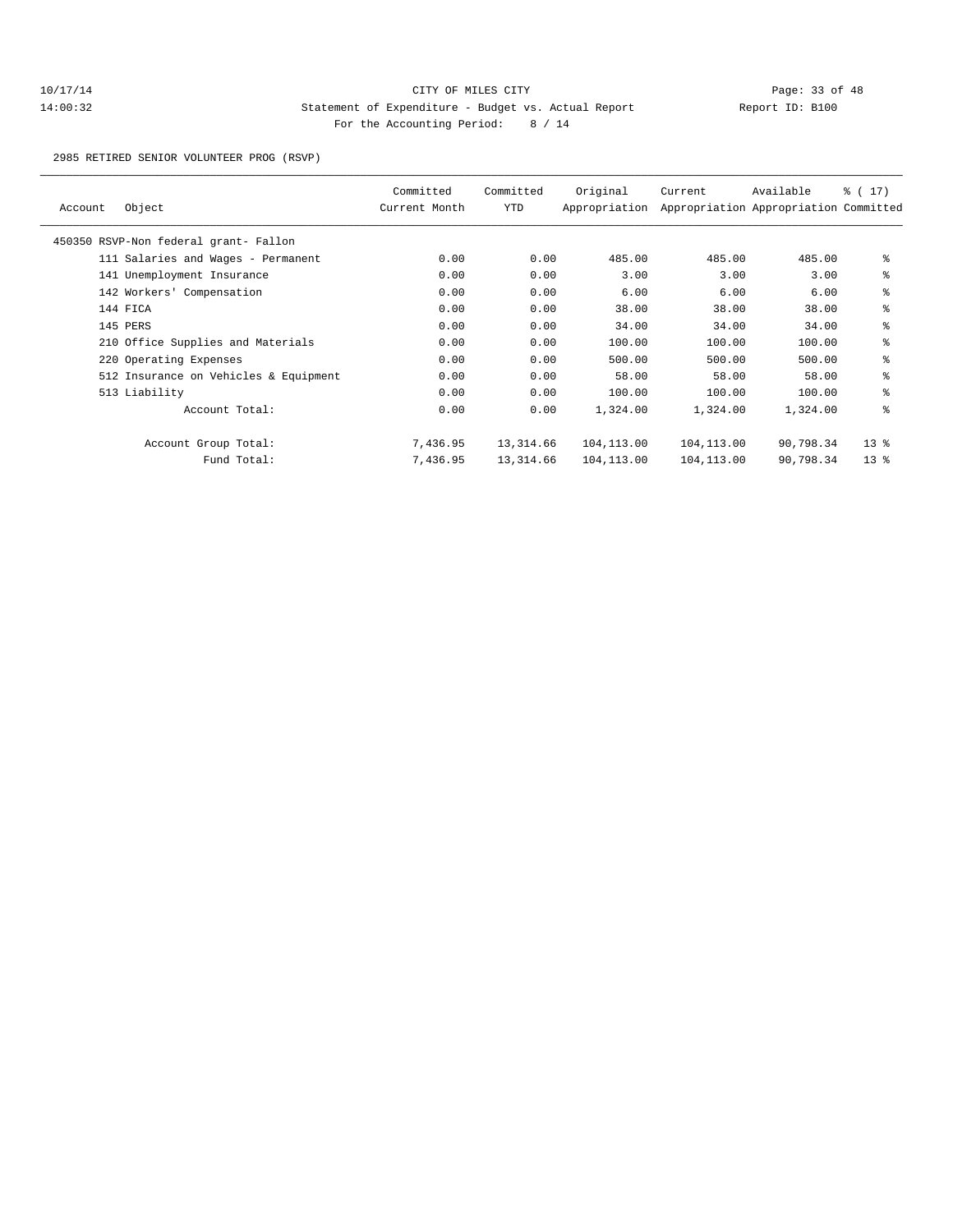4000 General Fund Capitol Improvement Fund

| Object<br>Account               | Committed<br>Current Month | Committed<br>YTD | Original<br>Appropriation | Current   | Available<br>Appropriation Appropriation Committed | $\frac{1}{2}$ (17) |
|---------------------------------|----------------------------|------------------|---------------------------|-----------|----------------------------------------------------|--------------------|
| 410000 GENERAL GOVERNMENT       |                            |                  |                           |           |                                                    |                    |
| 410100 Legislative Services(02) |                            |                  |                           |           |                                                    |                    |
| 940 Machinery &<br>Equipment    | 0.00                       | 0.00             | 30,000.00                 | 30,000.00 | 30,000.00                                          | ႜ                  |
| Account Total:                  | 0.00                       | 0.00             | 30,000.00                 | 30,000.00 | 30,000.00                                          | ႜ                  |
| Account Group Total:            | 0.00                       | 0.00             | 30,000.00                 | 30,000.00 | 30,000.00                                          | ⊱                  |
| Fund Total:                     | 0.00                       | 0.00             | 30,000.00                 | 30,000.00 | 30,000.00                                          | ႜ                  |
|                                 |                            |                  |                           |           |                                                    |                    |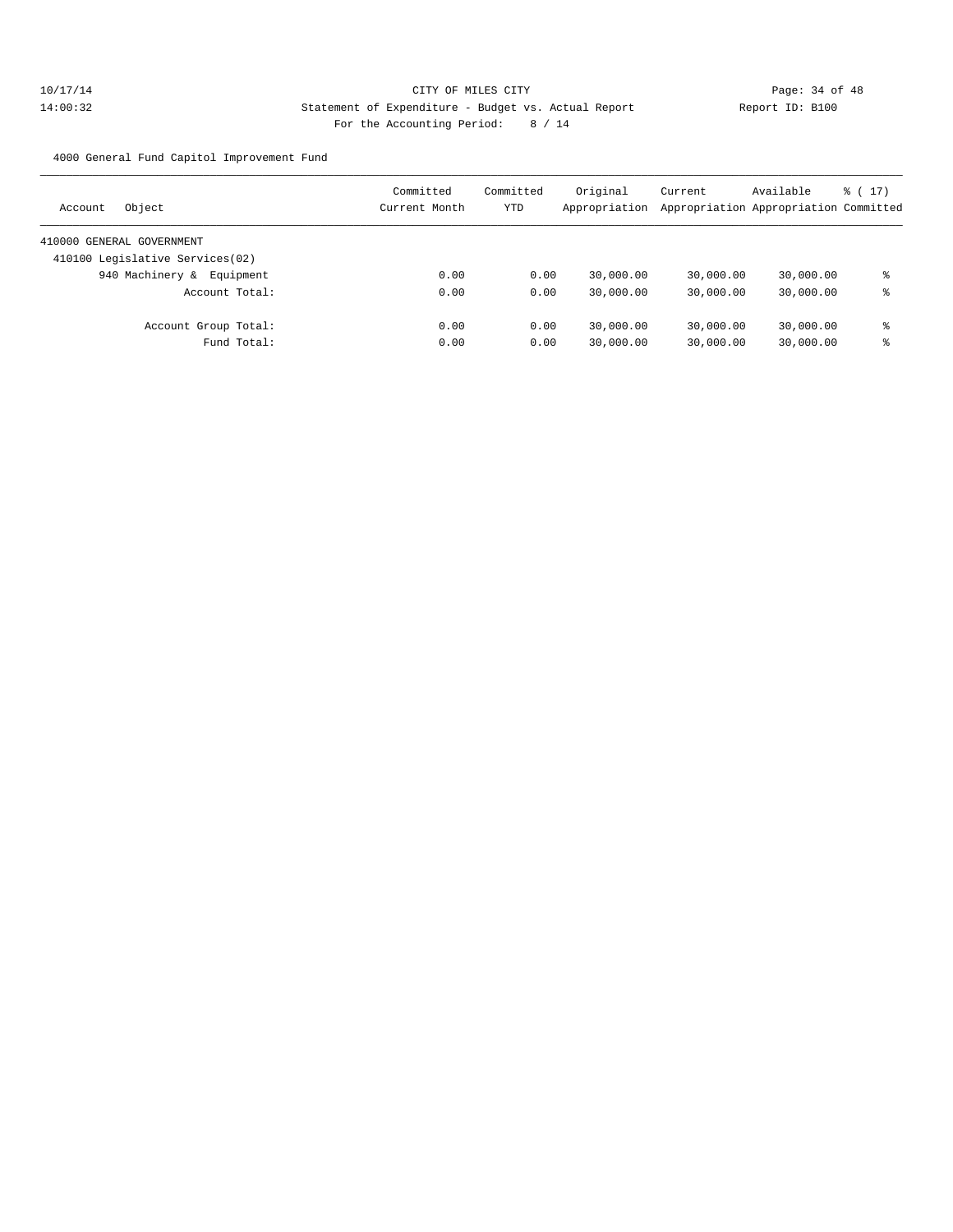4060 CAPITAL IMPROV-PUBLIC WORKS

| Object<br>Account            | Committed<br>Current Month | Committed<br>YTD | Original<br>Appropriation | Current    | Available<br>Appropriation Appropriation Committed | % (17) |
|------------------------------|----------------------------|------------------|---------------------------|------------|----------------------------------------------------|--------|
| 430000 Public Works          |                            |                  |                           |            |                                                    |        |
| 430233 Roadway/Re-surfacing  |                            |                  |                           |            |                                                    |        |
| 940 Machinery &<br>Equipment | 0.00                       | 0.00             | 231,659.00                | 231,659.00 | 231,659.00                                         | ႜ      |
| Account Total:               | 0.00                       | 0.00             | 231,659.00                | 231,659.00 | 231,659.00                                         | ႜ      |
| Account Group Total:         | 0.00                       | 0.00             | 231,659.00                | 231,659.00 | 231,659.00                                         | ႜ      |
| Fund Total:                  | 0.00                       | 0.00             | 231,659.00                | 231,659.00 | 231,659.00                                         | ႜ      |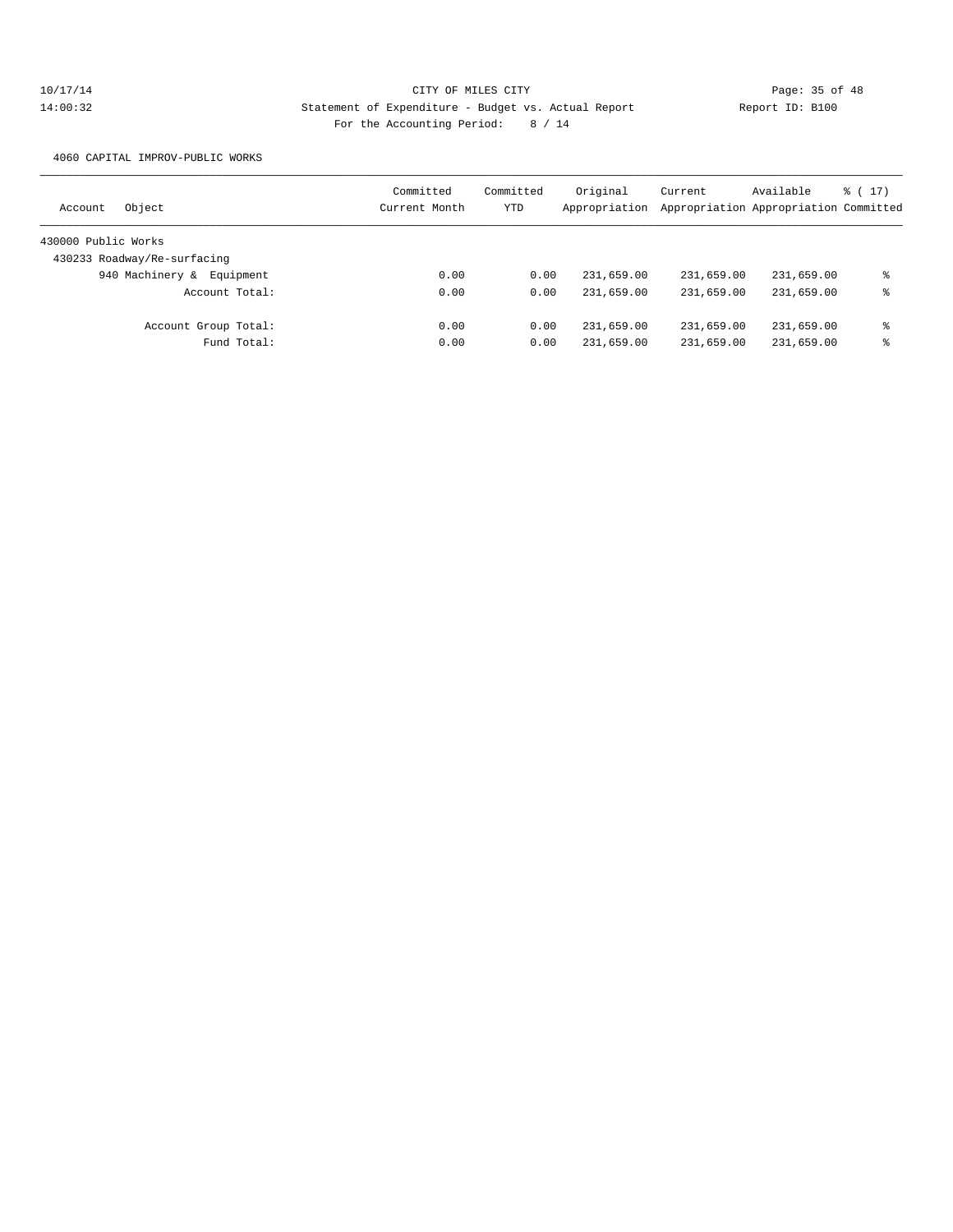| Account             | Object                                        | Committed<br>Current Month | Committed<br>YTD | Original   | Current<br>Appropriation Appropriation Appropriation Committed | Available  | % (17)          |
|---------------------|-----------------------------------------------|----------------------------|------------------|------------|----------------------------------------------------------------|------------|-----------------|
| 430000 Public Works |                                               |                            |                  |            |                                                                |            |                 |
|                     | 430510 Water Administration(25)               |                            |                  |            |                                                                |            |                 |
|                     | 111 Salaries and Wages - Permanent            | 1,987.14                   | 4,071.32         | 23,009.00  | 23,009.00                                                      | 18,937.68  | 18 %            |
|                     | 121 OVERTIME-PERMANENT                        | 0.00                       | 0.00             | 250.00     | 250.00                                                         | 250.00     | နွ              |
|                     | 131 VACATION                                  | 130.60                     | 163.86           | 1,500.00   | 1,500.00                                                       | 1,336.14   | $11$ %          |
|                     | 132 SICK LEAVE                                | 32.03                      | 56.05            | 1,000.00   | 1,000.00                                                       | 943.95     | 6 %             |
|                     | 141 Unemployment Insurance                    | 9.66                       | 19.90            | 116.00     | 116.00                                                         | 96.10      | $17$ %          |
|                     | 142 Workers' Compensation                     | 26.38                      | 54.36            | 297.00     | 297.00                                                         | 242.64     | 18 %            |
|                     | 143 Health Insurance                          | 313.57                     | 627.15           | 3,765.00   | 3,765.00                                                       | 3,137.85   | $17*$           |
|                     | 144 FICA                                      | 164.46                     | 338.80           | 1,970.00   | 1,970.00                                                       | 1,631.20   | $17*$           |
|                     | 145 PERS                                      | 115.18                     | 230.36           | 2,105.00   | 2,105.00                                                       | 1,874.64   | $11$ %          |
|                     | 196 CLOTHING ALLOTMENT                        | 0.00                       | 137.50           | 128.00     | 128.00                                                         | $-9.50$    | 107 %           |
|                     | 210 Office Supplies and Materials             | 661.52                     | 661.52           | 2,000.00   | 2,000.00                                                       | 1,338.48   | 33%             |
|                     | 214 Small Items of Equipment                  | 0.00                       | 0.00             | 3,067.00   | 3,067.00                                                       | 3,067.00   | ႜ               |
|                     | 220 Operating Expenses                        | 388.96                     | 392.25           | 1,500.00   | 1,500.00                                                       | 1,107.75   | $26$ %          |
|                     | 230 Repair and Maintenance Supplies           | 0.00                       | 0.00             | 200.00     | 200.00                                                         | 200.00     | ႜ               |
|                     | 311 Postage, Box Rent, Etc.                   | 605.59                     | 1,189.61         | 10,000.00  | 10,000.00                                                      | 8,810.39   | $12$ %          |
|                     | 320 Printing, Duplicating, Typing &           | 0.00                       | 70.74            | 2,100.00   | 2,100.00                                                       | 2,029.26   | 3%              |
|                     | 330 Publicity, Subscriptions & Dues           | 71.17                      | 71.17            | 1,000.00   | 1,000.00                                                       | 928.83     | 7%              |
|                     | 345 Telephone                                 | 50.30                      | 95.21            | 600.00     | 600.00                                                         | 504.79     | 16 <sup>8</sup> |
|                     | 347 Internet                                  | 16.23                      | 27.07            | 200.00     | 200.00                                                         | 172.93     | $14$ %          |
|                     | 350 Professional Services                     | 74.96                      | 1,693.30         | 2,000.00   | 2,000.00                                                       | 306.70     | 85%             |
|                     | 360 Contr R & M                               | 0.00                       | 5,011.41         | 7,000.00   | 7,000.00                                                       | 1,988.59   | 72 %            |
|                     | 370 Travel                                    | 0.00                       | 0.00             | 300.00     | 300.00                                                         | 300.00     | နွ              |
|                     | 380 Training Services                         | 0.00                       | 18.33            | 300.00     | 300.00                                                         | 281.67     | 6 <sup>°</sup>  |
|                     | 382 Books                                     | 0.00                       | 12.88            | 40.00      | 40.00                                                          | 27.12      | $32$ $%$        |
|                     | 521 Surety Bonds for Officials & Employees    | 0.00                       | 0.00             | 400.00     | 400.00                                                         | 400.00     | ႜ               |
|                     | 531 Building & Office Rental                  | 500.00                     | 1,000.00         | 6,000.00   | 6,000.00                                                       | 5,000.00   | $17*$           |
|                     | 810 Losses (Bad debt expense - Enterprise     | 0.00                       | 0.00             | 500.00     | 500.00                                                         | 500.00     | ႜ               |
|                     | Account Total:                                | 5,147.75                   | 15,942.79        | 71,347.00  | 71,347.00                                                      | 55,404.21  | $22$ %          |
|                     | 430530 Water Source of Supply and Pumping(22) |                            |                  |            |                                                                |            |                 |
|                     | 111 Salaries and Wages - Permanent            | 18,651.49                  | 37, 422. 72      | 218,861.00 | 218,861.00                                                     | 181,438.28 | $17*$           |
|                     | 121 OVERTIME-PERMANENT                        | 812.03                     | 2,833.55         | 16,709.00  | 16,709.00                                                      | 13,875.45  | 17.8            |
|                     | 131 VACATION                                  | 1,186.43                   | 2,550.77         | 15,773.00  | 15,773.00                                                      | 13,222.23  | 16 <sup>8</sup> |
|                     | 132 SICK LEAVE                                | 252.89                     | 423.66           | 7,093.00   | 7,093.00                                                       | 6,669.34   | 6 %             |
|                     | 133 OTHER LEAVE PAY                           | 0.00                       | 174.62           | 3,817.00   | 3,817.00                                                       | 3,642.38   | 5 <sup>°</sup>  |
|                     | 134 HOLIDAY PAY                               | 0.00                       | 588.80           | 5,002.00   | 5,002.00                                                       | 4, 413.20  | $12*$           |
|                     | 141 Unemployment Insurance                    | 94.12                      | 201.99           | 1,190.00   | 1,190.00                                                       | 988.01     | 17 <sup>°</sup> |
|                     | 142 Workers' Compensation                     | 1,334.04                   | 2,765.41         | 13,993.00  | 13,993.00                                                      | 11,227.59  | $20*$           |
|                     | 143 Health Insurance                          | 3,513.87                   | 7,027.72         | 42,169.00  | 42,169.00                                                      | 35, 141.28 | 17 <sub>8</sub> |
|                     | 144 FICA                                      | 1,489.99                   | 3, 211.72        | 20,229.00  | 20,229.00                                                      | 17,017.28  | 16 <sup>°</sup> |
|                     | 145 PERS                                      | 1,690.12                   | 3,543.13         | 21,604.00  | 21,604.00                                                      | 18,060.87  | 16 %            |
|                     | 196 CLOTHING ALLOTMENT                        | 0.00                       | 840.00           | 800.00     | 800.00                                                         | $-40.00$   | 105 %           |
|                     | 210 Office Supplies and Materials             | 0.00                       | 0.00             | 200.00     | 200.00                                                         | 200.00     | ိင              |
|                     | 214 Small Items of Equipment                  | 0.00                       | 0.00             | 750.00     | 750.00                                                         | 750.00     | ៖               |
|                     | 220 Operating Expenses                        | 524.19                     | 624.61           | 2,000.00   | 2,000.00                                                       | 1,375.39   | $31$ %          |
|                     | 222 Chemicals, Lab & Med Supplies             | 0.00                       | 0.00             | 150.00     | 150.00                                                         | 150.00     | ႜွ              |
|                     | 226 Clothing and Uniforms                     | 0.00                       | 72.00            | 400.00     | 400.00                                                         | 328.00     | 18 %            |
|                     | 230 Repair and Maintenance Supplies           | 69.84                      | 204.50           | 5,000.00   | 5,000.00                                                       | 4,795.50   | $4\degree$      |
|                     | 231 Gas, Oil, Diesel Fuel, Grease, etc.       | 101.07                     | 430.76           | 1,300.00   | 1,300.00                                                       | 869.24     | 33 <sup>8</sup> |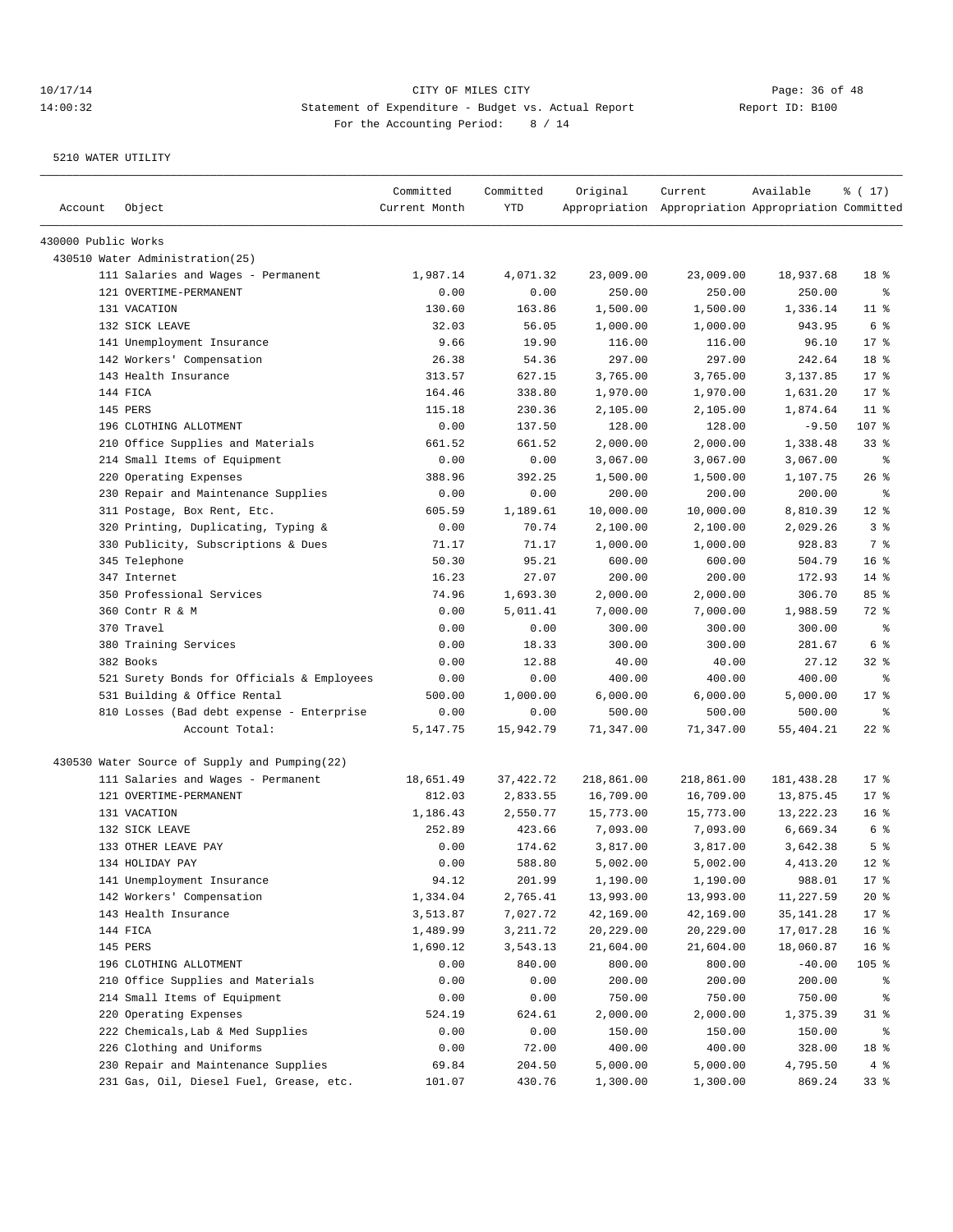| Account | Object                                  | Committed<br>Current Month | Committed<br>YTD | Original   | Current<br>Appropriation Appropriation Appropriation Committed | Available  | ៖ ( 17)          |
|---------|-----------------------------------------|----------------------------|------------------|------------|----------------------------------------------------------------|------------|------------------|
|         | 241 Consumable Tools                    | 0.00                       | 0.00             | 150.00     | 150.00                                                         | 150.00     | ွေ               |
|         | 311 Postage, Box Rent, Etc.             | 0.00                       | 0.00             | 50.00      | 50.00                                                          | 50.00      | ి                |
|         | 330 Publicity, Subscriptions & Dues     | 0.00                       | 0.00             | 500.00     | 500.00                                                         | 500.00     | န္               |
|         | 334 Memberships, Registrations & Dues   | 0.00                       | 0.00             | 400.00     | 400.00                                                         | 400.00     | န္               |
|         | 341 Electric Utility Services           | 6,311.75                   | 22,045.21        | 55,000.00  | 55,000.00                                                      | 32,954.79  | $40*$            |
|         | 344 Gas Utility Service                 | 36.22                      | 4,589.06         | 20,000.00  | 20,000.00                                                      | 15,410.94  | $23$ $%$         |
|         | 345 Telephone                           | 79.41                      | 153.43           | 1,200.00   | 1,200.00                                                       | 1,046.57   | $13*$            |
|         | 346 Garbage Service                     | 0.00                       | 0.00             | 250.00     | 250.00                                                         | 250.00     | ႜ                |
|         | 347 Internet                            | 80.25                      | 160.50           | 750.00     | 750.00                                                         | 589.50     | $21$ %           |
|         | 350 Professional Services               | 0.00                       | 0.00             | 500.00     | 500.00                                                         | 500.00     | န္               |
|         | 352 Wtr/Swr Lab Testing                 | 0.00                       | 0.00             | 1,000.00   | 1,000.00                                                       | 1,000.00   | န္               |
|         | 357 Architectual, Engineering Serv Etc. | 0.00                       | 0.00             | 10,000.00  | 10,000.00                                                      | 10,000.00  | ి                |
|         | 360 Contr R & M                         | 77.50                      | 169.93           | 120,300.00 | 120,300.00                                                     | 120,130.07 | န္               |
|         | 363 R&M Vehicles/Equip/Labor-PW         | 0.00                       | 71.76            | 7,000.00   | 7,000.00                                                       | 6,928.24   | 1 <sup>8</sup>   |
|         | 369 Other Repair and Maintenance        | 0.00                       | 0.00             | 2,000.00   | 2,000.00                                                       | 2,000.00   | $\,$ %           |
|         | 370 Travel                              | 0.00                       | 0.00             | 1,000.00   | 1,000.00                                                       | 1,000.00   | န္               |
|         | 380 Training Services                   | 0.00                       | 0.00             | 1,400.00   | 1,400.00                                                       | 1,400.00   | $\,{}^{\circ}\!$ |
|         | 382 Books                               | 0.00                       | 53.25            | 200.00     | 200.00                                                         | 146.75     | $27$ %           |
|         | 400 BUILDING MATERIALS                  | 0.00                       | 0.00             | 500.00     | 500.00                                                         | 500.00     | နွ               |
|         | 511 Insurance on Buildings              | 0.00                       | 9,142.93         | 9,143.00   | 9,143.00                                                       | 0.07       | 100 %            |
|         | 512 Insurance on Vehicles & Equipment   | 0.00                       | 261.32           | 262.00     | 262.00                                                         | 0.68       | 100 %            |
|         | 940 Machinery & Equipment               | 0.00                       | 0.00             | 220,000.00 | 220,000.00                                                     | 220,000.00 | ႜ                |
|         | Account Total:                          | 36, 305. 21                | 99,563.35        | 828,645.00 | 828,645.00                                                     | 729,081.65 | $12*$            |
|         |                                         |                            |                  |            |                                                                |            |                  |
|         | 430540 Water Purification and Treatment |                            |                  |            |                                                                |            |                  |
|         | 210 Office Supplies and Materials       | 0.00                       | 0.00             | 200.00     | 200.00                                                         | 200.00     | ႜွ               |
|         | 214 Small Items of Equipment            | 0.00                       | 0.00             | 23,450.00  | 23,450.00                                                      | 23,450.00  | ి                |
|         | 220 Operating Expenses                  | 515.21                     | 721.98           | 3,000.00   | 3,000.00                                                       | 2,278.02   | $24$ %           |
|         | 222 Chemicals, Lab & Med Supplies       | 17,540.31                  | 18, 184.52       | 58,350.00  | 58,350.00                                                      | 40,165.48  | $31$ %           |
|         | 226 Clothing and Uniforms               | 0.00                       | 71.98            | 400.00     | 400.00                                                         | 328.02     | 18 %             |
|         | 230 Repair and Maintenance Supplies     | 1,065.88                   | 2,356.68         | 9,500.00   | 9,500.00                                                       | 7,143.32   | $25$ %           |
|         | 231 Gas, Oil, Diesel Fuel, Grease, etc. | 100.49                     | 237.29           | 1,300.00   | 1,300.00                                                       | 1,062.71   | 18 %             |
|         | 241 Consumable Tools                    | 0.00                       | 0.00             | 150.00     | 150.00                                                         | 150.00     | ႜ                |
|         | 311 Postage, Box Rent, Etc.             | 0.91                       | 18.61            | 150.00     | 150.00                                                         | 131.39     | $12$ %           |
|         | 320 Printing, Duplicating, Typing &     | 0.00                       | 0.00             | 100.00     | 100.00                                                         | 100.00     | နွ               |
|         | 330 Publicity, Subscriptions & Dues     | 0.00                       | 0.00             | 400.00     | 400.00                                                         | 400.00     | နွ               |
|         | 334 Memberships, Registrations & Dues   | 0.00                       | 0.00             | 450.00     | 450.00                                                         | 450.00     | $\,$ %           |
|         | 345 Telephone                           | 0.00                       | 0.00             | 200.00     | 200.00                                                         | 200.00     | ి                |
|         | 352 Wtr/Swr Lab Testing                 | 321.00                     | 674.00           | 10,000.00  | 10,000.00                                                      | 9,326.00   | 7 %              |
|         | 357 Architectual, Engineering Serv Etc. | 0.00                       | 0.00             | 12,000.00  | 12,000.00                                                      | 12,000.00  | ್ಠಿ              |
|         | 360 Contr R & M                         | 54.00                      | 101.50           | 6,000.00   | 6,000.00                                                       | 5,898.50   | 2 <sub>8</sub>   |
|         | 369 Other Repair and Maintenance        | 0.00                       | 0.00             | 1,500.00   | 1,500.00                                                       | 1,500.00   | ိင               |
|         | 370 Travel                              | 0.00                       | 0.00             | 1,200.00   | 1,200.00                                                       | 1,200.00   | ိင               |
|         | 380 Training Services                   | 0.00                       | 0.00             | 1,000.00   | 1,000.00                                                       | 1,000.00   | ိင               |
|         | 382 Books                               | 0.00                       | 53.25            | 200.00     | 200.00                                                         | 146.75     | $27$ %           |
|         | 533 Machinery and Equipment Rental      | 0.00                       | 0.00             | 1,000.00   | 1,000.00                                                       | 1,000.00   | ွေ               |
|         | Account Total:                          | 19,597.80                  | 22, 419.81       | 130,550.00 | 130,550.00                                                     | 108,130.19 | 17 <sub>8</sub>  |
|         |                                         |                            |                  |            |                                                                |            |                  |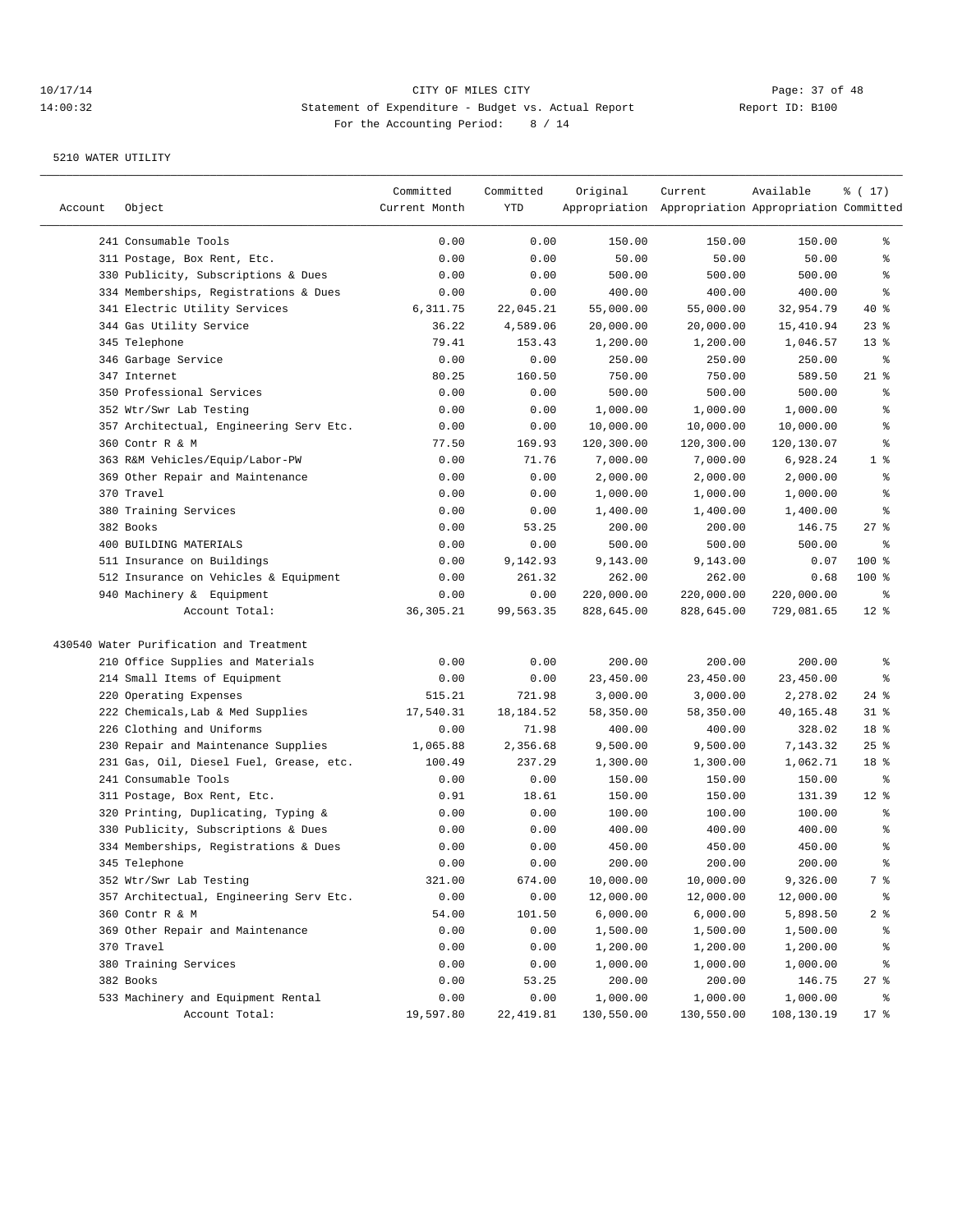| Account | Object                                   | Committed<br>Current Month | Committed<br>YTD | Original                     | Current<br>Appropriation Appropriation Appropriation Committed | Available                 | % (17)          |
|---------|------------------------------------------|----------------------------|------------------|------------------------------|----------------------------------------------------------------|---------------------------|-----------------|
|         | 430550 Transmission and Distribution(23) |                            |                  |                              |                                                                |                           |                 |
|         | 111 Salaries and Wages - Permanent       | 12,463.05                  | 25,066.23        | 124,701.00                   | 124,701.00                                                     | 99,634.77                 | $20*$           |
|         | 121 OVERTIME-PERMANENT                   | 1,055.14                   | 2,039.48         | 10,598.00                    | 10,598.00                                                      | 8,558.52                  | 19 <sup>°</sup> |
|         | 131 VACATION                             | 871.21                     | 1,991.87         | 15,773.00                    | 15,773.00                                                      | 13,781.13                 | 13 <sup>°</sup> |
|         | 132 SICK LEAVE                           | 407.81                     | 589.77           | 7,093.00                     | 7,093.00                                                       | 6,503.23                  | 8 %             |
|         | 133 OTHER LEAVE PAY                      | 0.00                       | 0.00             | 2,108.00                     | 2,108.00                                                       | 2,108.00                  | $\epsilon$      |
|         | 134 HOLIDAY PAY                          | 0.00                       | 58.48            | 4,558.00                     | 4,558.00                                                       | 4,499.52                  | 1 <sup>8</sup>  |
|         | 141 Unemployment Insurance               | 66.63                      | 136.87           | 742.00                       | 742.00                                                         | 605.13                    | 18 %            |
|         | 142 Workers' Compensation                | 776.71                     | 1,596.58         | 8,514.00                     | 8,514.00                                                       | 6,917.42                  | 19 <sup>°</sup> |
|         | 143 Health Insurance                     | 2,729.24                   | 5,458.49         | 27,108.00                    | 27,108.00                                                      | 21,649.51                 | $20*$           |
|         | 144 FICA                                 | 1,113.64                   | 2,288.84         | 12,609.00                    | 12,609.00                                                      | 10,320.16                 | 18 %            |
|         | 145 PERS                                 | 1,208.88                   | 2,430.17         | 13,467.00                    | 13,467.00                                                      | 11,036.83                 | 18 %            |
|         | 196 CLOTHING ALLOTMENT                   | 0.00                       | 652.50           | 670.00                       | 670.00                                                         | 17.50                     | 97%             |
|         | 210 Office Supplies and Materials        | 42.97                      | 50.42            | 500.00                       | 500.00                                                         | 449.58                    | $10*$           |
|         | 214 Small Items of Equipment             | 51.80                      | 51.80            | 8,400.00                     | 8,400.00                                                       | 8,348.20                  | 1 <sup>°</sup>  |
|         | 220 Operating Expenses                   | 624.60                     | 4,209.81         | 20,000.00                    | 20,000.00                                                      | 15,790.19                 | $21$ %          |
|         | 222 Chemicals, Lab & Med Supplies        | 0.00                       | 0.00             | 200.00                       | 200.00                                                         | 200.00                    | န့              |
|         | 226 Clothing and Uniforms                | 52.03                      | 222.97           | 900.00                       | 900.00                                                         | 677.03                    | 25%             |
|         | 230 Repair and Maintenance Supplies      | 1,135.40                   | 3,368.85         | 25,000.00                    | 25,000.00                                                      | 21,631.15                 | 13 <sup>°</sup> |
|         | 231 Gas, Oil, Diesel Fuel, Grease, etc.  | 1,437.79                   | 3,020.21         | 12,000.00                    | 12,000.00                                                      | 8,979.79                  | 25%             |
|         | 233 Water/Sewer Main Replacement and     | 1,607.90                   | 1,607.90         | 10,000.00                    | 10,000.00                                                      | 8,392.10                  | 16 <sup>8</sup> |
|         | 234 Hydrant/Manhole Replacement, Valves  | 2,473.68                   | 2,860.05         | 30,000.00                    | 30,000.00                                                      | 27, 139.95                | 10 <sup>8</sup> |
|         | 235 Curb Stop Replacement                | 1,696.18                   | 2,447.21         | 10,000.00                    | 10,000.00                                                      | 7,552.79                  | $24$ %          |
|         | 241 Consumable Tools                     | 14.99                      | 14.99            | 200.00                       | 200.00                                                         | 185.01                    | 7 %             |
|         | 311 Postage, Box Rent, Etc.              | 0.00                       | 8.47             | 100.00                       | 100.00                                                         | 91.53                     | 8 %             |
|         | 320 Printing, Duplicating, Typing &      | 0.00                       | 0.00             | 100.00                       | 100.00                                                         | 100.00                    | န္              |
|         | 330 Publicity, Subscriptions & Dues      | 0.00                       | 0.00             | 200.00                       | 200.00                                                         | 200.00                    | န့              |
|         | 334 Memberships, Registrations & Dues    | 0.00                       | 125.00           | 300.00                       | 300.00                                                         | 175.00                    | 42 %            |
|         | 341 Electric Utility Services            | 11.01                      | 1,189.63         | 250.00                       | 250.00                                                         | $-939.63$                 | 476 %           |
|         | 344 Gas Utility Service                  | 5.01                       | 66.62            | 450.00                       | 450.00                                                         | 383.38                    | 15 <sup>8</sup> |
|         | 345 Telephone                            | 40.12                      | 74.85            | 600.00                       | 600.00                                                         | 525.15                    | $12$ %          |
|         | 347 Internet                             | 11.40                      | 22.80            | 250.00                       | 250.00                                                         | 227.20                    | 9%              |
|         | 350 Professional Services                | 37.50                      | 37.50            | 56,000.00                    | 56,000.00                                                      | 55,962.50                 | ႜ               |
|         | 357 Architectual, Engineering Serv Etc.  | 0.00                       | 0.00             | 20,000.00                    | 20,000.00                                                      | 20,000.00                 | န့              |
|         | 360 Contr R & M                          | 1,142.12                   | 1,227.57         | 8,000.00                     | 8,000.00                                                       | 6,772.43                  | 15 <sup>8</sup> |
|         | 363 R&M Vehicles/Equip/Labor-PW          | 1,027.30                   | 1,575.31         | 28,000.00                    | 28,000.00                                                      | 26,424.69                 | 6 %             |
|         | 369 Other Repair and Maintenance         | 0.00                       | 0.00             | 1,000.00                     | 1,000.00                                                       | 1,000.00                  | န္              |
|         | 370 Travel                               | 0.00                       | 0.00             | 750.00                       | 750.00                                                         | 750.00                    | ి               |
|         | 380 Training Services                    | 0.00                       | 0.00             | 800.00                       | 800.00                                                         | 800.00                    | ್ಠಿ             |
|         | 382 Books                                | 0.00                       | 0.00             | 200.00                       | 200.00                                                         | 200.00                    | န့              |
|         | 400 BUILDING MATERIALS                   | 0.00                       | 0.00             | 500.00                       | 500.00                                                         | 500.00                    | ್ಠಿ             |
|         | 511 Insurance on Buildings               | 0.00                       | 2,965.82         | 2,966.00                     | 2,966.00                                                       | 0.18                      | 100 %           |
|         | 512 Insurance on Vehicles & Equipment    | 0.00                       | 455.76           | 456.00                       | 456.00                                                         | 0.24                      | 100 %           |
|         | 513 Liability                            | 138.00                     | 375.00           | 386.00                       | 386.00                                                         | 11.00                     | 97%             |
|         | 532 Land Rental                          | 0.00                       | 146.16           | 1,500.00                     | 1,500.00                                                       | 1,353.84                  | $10*$           |
|         | 533 Machinery and Equipment Rental       | 0.00                       | 0.00             | 1,000.00                     | 1,000.00                                                       | 1,000.00                  | ಿ               |
|         | 940 Machinery & Equipment                | 0.00                       | 0.00             | 540,537.00                   | 540,537.00                                                     | 540,537.00                | ಕಿ              |
|         | 958 Strevell/Merriam Wtr Line Proj       | 1,978.27                   | 1,978.27         | 75,000.00                    | 75,000.00                                                      | 73,021.73                 | 3 <sup>°</sup>  |
|         | Account Total:                           | 34,220.38                  |                  | 70, 412. 25 1, 084, 486. 00  |                                                                | 1,084,486.00 1,014,073.75 | 6 %             |
|         | Account Group Total:                     | 95, 271.14                 |                  | 208, 338. 20 2, 115, 028. 00 |                                                                | 2,115,028.00 1,906,689.80 | $10*$           |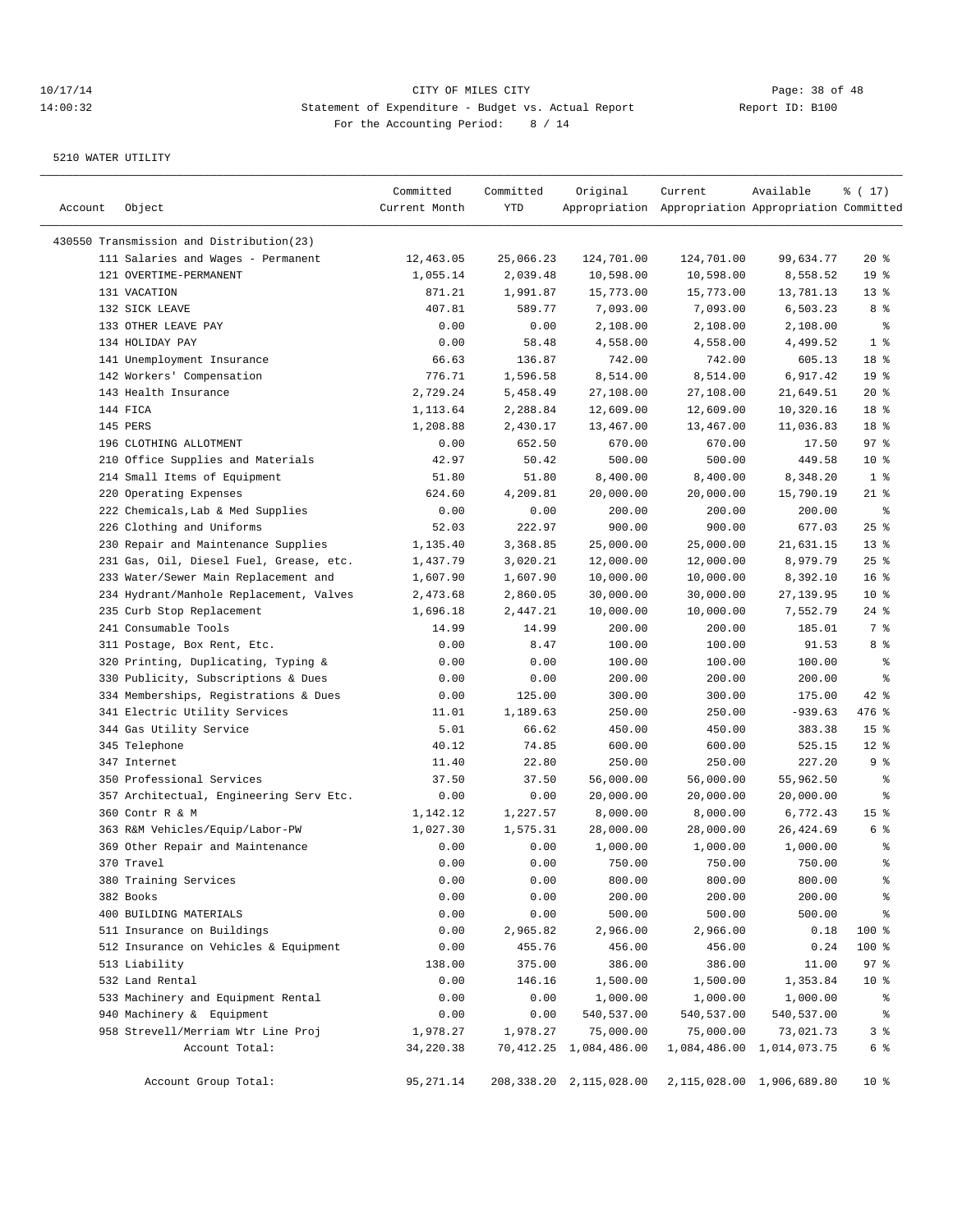|                      |                                            | Committed     | Committed  | Original                     | Current                                             | Available    | $\frac{1}{6}$ ( 17) |
|----------------------|--------------------------------------------|---------------|------------|------------------------------|-----------------------------------------------------|--------------|---------------------|
| Account              | Object                                     | Current Month | <b>YTD</b> |                              | Appropriation Appropriation Appropriation Committed |              |                     |
| 490000 DEBT SERVICE  |                                            |               |            |                              |                                                     |              |                     |
|                      | 490200 Revenue Bonds                       |               |            |                              |                                                     |              |                     |
|                      | 611 Principal-NE Wtr Line Phase II         | 0.00          | 0.00       | 16,000.00                    | 16,000.00                                           | 16,000.00    | ⊱                   |
|                      | 615 Principal-Northeast Water Ln \$2.2     | 0.00          | 0.00       | 58,000.00                    | 58,000.00                                           | 58,000.00    | နွ                  |
|                      | 616 Principal-Carbon Hill Water Tank \$2.2 | 0.00          | 0.00       | 56,000.00                    | 56,000.00                                           | 56,000.00    | ి                   |
|                      | 617 Principal - NE Wtr Line \$500k         | 0.00          | 0.00       | 13,000.00                    | 13,000.00                                           | 13,000.00    | $\,$ %              |
|                      | 618 Principal-Carbon Hill \$500k           | 0.00          | 0.00       | 13,000.00                    | 13,000.00                                           | 13,000.00    | $\,$ %              |
|                      | 622 Interest-NE Wtr Line Phase II          | 0.00          | 0.00       | 1,928.00                     | 1,928.00                                            | 1,928.00     | နွ                  |
|                      | 631 Interest - NE Wtr Line \$500k          | 0.00          | 0.00       | 11,963.00                    | 11,963.00                                           | 11,963.00    | နွ                  |
|                      | 632 Interest - Carbon Hill Wtr Tank \$500k | 0.00          | 0.00       | 11,963.00                    | 11,963.00                                           | 11,963.00    | ి                   |
|                      | 634 Interest-Northeast Wtr Ln \$2.2        | 0.00          | 0.00       | 58,035.00                    | 58,035.00                                           | 58,035.00    | နွ                  |
|                      | 638 Interest-Carbon Hill Tank \$2.2        | 0.00          | 0.00       | 56,490.00                    | 56,490.00                                           | 56,490.00    | နွ                  |
|                      | Account Total:                             | 0.00          | 0.00       | 296,379.00                   | 296,379.00                                          | 296,379.00   | နွ                  |
|                      | Account Group Total:                       | 0.00          | 0.00       | 296,379.00                   | 296,379.00                                          | 296,379.00   | နွ                  |
| 510000 MISCELLANEOUS |                                            |               |            |                              |                                                     |              |                     |
|                      | 510330 Comprehensive Liability Insurance   |               |            |                              |                                                     |              |                     |
|                      | 513 Liability                              | 0.00          | 6,242.85   | 6,243.00                     | 6,243.00                                            | 0.15         | $100*$              |
|                      | Account Total:                             | 0.00          | 6,242.85   | 6,243.00                     | 6,243.00                                            | 0.15         | $100$ %             |
|                      | Account Group Total:                       | 0.00          | 6,242.85   | 6,243.00                     | 6,243.00                                            | 0.15         | $100$ %             |
|                      | 520000 OTHER FINANCING USES                |               |            |                              |                                                     |              |                     |
|                      | 521000 Interfund Operating Transfers Out   |               |            |                              |                                                     |              |                     |
|                      | 820 Transfers to Other Funds               | 4,982.08      | 9,964.16   | 70,498.00                    | 70,498.00                                           | 60,533.84    | $14*$               |
|                      | Account Total:                             | 4,982.08      | 9,964.16   | 70,498.00                    | 70,498.00                                           | 60,533.84    | 14 %                |
|                      | Account Group Total:                       | 4,982.08      | 9,964.16   | 70,498.00                    | 70,498.00                                           | 60,533.84    | $14*$               |
|                      | Fund Total:                                | 100,253.22    |            | 224, 545. 21 2, 488, 148. 00 | 2,488,148.00                                        | 2,263,602.79 | 9 %                 |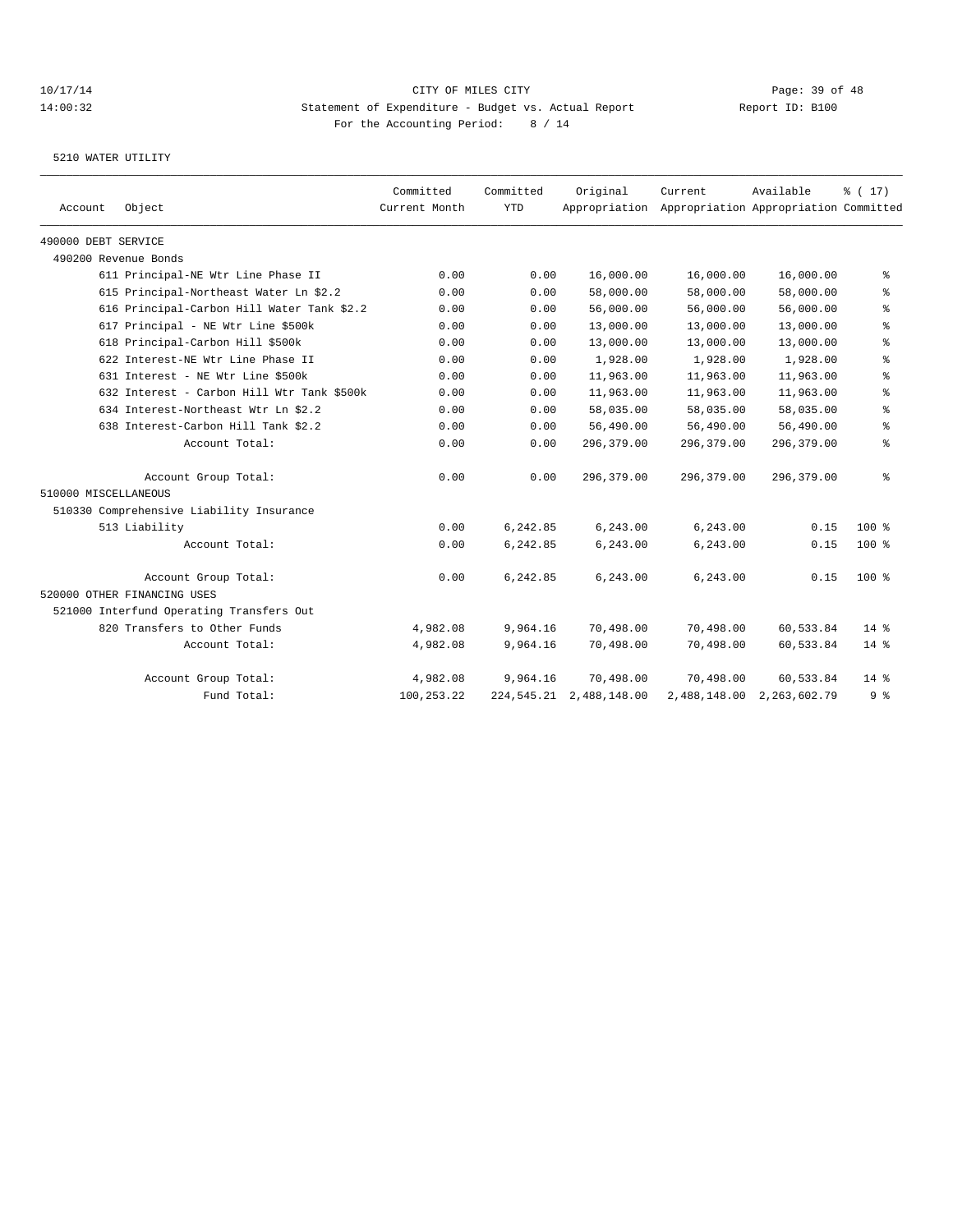| Account             | Object                                       | Committed<br>Current Month | Committed<br>YTD | Original   | Current<br>Appropriation Appropriation Appropriation Committed | Available  | % (17)          |
|---------------------|----------------------------------------------|----------------------------|------------------|------------|----------------------------------------------------------------|------------|-----------------|
| 430000 Public Works |                                              |                            |                  |            |                                                                |            |                 |
|                     | 430610 Sewer Administration(29)              |                            |                  |            |                                                                |            |                 |
|                     | 111 Salaries and Wages - Permanent           | 1,987.17                   | 4,071.37         | 23,009.00  | 23,009.00                                                      | 18,937.63  | 18 %            |
|                     | 121 OVERTIME-PERMANENT                       | 0.00                       | 0.00             | 250.00     | 250.00                                                         | 250.00     | နွ              |
|                     | 131 VACATION                                 | 130.60                     | 163.86           | 1,500.00   | 1,500.00                                                       | 1,336.14   | $11$ %          |
|                     | 132 SICK LEAVE                               | 32.05                      | 56.09            | 1,000.00   | 1,000.00                                                       | 943.91     | 6 %             |
|                     | 141 Unemployment Insurance                   | 9.68                       | 19.94            | 116.00     | 116.00                                                         | 96.06      | $17$ %          |
|                     | 142 Workers' Compensation                    | 26.41                      | 54.39            | 297.00     | 297.00                                                         | 242.61     | 18 %            |
|                     | 143 Health Insurance                         | 313.58                     | 627.15           | 3,765.00   | 3,765.00                                                       | 3,137.85   | $17$ %          |
|                     | 144 FICA                                     | 164.47                     | 338.83           | 1,970.00   | 1,970.00                                                       | 1,631.17   | $17$ %          |
|                     | 145 PERS                                     | 115.18                     | 230.36           | 2,105.00   | 2,105.00                                                       | 1,874.64   | $11$ %          |
|                     | 196 CLOTHING ALLOTMENT                       | 0.00                       | 137.50           | 128.00     | 128.00                                                         | $-9.50$    | 107 %           |
|                     | 210 Office Supplies and Materials            | 661.54                     | 661.54           | 2,000.00   | 2,000.00                                                       | 1,338.46   | 33%             |
|                     | 214 Small Items of Equipment                 | 0.00                       | 0.00             | 3,067.00   | 3,067.00                                                       | 3,067.00   | နွ              |
|                     | 220 Operating Expenses                       | 388.97                     | 392.26           | 1,500.00   | 1,500.00                                                       | 1,107.74   | $26$ %          |
|                     | 230 Repair and Maintenance Supplies          | 0.00                       | 0.00             | 200.00     | 200.00                                                         | 200.00     | ႜ               |
|                     | 311 Postage, Box Rent, Etc.                  | 605.60                     | 1,189.62         | 7,000.00   | 7,000.00                                                       | 5,810.38   | $17$ %          |
|                     | 320 Printing, Duplicating, Typing &          | 0.00                       | 70.75            | 2,100.00   | 2,100.00                                                       | 2,029.25   | 3%              |
|                     | 330 Publicity, Subscriptions & Dues          | 77.16                      | 77.16            | 1,000.00   | 1,000.00                                                       | 922.84     | 8 %             |
|                     | 345 Telephone                                | 50.28                      | 95.17            | 600.00     | 600.00                                                         | 504.83     | 16 <sup>8</sup> |
|                     | 347 Internet                                 | 19.51                      | 39.02            | 225.00     | 225.00                                                         | 185.98     | $17$ %          |
|                     | 350 Professional Services                    | 74.97                      | 1,693.31         | 4,000.00   | 4,000.00                                                       | 2,306.69   | $42$ %          |
|                     | 360 Contr R & M                              | 0.00                       | 5,011.41         | 5,000.00   | 5,000.00                                                       | $-11.41$   | 100 %           |
|                     | 370 Travel                                   | 0.00                       | 0.00             | 500.00     | 500.00                                                         | 500.00     | နွ              |
|                     | 380 Training Services                        | 0.00                       | 18.34            | 300.00     | 300.00                                                         | 281.66     | 6 %             |
|                     | 382 Books                                    | 0.00                       | 12.89            | 0.00       | 0.00                                                           | $-12.89$   | န္              |
|                     | 521 Surety Bonds for Officials & Employees   | 0.00                       | 0.00             | 400.00     | 400.00                                                         | 400.00     | ి               |
|                     | 531 Building & Office Rental                 | 333.33                     | 666.66           | 5,500.00   | 5,500.00                                                       | 4,833.34   | $12*$           |
|                     | 540 Special Assessments                      | 0.00                       | 0.00             | 5,200.00   | 5,200.00                                                       | 5,200.00   | နွ              |
|                     | 810 Losses (Bad debt expense - Enterprise    | 0.00                       | 0.00             | 500.00     | 500.00                                                         | 500.00     | ႜ               |
|                     | Account Total:                               | 4,990.50                   | 15,627.62        | 73,232.00  | 73,232.00                                                      | 57,604.38  | $21$ %          |
|                     | 430630 Sewer Collection and Transmission(31) |                            |                  |            |                                                                |            |                 |
|                     | 111 Salaries and Wages - Permanent           | 9,371.93                   | 18,653.75        | 121,274.00 | 121,274.00                                                     | 102,620.25 | 15 <sup>8</sup> |
|                     | 121 OVERTIME-PERMANENT                       | 986.75                     | 1,831.07         | 10,598.00  | 10,598.00                                                      | 8,766.93   | $17$ %          |
|                     | 131 VACATION                                 | 680.42                     | 1,710.32         | 15,773.00  | 15,773.00                                                      | 14,062.68  | $11$ %          |
|                     | 132 SICK LEAVE                               | 108.13                     | 140.26           | 7,093.00   | 7,093.00                                                       | 6,952.74   | 2 <sup>8</sup>  |
|                     | 133 OTHER LEAVE PAY                          | 0.00                       | 0.00             | 1,811.00   | 1,811.00                                                       | 1,811.00   | ÷               |
|                     | 134 HOLIDAY PAY                              | 0.00                       | 58.48            | 4,558.00   | 4,558.00                                                       | 4,499.52   | 1 <sup>8</sup>  |
|                     | 141 Unemployment Insurance                   | 50.19                      | 103.05           | 737.00     | 737.00                                                         | 633.95     | $14$ %          |
|                     | 142 Workers' Compensation                    | 574.55                     | 1,181.95         | 8,316.00   | 8,316.00                                                       | 7,134.05   | $14$ %          |
|                     | 143 Health Insurance                         | 2,070.47                   | 4,140.97         | 26,732.00  | 26,732.00                                                      | 22,591.03  | 15 <sub>8</sub> |
|                     | 144 FICA                                     | 842.42                     | 1,730.36         | 12,519.00  | 12,519.00                                                      | 10,788.64  | $14$ %          |
|                     | 145 PERS                                     | 910.73                     | 1,829.60         | 13,162.00  | 13,162.00                                                      | 11,332.40  | 14 %            |
|                     | 196 CLOTHING ALLOTMENT                       | 0.00                       | 495.00           | 475.00     | 475.00                                                         | $-20.00$   | 104 %           |
|                     | 210 Office Supplies and Materials            | 42.97                      | 50.42            | 350.00     | 350.00                                                         | 299.58     | $14$ %          |
|                     | 214 Small Items of Equipment                 | 51.80                      | 51.80            | 4,162.00   | 4,162.00                                                       | 4,110.20   | 1 <sup>8</sup>  |
|                     | 220 Operating Expenses                       | 398.33                     | 544.85           | 2,500.00   | 2,500.00                                                       | 1,955.15   | $22$ %          |
|                     | 222 Chemicals, Lab & Med Supplies            | 0.00                       | 0.00             | 3,000.00   | 3,000.00                                                       | 3,000.00   | ိ               |
|                     | 226 Clothing and Uniforms                    | 52.03                      | 52.03            | 700.00     | 700.00                                                         | 647.97     | $7\degree$      |
|                     | 230 Repair and Maintenance Supplies          | 596.84                     | 1,029.81         | 7,000.00   | 7,000.00                                                       | 5,970.19   | 15 <sub>8</sub> |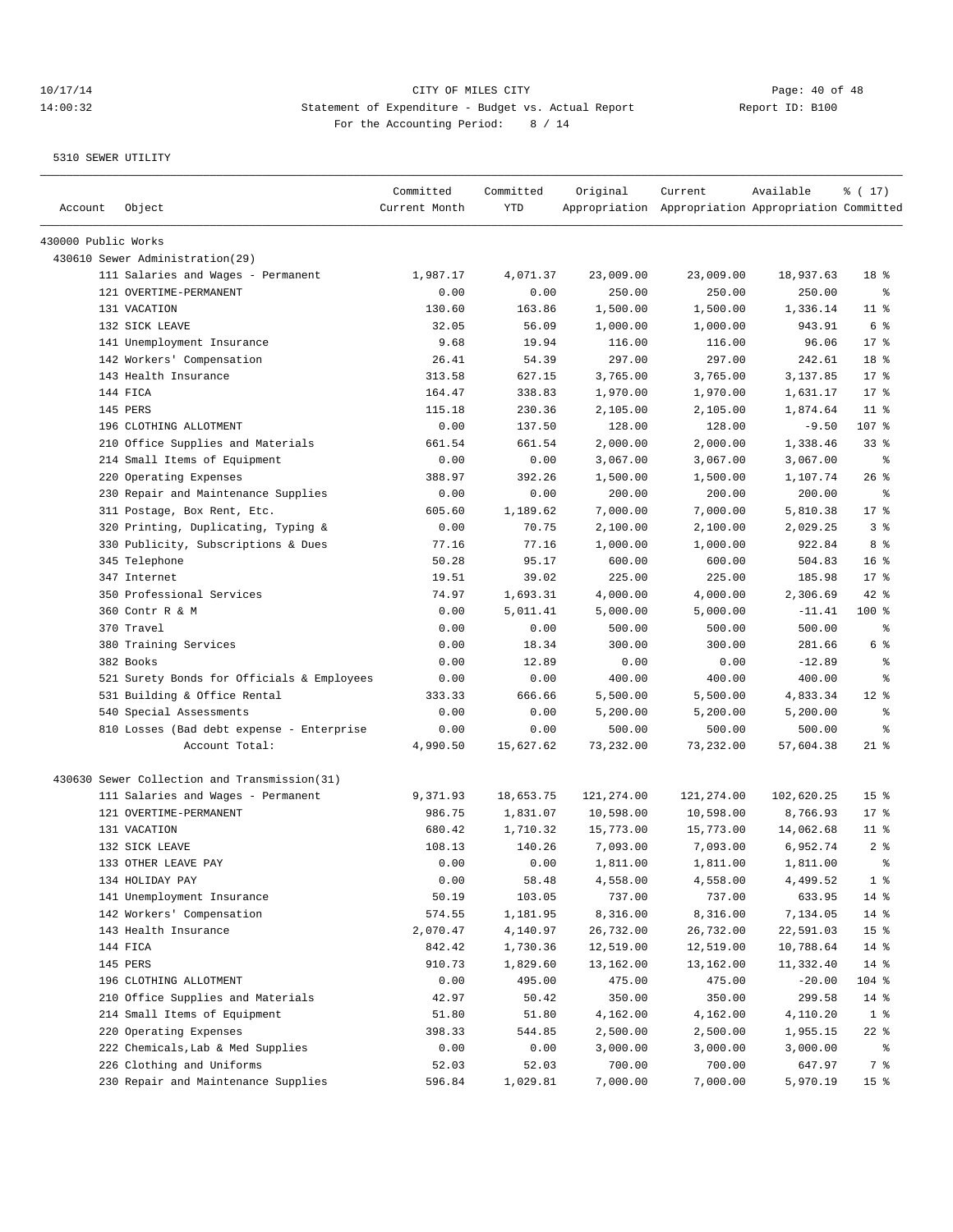## 10/17/14 Page: 41 of 48 14:00:32 Statement of Expenditure - Budget vs. Actual Report Changer Report ID: B100 For the Accounting Period: 8 / 14

| Account | Object                                  | Committed<br>Current Month | Committed<br>YTD | Original   | Current<br>Appropriation Appropriation Appropriation Committed | Available  | ៖ ( 17)         |
|---------|-----------------------------------------|----------------------------|------------------|------------|----------------------------------------------------------------|------------|-----------------|
|         | 231 Gas, Oil, Diesel Fuel, Grease, etc. | 1,437.78                   | 3,020.19         | 11,000.00  | 11,000.00                                                      | 7,979.81   | $27$ %          |
|         | 233 Water/Sewer Main Replacement and    | 0.00                       | 0.00             | 5,000.00   | 5,000.00                                                       | 5,000.00   | နွ              |
|         | 234 Hydrant/Manhole Replacement, Valves | 0.00                       | 0.00             | 10,000.00  | 10,000.00                                                      | 10,000.00  | ႜ               |
|         | 241 Consumable Tools                    | 0.00                       | 0.00             | 100.00     | 100.00                                                         | 100.00     | န္              |
|         | 311 Postage, Box Rent, Etc.             | 0.00                       | 0.00             | 50.00      | 50.00                                                          | 50.00      | $\epsilon$      |
|         | 320 Printing, Duplicating, Typing &     | 0.00                       | 0.00             | 75.00      | 75.00                                                          | 75.00      | $\epsilon$      |
|         | 330 Publicity, Subscriptions & Dues     | 0.00                       | 0.00             | 125.00     | 125.00                                                         | 125.00     | ి               |
|         | 334 Memberships, Registrations & Dues   | 0.00                       | 125.00           | 200.00     | 200.00                                                         | 75.00      | 63 %            |
|         | 341 Electric Utility Services           | 11.01                      | 22.86            | 200.00     | 200.00                                                         | 177.14     | $11$ %          |
|         | 344 Gas Utility Service                 | 5.01                       | 11.61            | 400.00     | 400.00                                                         | 388.39     | 3%              |
|         | 345 Telephone                           | 40.11                      | 74.83            | 550.00     | 550.00                                                         | 475.17     | $14*$           |
|         | 347 Internet                            | 11.40                      | 22.80            | 125.00     | 125.00                                                         | 102.20     | 18 %            |
|         | 350 Professional Services               | 37.50                      | 37.50            | 60,000.00  | 60,000.00                                                      | 59,962.50  | ႜ               |
|         | 356 Purchsed Services (MMIA Div '01)    | 0.00                       | 0.00             | 2,000.00   | 2,000.00                                                       | 2,000.00   | န္              |
|         | 357 Architectual, Engineering Serv Etc. | 0.00                       | 0.00             | 5,000.00   | 5,000.00                                                       | 5,000.00   | $\epsilon$      |
|         | 360 Contr R & M                         | 0.00                       | 85.45            | 3,000.00   | 3,000.00                                                       | 2,914.55   | 3%              |
|         | 363 R&M Vehicles/Equip/Labor-PW         | 1,027.30                   | 1,535.31         | 27,000.00  | 27,000.00                                                      | 25,464.69  | 6 %             |
|         | 369 Other Repair and Maintenance        | 0.00                       | 0.00             | 2,500.00   | 2,500.00                                                       | 2,500.00   | ႜ               |
|         | 370 Travel                              | 0.00                       | 0.00             | 400.00     | 400.00                                                         | 400.00     | န္              |
|         | 380 Training Services                   | 0.00                       | 0.00             | 350.00     | 350.00                                                         | 350.00     | န္              |
|         | 382 Books                               | 0.00                       | 0.00             | 100.00     | 100.00                                                         | 100.00     | ి               |
|         | 512 Insurance on Vehicles & Equipment   | 0.00                       | 1,389.02         | 1,390.00   | 1,390.00                                                       | 0.98       | $100$ %         |
|         | 513 Liability                           | 138.00                     | 375.00           | 5,000.00   | 5,000.00                                                       | 4,625.00   | 8 %             |
|         | 532 Land Rental                         | 0.00                       | 146.16           | 700.00     | 700.00                                                         | 553.84     | $21$ %          |
|         | 533 Machinery and Equipment Rental      | 0.00                       | 0.00             | 1,000.00   | 1,000.00                                                       | 1,000.00   | နွ              |
|         | 940 Machinery & Equipment               | 0.00                       | 0.00             | 104,384.00 | 104,384.00                                                     | 104,384.00 | န္              |
|         | Account Total:                          | 19,445.67                  | 40, 449. 45      | 481,409.00 | 481,409.00                                                     | 440,959.55 | 8 %             |
|         | 430640 Sewer Treatment and Disposal(33) |                            |                  |            |                                                                |            |                 |
|         | 111 Salaries and Wages - Permanent      | 7,948.89                   | 15,845.75        | 94,425.00  | 94,425.00                                                      | 78,579.25  | $17$ %          |
|         | 121 OVERTIME-PERMANENT                  | 324.82                     | 1,133.33         | 6,848.00   | 6,848.00                                                       | 5,714.67   | $17*$           |
|         | 131 VACATION                            | 556.48                     | 1,284.08         | 6,309.00   | 6,309.00                                                       | 5,024.92   | $20*$           |
|         | 132 SICK LEAVE                          | 101.15                     | 169.47           | 2,810.00   | 2,810.00                                                       | 2,640.53   | 6 %             |
|         | 133 OTHER LEAVE PAY                     | 0.00                       | 69.85            | 3,817.00   | 3,817.00                                                       | 3,747.15   | 2 <sup>°</sup>  |
|         | 134 HOLIDAY PAY                         | 0.00                       | 235.47           | 2,167.00   | 2,167.00                                                       | 1,931.53   | $11$ %          |
|         | 141 Unemployment Insurance              | 40.17                      | 85.83            | 524.00     | 524.00                                                         | 438.17     | 16 <sup>°</sup> |
|         | 142 Workers' Compensation               | 565.46                     | 1,170.73         | 6,238.00   | 6,238.00                                                       | 5,067.27   | 19 <sup>°</sup> |
|         | 143 Health Insurance                    | 1,468.17                   | 2,936.40         | 17,169.00  | 17,169.00                                                      | 14,232.60  | $17*$           |
|         | 144 FICA                                | 639.00                     | 1,371.78         | 8,903.00   | 8,903.00                                                       | 7,531.22   | 15 <sup>°</sup> |
|         | 145 PERS                                | 722.62                     | 1,510.42         | 9,508.00   | 9,508.00                                                       | 7,997.58   | 16 <sup>°</sup> |
|         | 196 CLOTHING ALLOTMENT                  | 0.00                       | 351.00           | 351.00     | 351.00                                                         | 0.00       | 100 %           |
|         | 210 Office Supplies and Materials       | 0.00                       | 0.00             | 150.00     | 150.00                                                         | 150.00     | ွေ              |
|         | 214 Small Items of Equipment            | 9,663.70                   | 9,663.70         | 24,000.00  | 24,000.00                                                      | 14,336.30  | 40 %            |
|         | 220 Operating Expenses                  | 368.98                     | 384.85           | 3,000.00   | 3,000.00                                                       | 2,615.15   | 13 <sup>°</sup> |
|         | 222 Chemicals, Lab & Med Supplies       | 918.23                     | 1,281.49         | 7,000.00   | 7,000.00                                                       | 5,718.51   | 18 %            |
|         | 226 Clothing and Uniforms               | 0.00                       | 81.60            | 500.00     | 500.00                                                         | 418.40     | 16 <sup>°</sup> |
|         | 230 Repair and Maintenance Supplies     | 130.64                     | 794.88           | 8,000.00   | 8,000.00                                                       | 7,205.12   | 10 <sup>°</sup> |
|         | 231 Gas, Oil, Diesel Fuel, Grease, etc. | 184.48                     | 184.48           | 2,000.00   | 2,000.00                                                       | 1,815.52   | 9 %             |
|         | 241 Consumable Tools                    | 0.00                       | 0.00             | 100.00     | 100.00                                                         | 100.00     | ႜૢ              |
|         | 300 PURCHASED SERVICES                  | 0.00                       | 0.00             | 750.00     | 750.00                                                         | 750.00     | ွေ              |
|         | 311 Postage, Box Rent, Etc.             | 2.70                       | 6.77             | 100.00     | 100.00                                                         | 93.23      | 7 %             |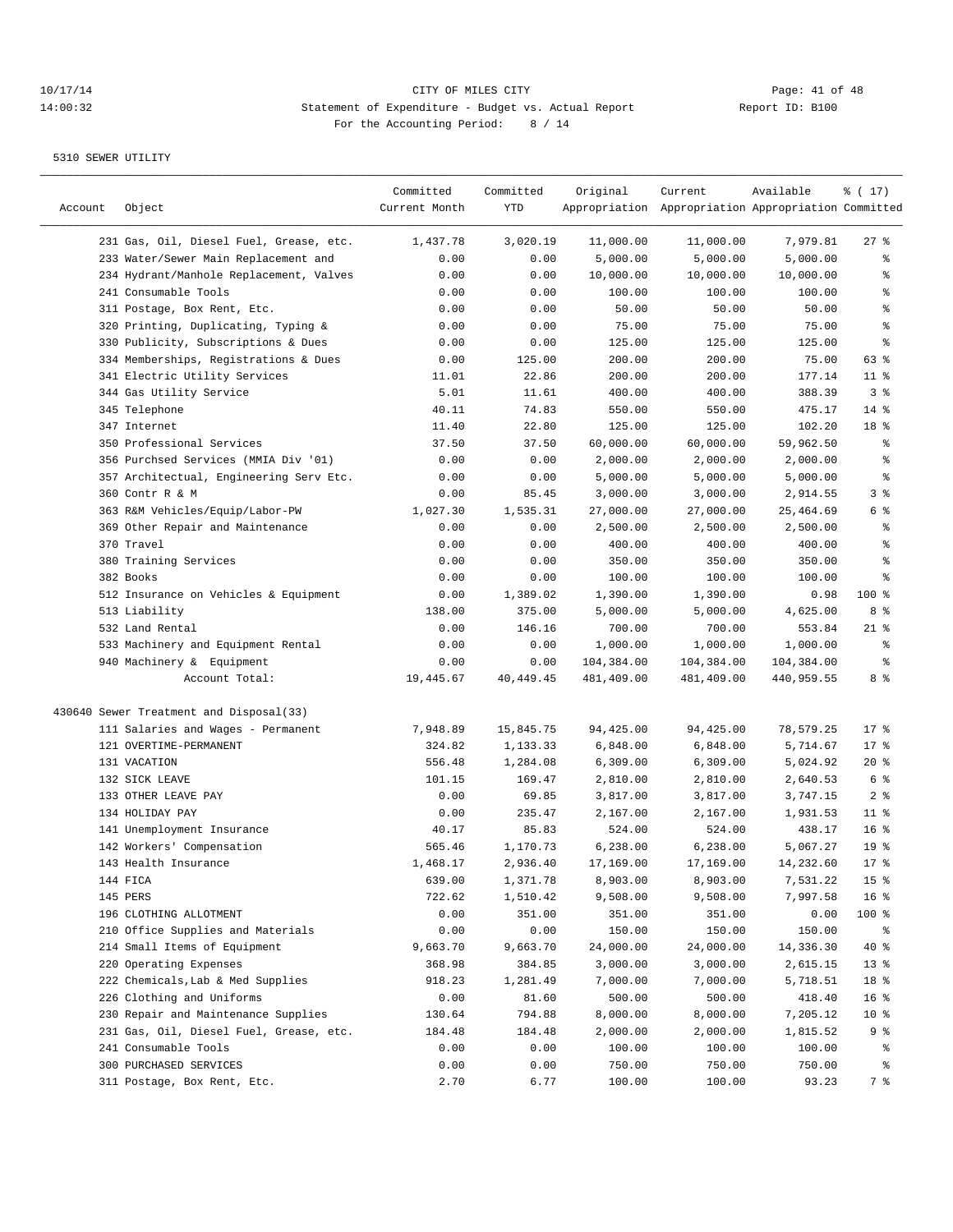————————————————————————————————————————————————————————————————————————————————————————————————————————————————————————————————————

|         |                                           | Committed     | Committed | Original                  | Current                                             | Available                 | % (17)           |
|---------|-------------------------------------------|---------------|-----------|---------------------------|-----------------------------------------------------|---------------------------|------------------|
| Account | Object                                    | Current Month | YTD       |                           | Appropriation Appropriation Appropriation Committed |                           |                  |
|         | 320 Printing, Duplicating, Typing &       | 0.00          | 0.00      | 100.00                    | 100.00                                              | 100.00                    | ႜ                |
|         | 330 Publicity, Subscriptions & Dues       | 162.50        | 162.50    | 100.00                    | 100.00                                              | $-62.50$                  | $163$ %          |
|         | 334 Memberships, Registrations & Dues     | 0.00          | 0.00      | 700.00                    | 700.00                                              | 700.00                    | ႜ                |
|         | 341 Electric Utility Services             | 0.00          | 8,709.13  | 68,000.00                 | 68,000.00                                           | 59,290.87                 | 13 <sup>8</sup>  |
|         | 342 Water Utility Services                | 58.36         | 140.68    | 1,000.00                  | 1,000.00                                            | 859.32                    | $14$ %           |
|         | 343 Sewer Utility Services                | 48.14         | 96.28     | 450.00                    | 450.00                                              | 353.72                    | $21$ %           |
|         | 345 Telephone                             | 38.15         | 70.91     | 800.00                    | 800.00                                              | 729.09                    | 9%               |
|         | 346 Garbage Service                       | 0.00          | 0.00      | 800.00                    | 800.00                                              | 800.00                    | နွ               |
|         | 347 Internet                              | 45.60         | 91.20     | 500.00                    | 500.00                                              | 408.80                    | 18 %             |
|         | 350 Professional Services                 | 0.00          | 49.40     | 500.00                    | 500.00                                              | 450.60                    | 10 <sub>8</sub>  |
|         | 352 Wtr/Swr Lab Testing                   | 177.00        | 354.00    | 8,000.00                  | 8,000.00                                            | 7,646.00                  | 4 %              |
|         | 357 Architectual, Engineering Serv Etc.   | 0.00          | 0.00      | 5,000.00                  | 5,000.00                                            | 5,000.00                  | နွ               |
|         | 360 Contr R & M                           | 300.50        | 476.32    | 7,500.00                  | 7,500.00                                            | 7,023.68                  | 6 %              |
|         | 363 R&M Vehicles/Equip/Labor-PW           | 24.92         | 49.88     | 8,000.00                  | 8,000.00                                            | 7,950.12                  | $1 \circ$        |
|         | 370 Travel                                | 0.00          | 0.00      | 750.00                    | 750.00                                              | 750.00                    | ႜ                |
|         | 380 Training Services                     | 0.00          | 0.00      | 750.00                    | 750.00                                              | 750.00                    | ႜ                |
|         | 382 Books                                 | 0.00          | 42.60     | 200.00                    | 200.00                                              | 157.40                    | $21$ %           |
|         | 400 BUILDING MATERIALS                    | 0.00          | 0.00      | 500.00                    | 500.00                                              | 500.00                    | န္               |
|         | 511 Insurance on Buildings                | 0.00          | 7,114.87  | 7,115.00                  | 7,115.00                                            | 0.13                      | 100 %            |
|         | 512 Insurance on Vehicles & Equipment     | 0.00          | 260.67    | 261.00                    | 261.00                                              | 0.33                      | $100$ %          |
|         | 533 Machinery and Equipment Rental        | 0.00          | 0.00      | 2,000.00                  | 2,000.00                                            | 2,000.00                  | ႜ                |
|         | 810 Losses (Bad debt expense - Enterprise | 0.00          | 0.00      | 2,000.00                  | 2,000.00                                            | 2,000.00                  | $\,{}^{\circ}\!$ |
|         | 920 Buildings                             | 0.00          |           | $0.00 \quad 6,976,000.00$ |                                                     | 6,976,000.00 6,976,000.00 | ႜ                |
|         | Account Total:                            | 24,490.66     |           | 56,180.32 7,295,695.00    |                                                     | 7,295,695.00 7,239,514.68 | $1 \circ$        |
|         | 430690 Sewer Lift Stations(32)            |               |           |                           |                                                     |                           |                  |
|         | 111 Salaries and Wages - Permanent        | 5,055.09      | 10,125.28 | 59,557.00                 | 59,557.00                                           | 49,431.72                 | 17.8             |
|         | 121 OVERTIME-PERMANENT                    | 216.57        | 755.76    | 3,134.00                  | 3,134.00                                            | 2,378.24                  | $24$ %           |
|         | 131 VACATION                              | 330.04        | 723.98    | 4,206.00                  | 4,206.00                                            | 3,482.02                  | 17.8             |
|         | 132 SICK LEAVE                            | 67.43         | 112.98    | 1,840.00                  | 1,840.00                                            | 1,727.02                  | 6 %              |
|         | 133 OTHER LEAVE PAY                       | 0.00          | 46.57     | 1,117.00                  | 1,117.00                                            | 1,070.43                  | 4%               |
|         | 134 HOLIDAY PAY                           | 0.00          | 157.09    | 1,133.00                  | 1,133.00                                            | 975.91                    | $14*$            |
|         | 141 Unemployment Insurance                | 25.45         | 54.53     | 320.00                    | 320.00                                              | 265.47                    | $17$ %           |
|         | 142 Workers' Compensation                 | 361.07        | 748.27    | 3,717.00                  | 3,717.00                                            | 2,968.73                  | $20*$            |
|         | 143 Health Insurance                      | 947.48        | 1,894.88  | 11,370.00                 | 11,370.00                                           | 9,475.12                  | $17$ %           |
|         | 144 FICA                                  | 404.44        | 870.87    | 5,430.00                  | 5,430.00                                            | 4,559.13                  | 16 <sup>8</sup>  |
|         | 145 PERS                                  | 458.45        | 960.36    | 5,800.00                  | 5,800.00                                            | 4,839.64                  | 17.8             |
|         | 196 CLOTHING ALLOTMENT                    | 0.00          | 226.50    | 236.00                    | 236.00                                              | 9.50                      | $96$ %           |
|         | 210 Office Supplies and Materials         | 0.00          | 0.00      | 150.00                    | 150.00                                              | 150.00                    | - 옹              |
|         | 214 Small Items of Equipment              | 0.00          | 0.00      | 36,500.00                 | 36,500.00                                           | 36,500.00                 | ႜ                |
|         | 220 Operating Expenses                    | 0.00          | 9.62      | 1,000.00                  | 1,000.00                                            | 990.38                    | 1 <sup>8</sup>   |
|         | 222 Chemicals, Lab & Med Supplies         | 0.00          | 0.00      | 3,000.00                  | 3,000.00                                            | 3,000.00                  | ಿ                |
|         | 226 Clothing and Uniforms                 | 0.00          | 14.40     | 100.00                    | 100.00                                              | 85.60                     | $14$ %           |
|         | 230 Repair and Maintenance Supplies       | 34.23         | 159.25    | 5,500.00                  | 5,500.00                                            | 5,340.75                  | 3%               |
|         | 231 Gas, Oil, Diesel Fuel, Grease, etc.   | 242.21        | 614.99    | 2,500.00                  | 2,500.00                                            | 1,885.01                  | $25$ %           |
|         | 241 Consumable Tools                      | 0.00          | 0.00      | 100.00                    | 100.00                                              | 100.00                    | ႜွ               |
|         | 311 Postage, Box Rent, Etc.               | 0.00          | 0.00      | 50.00                     | 50.00                                               | 50.00                     | နွ               |
|         | 341 Electric Utility Services             | 426.76        | 858.21    | 12,580.00                 | 12,580.00                                           | 11,721.79                 | 7 %              |
|         | 344 Gas Utility Service                   | 0.00          | 25.48     | 1,500.00                  | 1,500.00                                            | 1,474.52                  | 2 %              |
|         | 345 Telephone                             | 0.00          | 0.00      | 500.00                    | 500.00                                              | 500.00                    | ႜွ               |
|         | 347 Internet                              | 0.00          | 0.00      | 230.00                    | 230.00                                              | 230.00                    | ွေ               |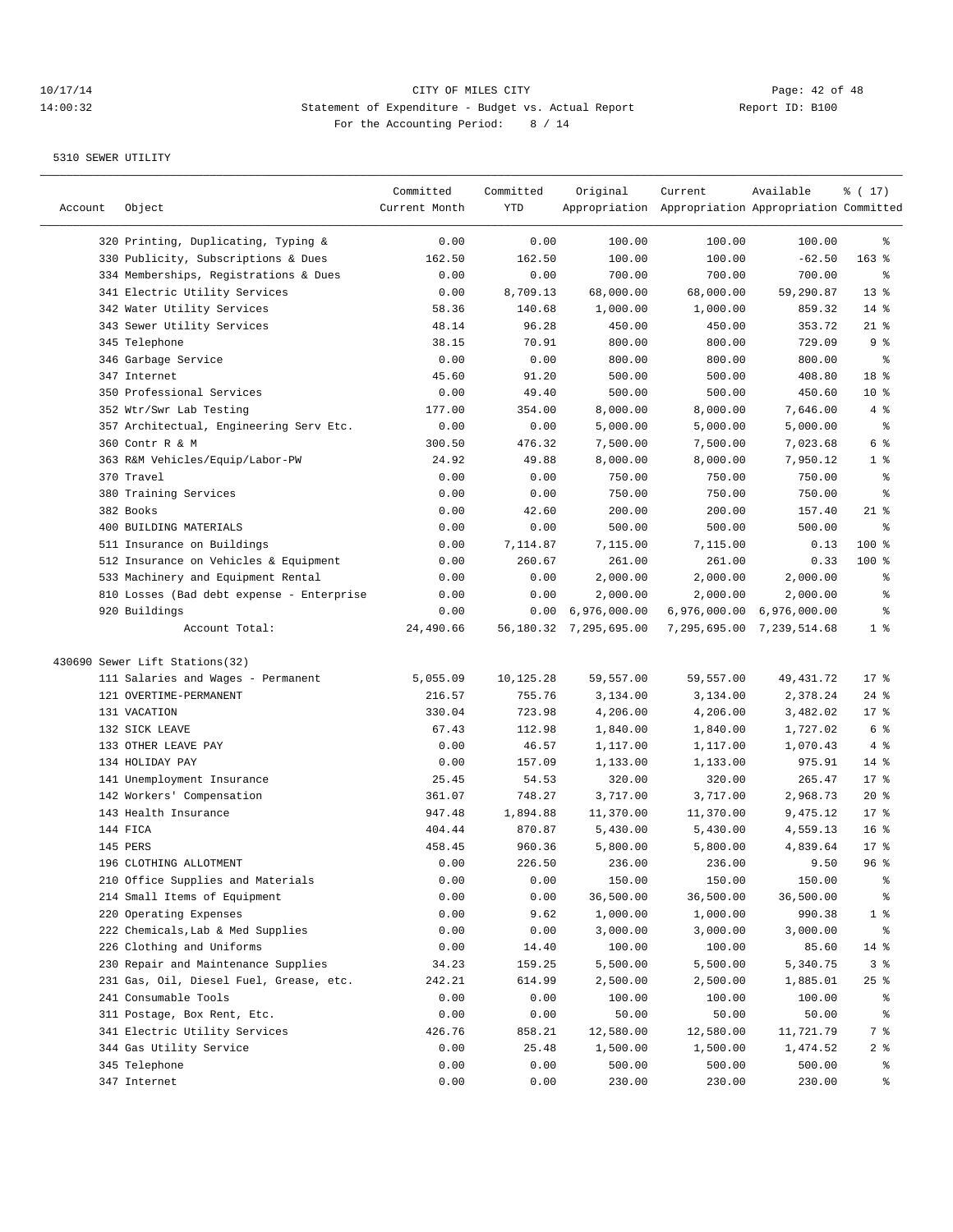## 10/17/14 Page: 43 of 48 14:00:32 Statement of Expenditure - Budget vs. Actual Report Report ID: B100 For the Accounting Period: 8 / 14

| Account              | Object                                   | Committed<br>Current Month | Committed<br><b>YTD</b> | Original                | Current<br>Appropriation Appropriation Appropriation Committed | Available                 | % (17)          |
|----------------------|------------------------------------------|----------------------------|-------------------------|-------------------------|----------------------------------------------------------------|---------------------------|-----------------|
|                      |                                          |                            |                         |                         |                                                                |                           |                 |
|                      | 352 Wtr/Swr Lab Testing                  | 0.00                       | 0.00                    | 250.00                  | 250.00                                                         | 250.00                    | န္              |
|                      | 360 Contr R & M                          | $-112.00$                  | 80.00                   | 2,500.00                | 2,500.00                                                       | 2,420.00                  | 3%              |
|                      | 369 Other Repair and Maintenance         | 0.00                       | 0.00                    | 1,000.00                | 1,000.00                                                       | 1,000.00                  | ి               |
|                      | 370 Travel                               | 0.00                       | 0.00                    | 500.00                  | 500.00                                                         | 500.00                    | $\epsilon$      |
|                      | 380 Training Services                    | 0.00                       | 0.00                    | 500.00                  | 500.00                                                         | 500.00                    | ి               |
|                      | 382 Books                                | 0.00                       | 28.40                   | 50.00                   | 50.00                                                          | 21.60                     | 57%             |
|                      | 400 BUILDING MATERIALS                   | 0.00                       | 0.00                    | 100.00                  | 100.00                                                         | 100.00                    | 昙               |
|                      | 511 Insurance on Buildings               | 0.00                       | 1,650.50                | 1,651.00                | 1,651.00                                                       | 0.50                      | $100*$          |
|                      | 513 Liability                            | 0.00                       | 0.00                    | 3,750.00                | 3,750.00                                                       | 3,750.00                  | ⊱               |
|                      | 532 Land Rental                          | 0.00                       | 530.45                  | 700.00                  | 700.00                                                         | 169.55                    | 76 %            |
|                      | 533 Machinery and Equipment Rental       | 0.00                       | 0.00                    | 150.00                  | 150.00                                                         | 150.00                    | ÷               |
|                      | Account Total:                           | 8,457.22                   | 20,648.37               | 172,721.00              | 172,721.00                                                     | 152,072.63                | $12*$           |
|                      | Account Group Total:                     | 57,384.05                  |                         | 132,905.76 8,023,057.00 |                                                                | 8,023,057.00 7,890,151.24 | 2 <sup>8</sup>  |
| 490000 DEBT SERVICE  |                                          |                            |                         |                         |                                                                |                           |                 |
| 490200 Revenue Bonds |                                          |                            |                         |                         |                                                                |                           |                 |
|                      | 608 Prpl-Wastewater Project Phase I      | 0.00                       | 0.00                    | 60,000.00               | 60,000.00                                                      | 60,000.00                 | ి               |
|                      | 626 Interest-Wastewater Project Phase I  | 0.00                       | 0.00                    | 41,430.00               | 41,430.00                                                      | 41,430.00                 | နွ              |
|                      | Account Total:                           | 0.00                       | 0.00                    | 101,430.00              | 101,430.00                                                     | 101,430.00                | ి               |
|                      | Account Group Total:                     | 0.00                       | 0.00                    | 101,430.00              | 101,430.00                                                     | 101,430.00                | ి               |
| 510000 MISCELLANEOUS |                                          |                            |                         |                         |                                                                |                           |                 |
|                      | 510330 Comprehensive Liability Insurance |                            |                         |                         |                                                                |                           |                 |
|                      | 513 Liability                            | 0.00                       | 26,070.69               | 26,071.00               | 26,071.00                                                      | 0.31                      | $100$ %         |
|                      | Account Total:                           | 0.00                       | 26,070.69               | 26,071.00               | 26,071.00                                                      | 0.31                      | $100$ %         |
|                      | Account Group Total:                     | 0.00                       | 26,070.69               | 26,071.00               | 26,071.00                                                      | 0.31                      | $100$ %         |
|                      | 520000 OTHER FINANCING USES              |                            |                         |                         |                                                                |                           |                 |
|                      | 521000 Interfund Operating Transfers Out |                            |                         |                         |                                                                |                           |                 |
|                      | 820 Transfers to Other Funds             | 3,733.10                   | 7,466.20                | 55,510.00               | 55,510.00                                                      | 48,043.80                 | $13*$           |
|                      | Account Total:                           | 3,733.10                   | 7,466.20                | 55,510.00               | 55,510.00                                                      | 48,043.80                 | $13*$           |
|                      | Account Group Total:                     | 3,733.10                   | 7,466.20                | 55,510.00               | 55,510.00                                                      | 48,043.80                 | 13 <sup>8</sup> |
|                      | Fund Total:                              | 61, 117. 15                | 166,442.65              | 8,206,068.00            | 8,206,068.00                                                   | 8,039,625.35              | 2.8             |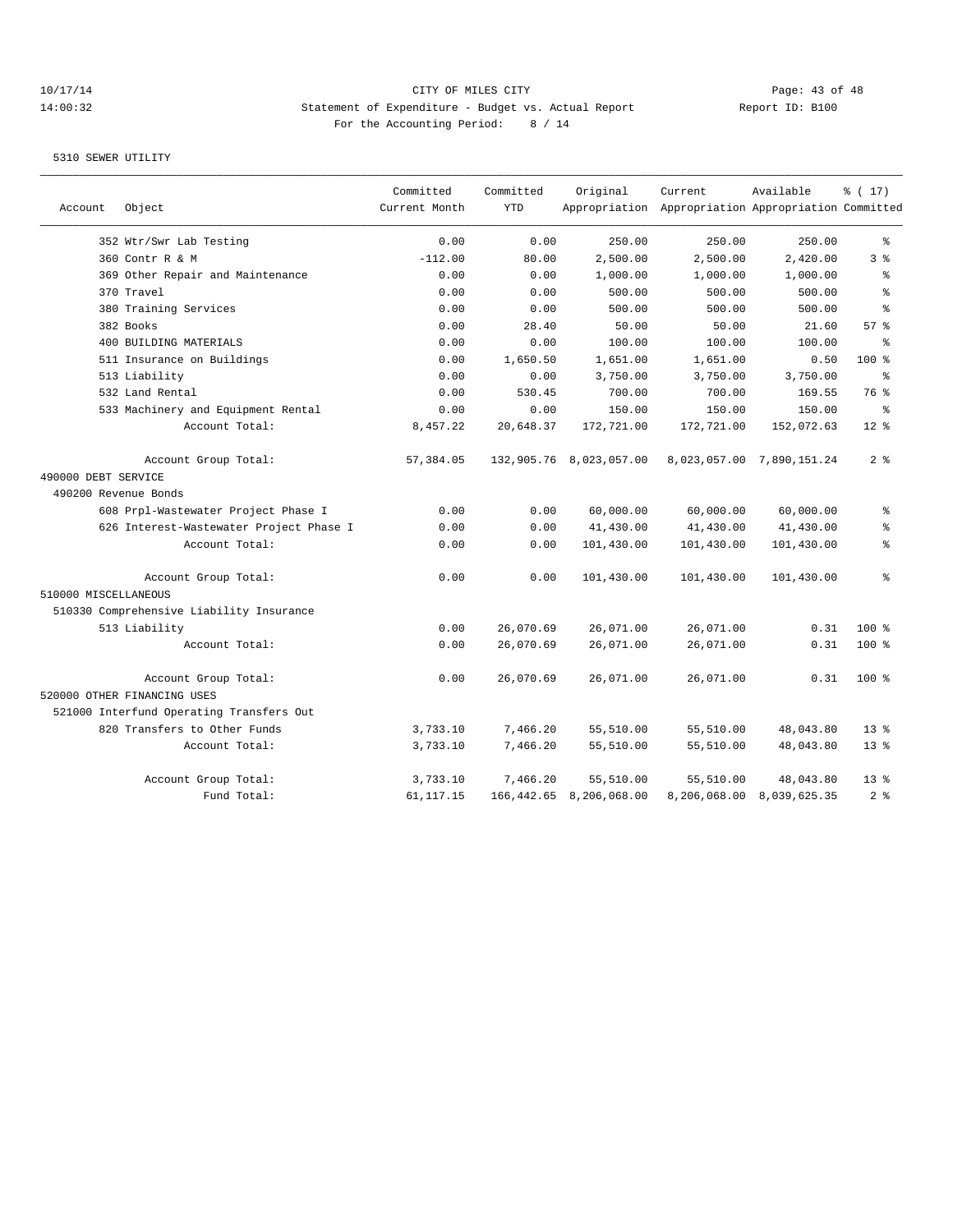5510 AMBULANCE FUND

| 420000 PUBLIC SAFETY<br>420730 Emergency Medical Services-Ambulance<br>111 Salaries and Wages - Permanent<br>25,761.68<br>156,172.00<br>156,172.00<br>130,410.32<br>13,033.85<br>112 SALARIES AND WAGES - PART PAID<br>0.00<br>0.00<br>4,000.00<br>4,000.00<br>4,000.00<br>121 OVERTIME-PERMANENT<br>8,177.22<br>14, 417.96<br>60,000.00<br>60,000.00<br>45,582.04<br>131 VACATION<br>0.00<br>4,406.04<br>10,000.00<br>10,000.00<br>5,593.96<br>132 SICK LEAVE<br>382.11<br>2,675.17<br>10,000.00<br>10,000.00<br>7,324.83<br>133 OTHER LEAVE PAY<br>0.00<br>2,000.00<br>0.00<br>2,000.00<br>2,000.00<br>134 HOLIDAY PAY<br>0.00<br>381.05<br>7,000.00<br>7,000.00<br>6,618.95<br>141 Unemployment Insurance<br>97.15<br>214.40<br>1,105.00<br>1,105.00<br>890.60<br>142 Workers' Compensation<br>748.16<br>1,650.50<br>6, 193.00<br>4,542.50<br>6,193.00<br>143 Health Insurance<br>2,287.68<br>4,574.09<br>29,518.00<br>29,518.00<br>24,943.91<br>144 FICA<br>312.38<br>689.42<br>3,561.00<br>2,871.58<br>3,561.00<br>147 Firemen's Pension<br>1,871.63<br>4,328.20<br>35,264.00<br>35,264.00<br>30,935.80<br>210 Office Supplies and Materials<br>62.88<br>71.13<br>1,000.00<br>1,000.00<br>928.87<br>214 Small Items of Equipment<br>180.11<br>180.11<br>5,000.00<br>5,000.00<br>4,819.89<br>220 Operating Expenses<br>58.80<br>58.80<br>4,000.00<br>4,000.00<br>3,941.20<br>222 Chemicals, Lab & Med Supplies<br>2,515.67<br>10,000.00<br>1,989.67<br>10,000.00<br>7,484.33<br>230 Repair and Maintenance Supplies<br>5,000.00<br>50.00<br>63.42<br>5,000.00<br>4,936.58<br>231 Gas, Oil, Diesel Fuel, Grease, etc.<br>1,539.67<br>3,825.36<br>18,000.00<br>18,000.00<br>14,174.64<br>241 Consumable Tools<br>1,000.00<br>1,000.00<br>0.00<br>0.00<br>1,000.00<br>300 PURCHASED SERVICES<br>0.00<br>0.00<br>2,000.00<br>2,000.00<br>2,000.00<br>2.34<br>4.43<br>311 Postage, Box Rent, Etc.<br>200.00<br>200.00<br>195.57<br>0.00<br>320 Printing, Duplicating, Typing &<br>0.00<br>200.00<br>200.00<br>200.00<br>341 Electric Utility Services<br>190.28<br>318.99<br>2,500.00<br>2,500.00<br>2,181.01<br>342 Water Utility Services<br>22.16<br>44.32<br>400.00<br>400.00<br>355.68<br>343 Sewer Utility Services<br>13.98<br>27.96<br>250.00<br>250.00<br>222.04<br>344 Gas Utility Service<br>6.98<br>14.77<br>1,200.00<br>1,200.00<br>1,185.23<br>345 Telephone<br>148.76<br>255.96<br>1,800.00<br>1,800.00<br>1,544.04<br>346 Garbage Service<br>0.00<br>700.00<br>261.80<br>700.00<br>438.20<br>347 Internet<br>28.24<br>56.48<br>400.00<br>343.52<br>400.00<br>350 Professional Services<br>3,099.21<br>6,607.59<br>38,000.00<br>38,000.00<br>31,392.41 | 16 <sup>8</sup><br>$\epsilon$<br>$24$ %<br>44 %<br>27%<br>နွ<br>5 <sup>°</sup><br>19 <sup>°</sup><br>$27$ %<br>15 <sup>8</sup><br>19 <sup>°</sup><br>$12$ %<br>7 % |
|----------------------------------------------------------------------------------------------------------------------------------------------------------------------------------------------------------------------------------------------------------------------------------------------------------------------------------------------------------------------------------------------------------------------------------------------------------------------------------------------------------------------------------------------------------------------------------------------------------------------------------------------------------------------------------------------------------------------------------------------------------------------------------------------------------------------------------------------------------------------------------------------------------------------------------------------------------------------------------------------------------------------------------------------------------------------------------------------------------------------------------------------------------------------------------------------------------------------------------------------------------------------------------------------------------------------------------------------------------------------------------------------------------------------------------------------------------------------------------------------------------------------------------------------------------------------------------------------------------------------------------------------------------------------------------------------------------------------------------------------------------------------------------------------------------------------------------------------------------------------------------------------------------------------------------------------------------------------------------------------------------------------------------------------------------------------------------------------------------------------------------------------------------------------------------------------------------------------------------------------------------------------------------------------------------------------------------------------------------------------------------------------------------------------------------------------------------------------------------------------------------------------------------------------------------------------------------------------------------------------------------------------------------------------|--------------------------------------------------------------------------------------------------------------------------------------------------------------------|
|                                                                                                                                                                                                                                                                                                                                                                                                                                                                                                                                                                                                                                                                                                                                                                                                                                                                                                                                                                                                                                                                                                                                                                                                                                                                                                                                                                                                                                                                                                                                                                                                                                                                                                                                                                                                                                                                                                                                                                                                                                                                                                                                                                                                                                                                                                                                                                                                                                                                                                                                                                                                                                                                      |                                                                                                                                                                    |
|                                                                                                                                                                                                                                                                                                                                                                                                                                                                                                                                                                                                                                                                                                                                                                                                                                                                                                                                                                                                                                                                                                                                                                                                                                                                                                                                                                                                                                                                                                                                                                                                                                                                                                                                                                                                                                                                                                                                                                                                                                                                                                                                                                                                                                                                                                                                                                                                                                                                                                                                                                                                                                                                      |                                                                                                                                                                    |
|                                                                                                                                                                                                                                                                                                                                                                                                                                                                                                                                                                                                                                                                                                                                                                                                                                                                                                                                                                                                                                                                                                                                                                                                                                                                                                                                                                                                                                                                                                                                                                                                                                                                                                                                                                                                                                                                                                                                                                                                                                                                                                                                                                                                                                                                                                                                                                                                                                                                                                                                                                                                                                                                      |                                                                                                                                                                    |
|                                                                                                                                                                                                                                                                                                                                                                                                                                                                                                                                                                                                                                                                                                                                                                                                                                                                                                                                                                                                                                                                                                                                                                                                                                                                                                                                                                                                                                                                                                                                                                                                                                                                                                                                                                                                                                                                                                                                                                                                                                                                                                                                                                                                                                                                                                                                                                                                                                                                                                                                                                                                                                                                      |                                                                                                                                                                    |
|                                                                                                                                                                                                                                                                                                                                                                                                                                                                                                                                                                                                                                                                                                                                                                                                                                                                                                                                                                                                                                                                                                                                                                                                                                                                                                                                                                                                                                                                                                                                                                                                                                                                                                                                                                                                                                                                                                                                                                                                                                                                                                                                                                                                                                                                                                                                                                                                                                                                                                                                                                                                                                                                      |                                                                                                                                                                    |
|                                                                                                                                                                                                                                                                                                                                                                                                                                                                                                                                                                                                                                                                                                                                                                                                                                                                                                                                                                                                                                                                                                                                                                                                                                                                                                                                                                                                                                                                                                                                                                                                                                                                                                                                                                                                                                                                                                                                                                                                                                                                                                                                                                                                                                                                                                                                                                                                                                                                                                                                                                                                                                                                      |                                                                                                                                                                    |
|                                                                                                                                                                                                                                                                                                                                                                                                                                                                                                                                                                                                                                                                                                                                                                                                                                                                                                                                                                                                                                                                                                                                                                                                                                                                                                                                                                                                                                                                                                                                                                                                                                                                                                                                                                                                                                                                                                                                                                                                                                                                                                                                                                                                                                                                                                                                                                                                                                                                                                                                                                                                                                                                      |                                                                                                                                                                    |
|                                                                                                                                                                                                                                                                                                                                                                                                                                                                                                                                                                                                                                                                                                                                                                                                                                                                                                                                                                                                                                                                                                                                                                                                                                                                                                                                                                                                                                                                                                                                                                                                                                                                                                                                                                                                                                                                                                                                                                                                                                                                                                                                                                                                                                                                                                                                                                                                                                                                                                                                                                                                                                                                      |                                                                                                                                                                    |
|                                                                                                                                                                                                                                                                                                                                                                                                                                                                                                                                                                                                                                                                                                                                                                                                                                                                                                                                                                                                                                                                                                                                                                                                                                                                                                                                                                                                                                                                                                                                                                                                                                                                                                                                                                                                                                                                                                                                                                                                                                                                                                                                                                                                                                                                                                                                                                                                                                                                                                                                                                                                                                                                      |                                                                                                                                                                    |
|                                                                                                                                                                                                                                                                                                                                                                                                                                                                                                                                                                                                                                                                                                                                                                                                                                                                                                                                                                                                                                                                                                                                                                                                                                                                                                                                                                                                                                                                                                                                                                                                                                                                                                                                                                                                                                                                                                                                                                                                                                                                                                                                                                                                                                                                                                                                                                                                                                                                                                                                                                                                                                                                      |                                                                                                                                                                    |
|                                                                                                                                                                                                                                                                                                                                                                                                                                                                                                                                                                                                                                                                                                                                                                                                                                                                                                                                                                                                                                                                                                                                                                                                                                                                                                                                                                                                                                                                                                                                                                                                                                                                                                                                                                                                                                                                                                                                                                                                                                                                                                                                                                                                                                                                                                                                                                                                                                                                                                                                                                                                                                                                      |                                                                                                                                                                    |
|                                                                                                                                                                                                                                                                                                                                                                                                                                                                                                                                                                                                                                                                                                                                                                                                                                                                                                                                                                                                                                                                                                                                                                                                                                                                                                                                                                                                                                                                                                                                                                                                                                                                                                                                                                                                                                                                                                                                                                                                                                                                                                                                                                                                                                                                                                                                                                                                                                                                                                                                                                                                                                                                      |                                                                                                                                                                    |
|                                                                                                                                                                                                                                                                                                                                                                                                                                                                                                                                                                                                                                                                                                                                                                                                                                                                                                                                                                                                                                                                                                                                                                                                                                                                                                                                                                                                                                                                                                                                                                                                                                                                                                                                                                                                                                                                                                                                                                                                                                                                                                                                                                                                                                                                                                                                                                                                                                                                                                                                                                                                                                                                      |                                                                                                                                                                    |
|                                                                                                                                                                                                                                                                                                                                                                                                                                                                                                                                                                                                                                                                                                                                                                                                                                                                                                                                                                                                                                                                                                                                                                                                                                                                                                                                                                                                                                                                                                                                                                                                                                                                                                                                                                                                                                                                                                                                                                                                                                                                                                                                                                                                                                                                                                                                                                                                                                                                                                                                                                                                                                                                      |                                                                                                                                                                    |
|                                                                                                                                                                                                                                                                                                                                                                                                                                                                                                                                                                                                                                                                                                                                                                                                                                                                                                                                                                                                                                                                                                                                                                                                                                                                                                                                                                                                                                                                                                                                                                                                                                                                                                                                                                                                                                                                                                                                                                                                                                                                                                                                                                                                                                                                                                                                                                                                                                                                                                                                                                                                                                                                      |                                                                                                                                                                    |
|                                                                                                                                                                                                                                                                                                                                                                                                                                                                                                                                                                                                                                                                                                                                                                                                                                                                                                                                                                                                                                                                                                                                                                                                                                                                                                                                                                                                                                                                                                                                                                                                                                                                                                                                                                                                                                                                                                                                                                                                                                                                                                                                                                                                                                                                                                                                                                                                                                                                                                                                                                                                                                                                      | 4%                                                                                                                                                                 |
|                                                                                                                                                                                                                                                                                                                                                                                                                                                                                                                                                                                                                                                                                                                                                                                                                                                                                                                                                                                                                                                                                                                                                                                                                                                                                                                                                                                                                                                                                                                                                                                                                                                                                                                                                                                                                                                                                                                                                                                                                                                                                                                                                                                                                                                                                                                                                                                                                                                                                                                                                                                                                                                                      | 1 <sup>8</sup>                                                                                                                                                     |
|                                                                                                                                                                                                                                                                                                                                                                                                                                                                                                                                                                                                                                                                                                                                                                                                                                                                                                                                                                                                                                                                                                                                                                                                                                                                                                                                                                                                                                                                                                                                                                                                                                                                                                                                                                                                                                                                                                                                                                                                                                                                                                                                                                                                                                                                                                                                                                                                                                                                                                                                                                                                                                                                      | $25$ %                                                                                                                                                             |
|                                                                                                                                                                                                                                                                                                                                                                                                                                                                                                                                                                                                                                                                                                                                                                                                                                                                                                                                                                                                                                                                                                                                                                                                                                                                                                                                                                                                                                                                                                                                                                                                                                                                                                                                                                                                                                                                                                                                                                                                                                                                                                                                                                                                                                                                                                                                                                                                                                                                                                                                                                                                                                                                      | 1 <sup>8</sup>                                                                                                                                                     |
|                                                                                                                                                                                                                                                                                                                                                                                                                                                                                                                                                                                                                                                                                                                                                                                                                                                                                                                                                                                                                                                                                                                                                                                                                                                                                                                                                                                                                                                                                                                                                                                                                                                                                                                                                                                                                                                                                                                                                                                                                                                                                                                                                                                                                                                                                                                                                                                                                                                                                                                                                                                                                                                                      | $21$ %                                                                                                                                                             |
|                                                                                                                                                                                                                                                                                                                                                                                                                                                                                                                                                                                                                                                                                                                                                                                                                                                                                                                                                                                                                                                                                                                                                                                                                                                                                                                                                                                                                                                                                                                                                                                                                                                                                                                                                                                                                                                                                                                                                                                                                                                                                                                                                                                                                                                                                                                                                                                                                                                                                                                                                                                                                                                                      | နွ                                                                                                                                                                 |
|                                                                                                                                                                                                                                                                                                                                                                                                                                                                                                                                                                                                                                                                                                                                                                                                                                                                                                                                                                                                                                                                                                                                                                                                                                                                                                                                                                                                                                                                                                                                                                                                                                                                                                                                                                                                                                                                                                                                                                                                                                                                                                                                                                                                                                                                                                                                                                                                                                                                                                                                                                                                                                                                      | $\epsilon$                                                                                                                                                         |
|                                                                                                                                                                                                                                                                                                                                                                                                                                                                                                                                                                                                                                                                                                                                                                                                                                                                                                                                                                                                                                                                                                                                                                                                                                                                                                                                                                                                                                                                                                                                                                                                                                                                                                                                                                                                                                                                                                                                                                                                                                                                                                                                                                                                                                                                                                                                                                                                                                                                                                                                                                                                                                                                      | 2 <sup>8</sup>                                                                                                                                                     |
|                                                                                                                                                                                                                                                                                                                                                                                                                                                                                                                                                                                                                                                                                                                                                                                                                                                                                                                                                                                                                                                                                                                                                                                                                                                                                                                                                                                                                                                                                                                                                                                                                                                                                                                                                                                                                                                                                                                                                                                                                                                                                                                                                                                                                                                                                                                                                                                                                                                                                                                                                                                                                                                                      | $\epsilon$                                                                                                                                                         |
|                                                                                                                                                                                                                                                                                                                                                                                                                                                                                                                                                                                                                                                                                                                                                                                                                                                                                                                                                                                                                                                                                                                                                                                                                                                                                                                                                                                                                                                                                                                                                                                                                                                                                                                                                                                                                                                                                                                                                                                                                                                                                                                                                                                                                                                                                                                                                                                                                                                                                                                                                                                                                                                                      | 13 <sup>8</sup>                                                                                                                                                    |
|                                                                                                                                                                                                                                                                                                                                                                                                                                                                                                                                                                                                                                                                                                                                                                                                                                                                                                                                                                                                                                                                                                                                                                                                                                                                                                                                                                                                                                                                                                                                                                                                                                                                                                                                                                                                                                                                                                                                                                                                                                                                                                                                                                                                                                                                                                                                                                                                                                                                                                                                                                                                                                                                      | $11$ %                                                                                                                                                             |
|                                                                                                                                                                                                                                                                                                                                                                                                                                                                                                                                                                                                                                                                                                                                                                                                                                                                                                                                                                                                                                                                                                                                                                                                                                                                                                                                                                                                                                                                                                                                                                                                                                                                                                                                                                                                                                                                                                                                                                                                                                                                                                                                                                                                                                                                                                                                                                                                                                                                                                                                                                                                                                                                      | $11$ %                                                                                                                                                             |
|                                                                                                                                                                                                                                                                                                                                                                                                                                                                                                                                                                                                                                                                                                                                                                                                                                                                                                                                                                                                                                                                                                                                                                                                                                                                                                                                                                                                                                                                                                                                                                                                                                                                                                                                                                                                                                                                                                                                                                                                                                                                                                                                                                                                                                                                                                                                                                                                                                                                                                                                                                                                                                                                      | 1 <sup>°</sup>                                                                                                                                                     |
|                                                                                                                                                                                                                                                                                                                                                                                                                                                                                                                                                                                                                                                                                                                                                                                                                                                                                                                                                                                                                                                                                                                                                                                                                                                                                                                                                                                                                                                                                                                                                                                                                                                                                                                                                                                                                                                                                                                                                                                                                                                                                                                                                                                                                                                                                                                                                                                                                                                                                                                                                                                                                                                                      | $14$ %                                                                                                                                                             |
|                                                                                                                                                                                                                                                                                                                                                                                                                                                                                                                                                                                                                                                                                                                                                                                                                                                                                                                                                                                                                                                                                                                                                                                                                                                                                                                                                                                                                                                                                                                                                                                                                                                                                                                                                                                                                                                                                                                                                                                                                                                                                                                                                                                                                                                                                                                                                                                                                                                                                                                                                                                                                                                                      | 37%                                                                                                                                                                |
|                                                                                                                                                                                                                                                                                                                                                                                                                                                                                                                                                                                                                                                                                                                                                                                                                                                                                                                                                                                                                                                                                                                                                                                                                                                                                                                                                                                                                                                                                                                                                                                                                                                                                                                                                                                                                                                                                                                                                                                                                                                                                                                                                                                                                                                                                                                                                                                                                                                                                                                                                                                                                                                                      | $14*$                                                                                                                                                              |
|                                                                                                                                                                                                                                                                                                                                                                                                                                                                                                                                                                                                                                                                                                                                                                                                                                                                                                                                                                                                                                                                                                                                                                                                                                                                                                                                                                                                                                                                                                                                                                                                                                                                                                                                                                                                                                                                                                                                                                                                                                                                                                                                                                                                                                                                                                                                                                                                                                                                                                                                                                                                                                                                      | $17*$                                                                                                                                                              |
| 352 Wtr/Swr Lab Testing<br>0.00<br>0.00<br>2,500.00<br>2,500.00<br>2,500.00                                                                                                                                                                                                                                                                                                                                                                                                                                                                                                                                                                                                                                                                                                                                                                                                                                                                                                                                                                                                                                                                                                                                                                                                                                                                                                                                                                                                                                                                                                                                                                                                                                                                                                                                                                                                                                                                                                                                                                                                                                                                                                                                                                                                                                                                                                                                                                                                                                                                                                                                                                                          | ွေ                                                                                                                                                                 |
| 360 Contr R & M<br>0.00<br>3,000.00<br>0.00<br>3,000.00<br>3,000.00                                                                                                                                                                                                                                                                                                                                                                                                                                                                                                                                                                                                                                                                                                                                                                                                                                                                                                                                                                                                                                                                                                                                                                                                                                                                                                                                                                                                                                                                                                                                                                                                                                                                                                                                                                                                                                                                                                                                                                                                                                                                                                                                                                                                                                                                                                                                                                                                                                                                                                                                                                                                  | နွ                                                                                                                                                                 |
| 364 R&M Vehicles - Fire/Amb<br>0.00<br>0.00<br>8,000.00<br>8,000.00<br>8,000.00                                                                                                                                                                                                                                                                                                                                                                                                                                                                                                                                                                                                                                                                                                                                                                                                                                                                                                                                                                                                                                                                                                                                                                                                                                                                                                                                                                                                                                                                                                                                                                                                                                                                                                                                                                                                                                                                                                                                                                                                                                                                                                                                                                                                                                                                                                                                                                                                                                                                                                                                                                                      | နွ                                                                                                                                                                 |
| 370 Travel<br>0.00<br>0.00<br>2,500.00<br>2,500.00<br>2,500.00                                                                                                                                                                                                                                                                                                                                                                                                                                                                                                                                                                                                                                                                                                                                                                                                                                                                                                                                                                                                                                                                                                                                                                                                                                                                                                                                                                                                                                                                                                                                                                                                                                                                                                                                                                                                                                                                                                                                                                                                                                                                                                                                                                                                                                                                                                                                                                                                                                                                                                                                                                                                       | နွ                                                                                                                                                                 |
| 380 Training Services<br>0.00<br>0.00<br>2,500.00<br>2,500.00<br>2,500.00                                                                                                                                                                                                                                                                                                                                                                                                                                                                                                                                                                                                                                                                                                                                                                                                                                                                                                                                                                                                                                                                                                                                                                                                                                                                                                                                                                                                                                                                                                                                                                                                                                                                                                                                                                                                                                                                                                                                                                                                                                                                                                                                                                                                                                                                                                                                                                                                                                                                                                                                                                                            | ి                                                                                                                                                                  |
| 0.00<br>382 Books<br>0.00<br>1,000.00<br>1,000.00<br>1,000.00                                                                                                                                                                                                                                                                                                                                                                                                                                                                                                                                                                                                                                                                                                                                                                                                                                                                                                                                                                                                                                                                                                                                                                                                                                                                                                                                                                                                                                                                                                                                                                                                                                                                                                                                                                                                                                                                                                                                                                                                                                                                                                                                                                                                                                                                                                                                                                                                                                                                                                                                                                                                        | $\epsilon$                                                                                                                                                         |
| 400 BUILDING MATERIALS<br>28.00<br>56.00<br>1,000.00<br>1,000.00<br>944.00                                                                                                                                                                                                                                                                                                                                                                                                                                                                                                                                                                                                                                                                                                                                                                                                                                                                                                                                                                                                                                                                                                                                                                                                                                                                                                                                                                                                                                                                                                                                                                                                                                                                                                                                                                                                                                                                                                                                                                                                                                                                                                                                                                                                                                                                                                                                                                                                                                                                                                                                                                                           | 6 %                                                                                                                                                                |
| 512 Insurance on Vehicles & Equipment<br>0.00<br>1,194.96<br>1,195.00<br>1,195.00<br>0.04                                                                                                                                                                                                                                                                                                                                                                                                                                                                                                                                                                                                                                                                                                                                                                                                                                                                                                                                                                                                                                                                                                                                                                                                                                                                                                                                                                                                                                                                                                                                                                                                                                                                                                                                                                                                                                                                                                                                                                                                                                                                                                                                                                                                                                                                                                                                                                                                                                                                                                                                                                            | 100 %                                                                                                                                                              |
| 810 Losses (Bad debt expense - Enterprise<br>0.00<br>0.00<br>100,000.00<br>100,000.00<br>100,000.00                                                                                                                                                                                                                                                                                                                                                                                                                                                                                                                                                                                                                                                                                                                                                                                                                                                                                                                                                                                                                                                                                                                                                                                                                                                                                                                                                                                                                                                                                                                                                                                                                                                                                                                                                                                                                                                                                                                                                                                                                                                                                                                                                                                                                                                                                                                                                                                                                                                                                                                                                                  | ಿ                                                                                                                                                                  |
| 811 Contractual Allowances (Ambl)<br>38,813.92<br>56,832.40<br>150,000.00<br>150,000.00<br>93,167.60                                                                                                                                                                                                                                                                                                                                                                                                                                                                                                                                                                                                                                                                                                                                                                                                                                                                                                                                                                                                                                                                                                                                                                                                                                                                                                                                                                                                                                                                                                                                                                                                                                                                                                                                                                                                                                                                                                                                                                                                                                                                                                                                                                                                                                                                                                                                                                                                                                                                                                                                                                 | 38 %                                                                                                                                                               |
| Account Total:<br>556,669.34<br>73,145.18<br>131,488.66<br>688,158.00<br>688,158.00                                                                                                                                                                                                                                                                                                                                                                                                                                                                                                                                                                                                                                                                                                                                                                                                                                                                                                                                                                                                                                                                                                                                                                                                                                                                                                                                                                                                                                                                                                                                                                                                                                                                                                                                                                                                                                                                                                                                                                                                                                                                                                                                                                                                                                                                                                                                                                                                                                                                                                                                                                                  | 19 <sup>°</sup>                                                                                                                                                    |
| Account Group Total:<br>73,145.18<br>131,488.66<br>688,158.00<br>688,158.00<br>556,669.34<br>490000 DEBT SERVICE                                                                                                                                                                                                                                                                                                                                                                                                                                                                                                                                                                                                                                                                                                                                                                                                                                                                                                                                                                                                                                                                                                                                                                                                                                                                                                                                                                                                                                                                                                                                                                                                                                                                                                                                                                                                                                                                                                                                                                                                                                                                                                                                                                                                                                                                                                                                                                                                                                                                                                                                                     | 19 <sup>°</sup>                                                                                                                                                    |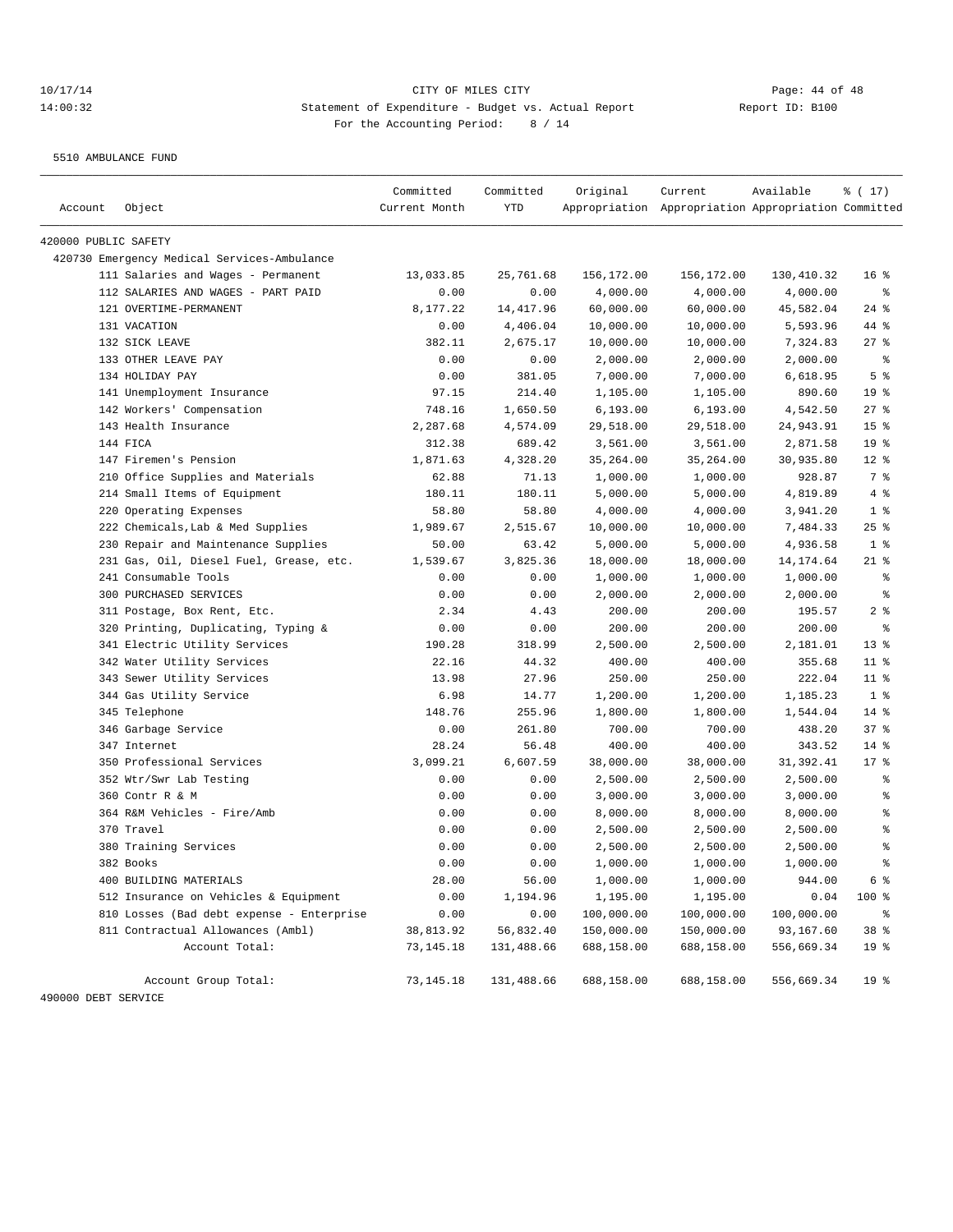5510 AMBULANCE FUND

|                                          | Committed     | Committed  | Original      | Current    | Available                             | $\frac{1}{2}$ (17) |
|------------------------------------------|---------------|------------|---------------|------------|---------------------------------------|--------------------|
| Object<br>Account                        | Current Month | <b>YTD</b> | Appropriation |            | Appropriation Appropriation Committed |                    |
| 490500 Other Debt Service Payments       |               |            |               |            |                                       |                    |
| 602 Prpl-Ambulance                       | 0.00          | 12,849.10  | 25,815.00     | 25,815.00  | 12,965.90                             | 50%                |
| 629 Interest-Ambulance                   | 0.00          | 323.88     | 589.00        | 589.00     | 265.12                                | 55%                |
| Account Total:                           | 0.00          | 13, 172.98 | 26,404.00     | 26,404.00  | 13,231.02                             | 50%                |
| Account Group Total:                     | 0.00          | 13, 172.98 | 26,404.00     | 26,404.00  | 13,231.02                             | 50%                |
| 510000 MISCELLANEOUS                     |               |            |               |            |                                       |                    |
| 510330 Comprehensive Liability Insurance |               |            |               |            |                                       |                    |
| 513 Liability                            | 0.00          | 2,941.08   | 2,942.00      | 2,942.00   | 0.92                                  | $100*$             |
| Account Total:                           | 0.00          | 2,941.08   | 2,942.00      | 2,942.00   | 0.92                                  | $100$ %            |
| Account Group Total:                     | 0.00          | 2,941.08   | 2,942.00      | 2,942.00   | 0.92                                  | $100*$             |
| 520000 OTHER FINANCING USES              |               |            |               |            |                                       |                    |
| 521000 Interfund Operating Transfers Out |               |            |               |            |                                       |                    |
| 820 Transfers to Other Funds             | 1,950.36      | 3,900.72   | 33,404.00     | 33,404.00  | 29,503.28                             | $12*$              |
| Account Total:                           | 1,950.36      | 3,900.72   | 33,404.00     | 33,404.00  | 29,503.28                             | $12*$              |
| Account Group Total:                     | 1,950.36      | 3,900.72   | 33,404.00     | 33,404.00  | 29,503.28                             | $12*$              |
| Fund Total:                              | 75,095.54     | 151,503.44 | 750,908.00    | 750,908.00 | 599,404.56                            | $20*$              |
|                                          |               |            |               |            |                                       |                    |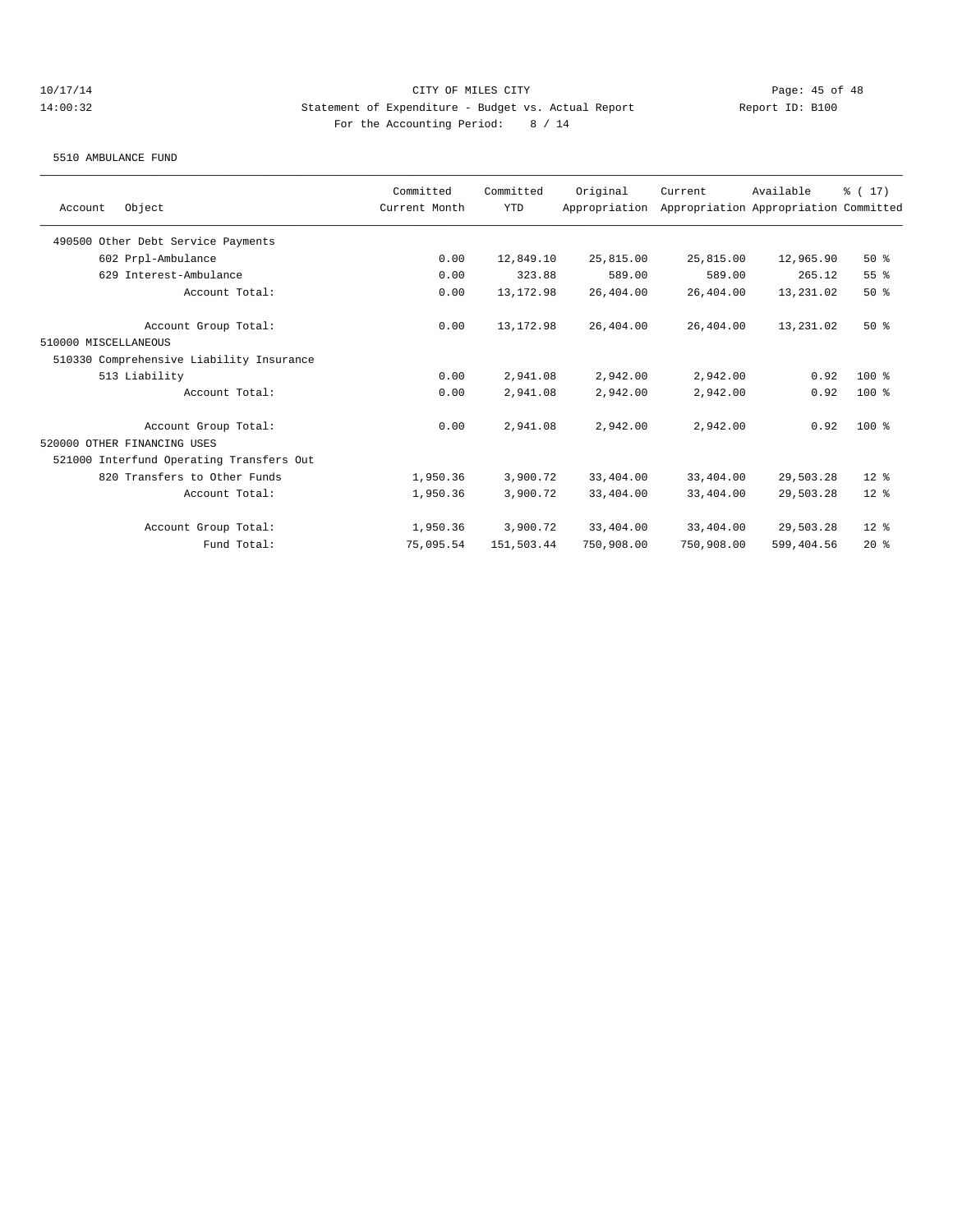5610 AIRPORT OPERATING

| Account             | Object                                     | Committed<br>Current Month | Committed<br>YTD | Original   | Current<br>Appropriation Appropriation Appropriation Committed | Available    | % (17)          |
|---------------------|--------------------------------------------|----------------------------|------------------|------------|----------------------------------------------------------------|--------------|-----------------|
| 430000 Public Works |                                            |                            |                  |            |                                                                |              |                 |
| 430300 Airport(87)  |                                            |                            |                  |            |                                                                |              |                 |
|                     | 111 Salaries and Wages - Permanent         | 5,957.84                   | 10,485.28        | 70,604.00  | 70,604.00                                                      | 60,118.72    | 15 <sup>°</sup> |
|                     | 121 OVERTIME-PERMANENT                     | 0.00                       | 0.00             | 5,000.00   | 5,000.00                                                       | 5,000.00     | နွ              |
|                     | 131 VACATION                               | 0.00                       | 0.00             | 10,000.00  | 10,000.00                                                      | 10,000.00    | ి               |
|                     | 132 SICK LEAVE                             | 0.00                       | 0.00             | 6,000.00   | 6,000.00                                                       | 6,000.00     | ి               |
|                     | 133 OTHER LEAVE PAY                        | 0.00                       | 0.00             | 3,420.00   | 3,420.00                                                       | 3,420.00     | $\epsilon$      |
|                     | 134 HOLIDAY PAY                            | 0.00                       | 0.00             | 3,000.00   | 3,000.00                                                       | 3,000.00     | ి               |
|                     | 141 Unemployment Insurance                 | 26.81                      | 47.18            | 495.00     | 495.00                                                         | 447.82       | $10*$           |
|                     | 142 Workers' Compensation                  | 332.07                     | 584.41           | 5,761.00   | 5,761.00                                                       | 5,176.59     | $10*$           |
|                     | 143 Health Insurance                       | 0.00                       | 0.00             | 15,060.00  | 15,060.00                                                      | 15,060.00    | $\epsilon$      |
|                     | 144 FICA                                   | 455.78                     | 802.12           | 8,417.00   | 8,417.00                                                       | 7,614.88     | $10*$           |
|                     | 145 PERS                                   | 464.71                     | 834.60           | 8,989.00   | 8,989.00                                                       | 8,154.40     | 9 %             |
|                     | 196 CLOTHING ALLOTMENT                     | 0.00                       | 0.00             | 300.00     | 300.00                                                         | 300.00       | နွ              |
|                     | 210 Office Supplies and Materials          | 0.00                       | 0.00             | 700.00     | 700.00                                                         | 700.00       | $\epsilon$      |
|                     | 214 Small Items of Equipment               | 0.00                       | 0.00             | 2,000.00   | 2,000.00                                                       | 2,000.00     | $\epsilon$      |
|                     | 220 Operating Expenses                     | 16.00                      | 536.36           | 3,000.00   | 3,000.00                                                       | 2,463.64     | 18 %            |
|                     | 230 Repair and Maintenance Supplies        | 870.57                     | 2,541.99         | 10,000.00  | 10,000.00                                                      | 7,458.01     | $25$ %          |
|                     | 231 Gas, Oil, Diesel Fuel, Grease, etc.    | 190.15                     | 595.67           | 8,000.00   | 8,000.00                                                       | 7,404.33     | 7 %             |
|                     | 237 Aviation Fuel                          | 42,720.12                  | 99,825.17        | 420,000.00 | 420,000.00                                                     | 320, 174.83  | $24$ %          |
|                     | 239 Tires, Tubes Etc.                      | 0.00                       | 0.00             | 2,000.00   | 2,000.00                                                       | 2,000.00     | နွ              |
|                     | 250 Supplies for Resale                    | 0.00                       | 0.00             | 1,000.00   | 1,000.00                                                       | 1,000.00     | ి               |
|                     | 311 Postage, Box Rent, Etc.                | 0.00                       | 0.00             | 250.00     | 250.00                                                         | 250.00       | ి               |
|                     | 319 Other Communication and Transportation | 40.74                      | 91.34            | 350.00     | 350.00                                                         | 258.66       | $26$ %          |
|                     | 330 Publicity, Subscriptions & Dues        | 0.00                       | 0.00             | 100.00     | 100.00                                                         | 100.00       | ి               |
|                     | 334 Memberships, Registrations & Dues      | 0.00                       | 0.00             | 250.00     | 250.00                                                         | 250.00       | ి               |
|                     | 341 Electric Utility Services              | 679.19                     | 1,381.46         | 11,000.00  | 11,000.00                                                      | 9,618.54     | $13*$           |
|                     | 344 Gas Utility Service                    | 71.73                      | 156.60           | 5,000.00   | 5,000.00                                                       | 4,843.40     | 3%              |
|                     | 345 Telephone                              | 202.14                     | 450.82           | 3,000.00   | 3,000.00                                                       | 2,549.18     | 15 <sup>°</sup> |
|                     | 347 Internet                               | 50.60                      | 91.34            | 450.00     | 450.00                                                         | 358.66       | $20*$           |
|                     | 350 Professional Services                  | 20,191.25                  | 41,861.25        | 2,000.00   | 2,000.00                                                       | $-39,861.25$ | $***$ $_{8}$    |
|                     | 360 Contr R & M                            | 0.00                       | 0.00             | 4,000.00   | 4,000.00                                                       | 4,000.00     | နွ              |
|                     | 363 R&M Vehicles/Equip/Labor-PW            | 0.00                       | 0.00             | 2,000.00   | 2,000.00                                                       | 2,000.00     | ႜ               |
|                     | 367 Plumbing, Heating, Electrical          | 4,149.40                   | 5,795.37         | 3,500.00   | 3,500.00                                                       | $-2, 295.37$ | $166$ %         |
|                     | 380 Training Services                      | 75.00                      | 225.00           | 500.00     | 500.00                                                         | 275.00       | 45 %            |
|                     | 511 Insurance on Buildings                 | 0.00                       | 3,181.82         | 3,182.00   | 3,182.00                                                       | 0.18         | 100 %           |
|                     | 512 Insurance on Vehicles & Equipment      | 0.00                       | 1,832.02         | 1,833.00   | 1,833.00                                                       | 0.98         | $100$ %         |
|                     | 530 Rent                                   | 1,850.00                   | 3,700.00         | 22,000.00  | 22,000.00                                                      | 18,300.00    | $17*$           |
|                     | Account Total:                             | 78,344.10                  | 175,019.80       | 643,161.00 | 643,161.00                                                     | 468,141.20   | $27$ %          |
|                     | Account Group Total:                       | 78,344.10                  | 175,019.80       | 643,161.00 | 643,161.00                                                     | 468,141.20   | $27$ %          |
| 490000 DEBT SERVICE |                                            |                            |                  |            |                                                                |              |                 |
|                     | 490500 Other Debt Service Payments         |                            |                  |            |                                                                |              |                 |
|                     | 641 Principal - Aeronautics Loan 08        | 0.00                       | 0.00             | 4,921.00   | 4,921.00                                                       | 4,921.00     | ိင              |
|                     | 642 Interest - Aeronautics Loan 08         | 0.00                       | 0.00             | 714.00     | 714.00                                                         | 714.00       | ್ಠಿ             |
|                     | Account Total:                             | 0.00                       | 0.00             | 5,635.00   | 5,635.00                                                       | 5,635.00     | ್ಠಿ             |
|                     | Account Group Total:                       | 0.00                       | 0.00             | 5,635.00   | 5,635.00                                                       | 5,635.00     | နွ              |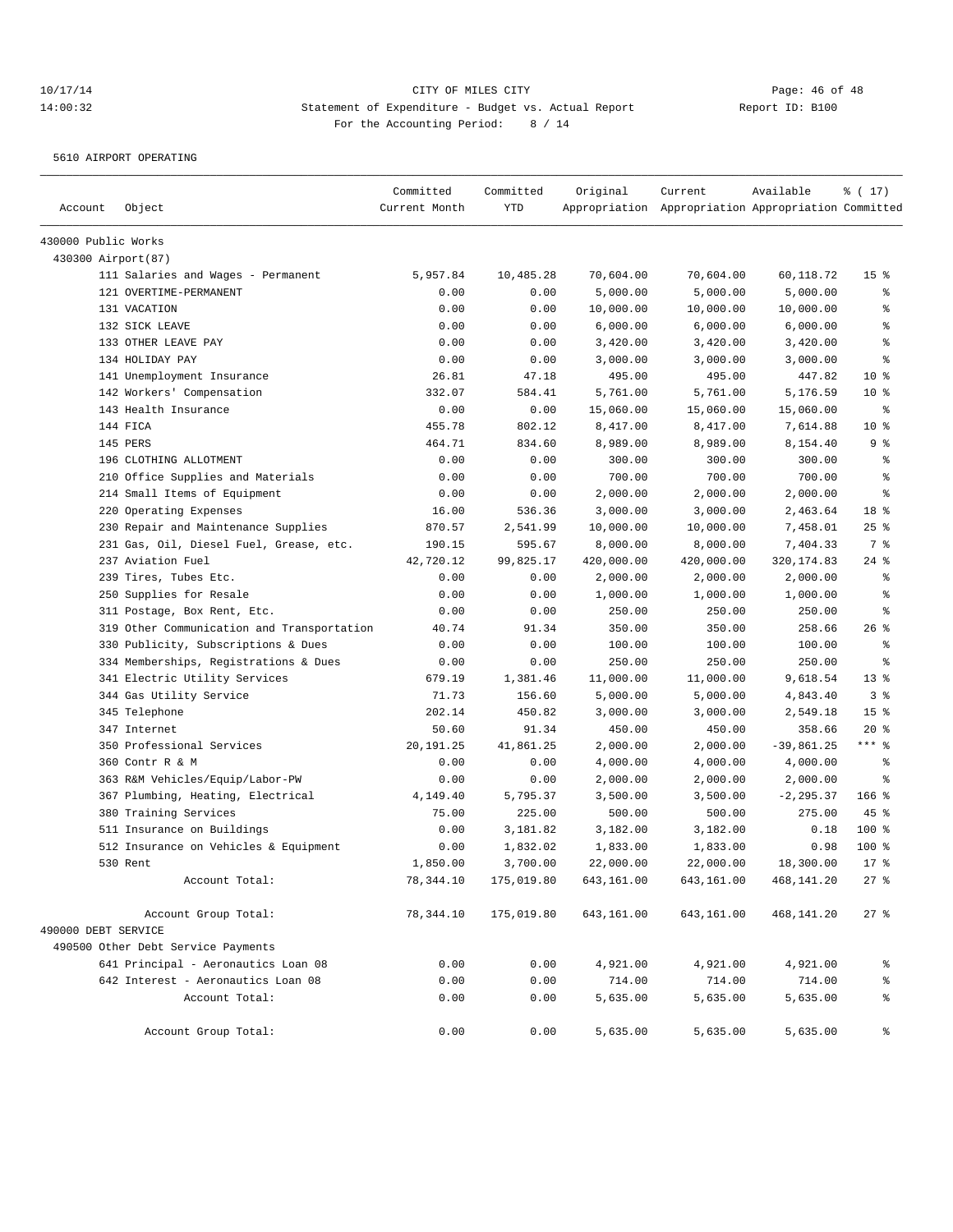5610 AIRPORT OPERATING

|                                          | Committed     | Committed  | Original      | Current    | Available                             | $\frac{1}{6}$ ( 17 ) |
|------------------------------------------|---------------|------------|---------------|------------|---------------------------------------|----------------------|
| Object<br>Account                        | Current Month | YTD        | Appropriation |            | Appropriation Appropriation Committed |                      |
| 510000 MISCELLANEOUS                     |               |            |               |            |                                       |                      |
| 510330 Comprehensive Liability Insurance |               |            |               |            |                                       |                      |
| 513 Liability                            | 0.00          | 0.00       | 4,500.00      | 4,500.00   | 4,500.00                              | နွ                   |
| Account Total:                           | 0.00          | 0.00       | 4,500.00      | 4,500.00   | 4,500.00                              | နွ                   |
| Account Group Total:                     | 0.00          | 0.00       | 4,500.00      | 4,500.00   | 4,500.00                              | နွ                   |
| 520000 OTHER FINANCING USES              |               |            |               |            |                                       |                      |
| 521000 Interfund Operating Transfers Out |               |            |               |            |                                       |                      |
| 820 Transfers to Other Funds             | 1,435.15      | 2,870.30   | 17,222.00     | 17,222.00  | 14,351.70                             | $17*$                |
| Account Total:                           | 1,435.15      | 2,870.30   | 17,222.00     | 17,222.00  | 14,351.70                             | $17*$                |
| Account Group Total:                     | 1,435.15      | 2,870.30   | 17,222.00     | 17,222.00  | 14,351.70                             | $17*$                |
| Fund Total:                              | 79,779.25     | 177,890.10 | 670,518.00    | 670,518.00 | 492,627.90                            | 278                  |